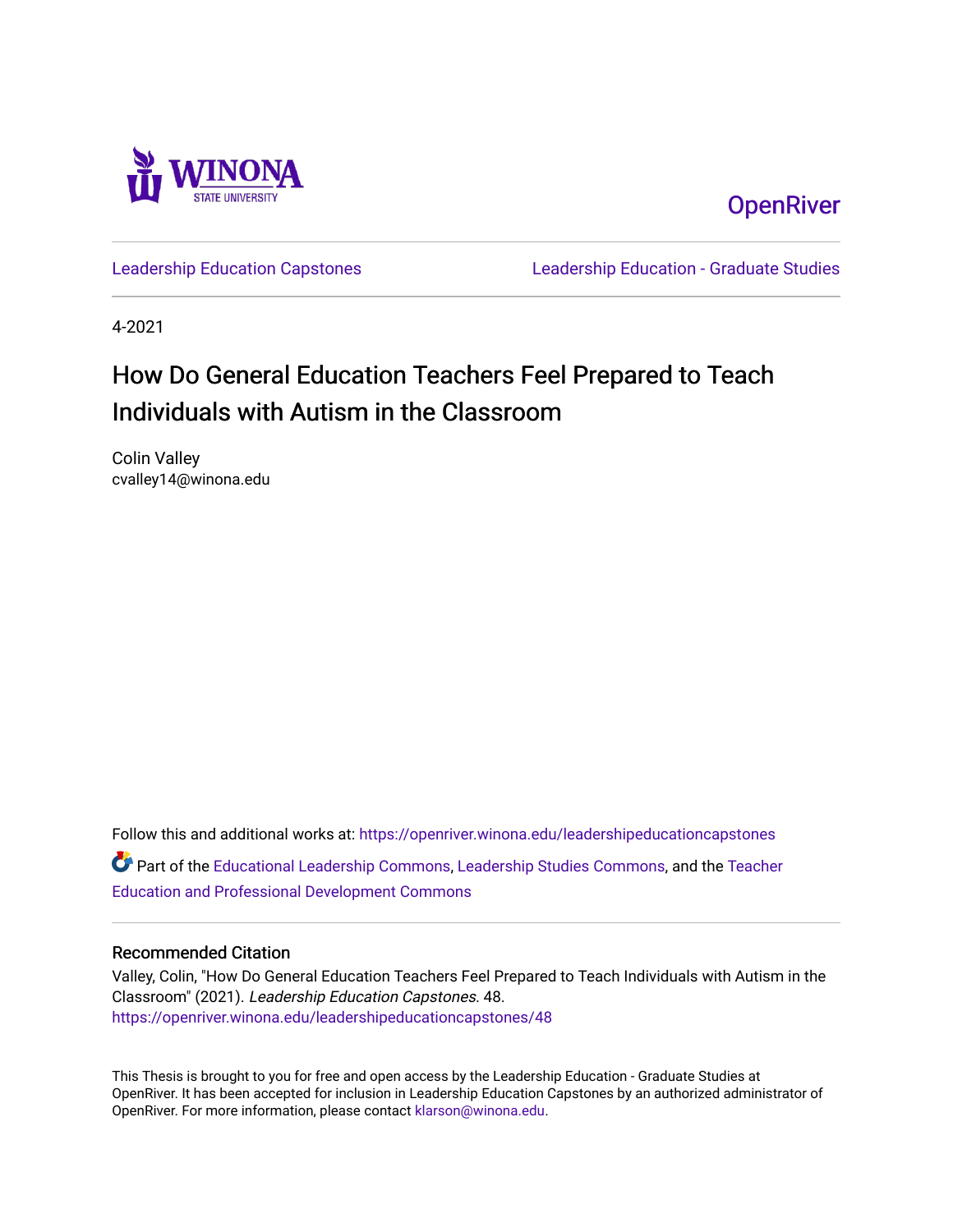# HOW DO GENERAL EDUCATION TEACHERS FEEL PREPARED TO TEACH INDIVIDUALS WITH AUTISM IN THE CLASSROOM

A Thesis

Submitted to the Faculty

of the Department of Leadership Education

College of Education

of Winona State University

By:

Colin A. Valley

In Partial Fulfillment of the Requirements

for the Degree of

Master of Science

April 28, 2021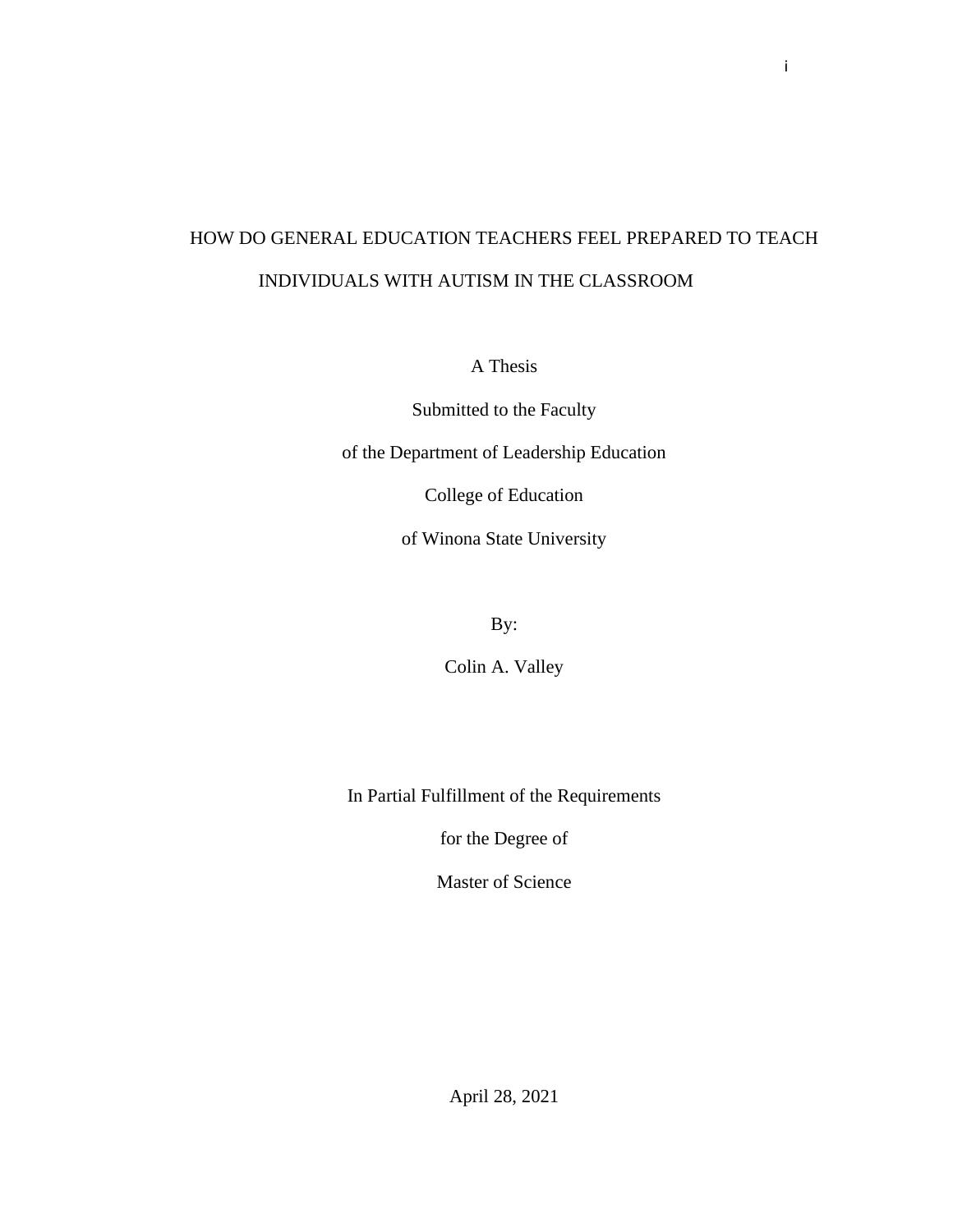## **Abstract**

<span id="page-2-0"></span>This paper will deal with ways general education teachers can better serve individuals with autism in their classroom. This can be accomplished in many ways, and these ways will be discussed throughout. Research for this topic has been done in many different ways but overall, the root of how general education teachers feel about having individuals with autism in their classroom has not (Jones, A. P., & Frederickson, N. 2010). Throughout his study, the researcher will find ways to make general education teachers k-12 feel more prepared to teach individuals with autism in the general education classroom.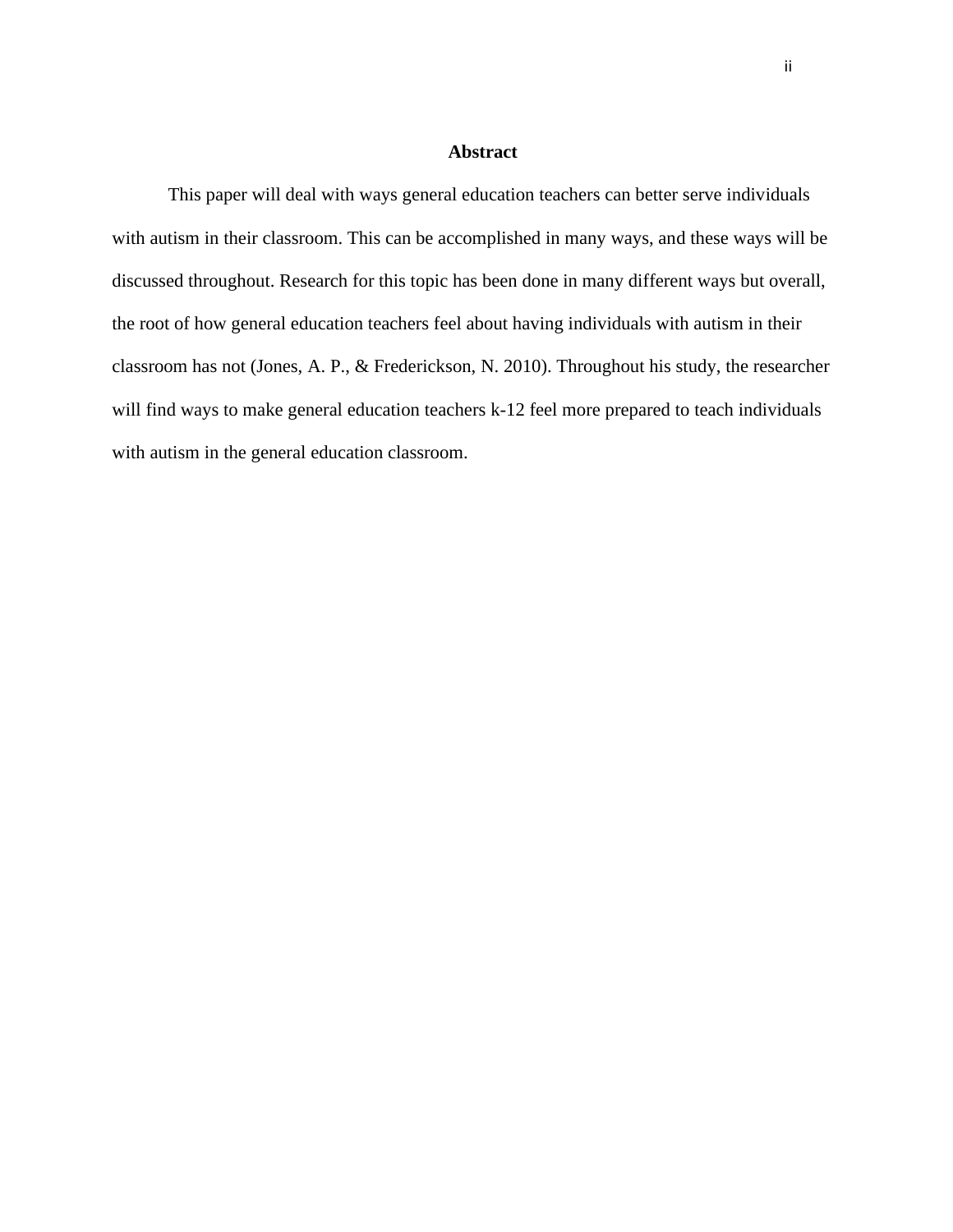| <b>Table of Contents</b> |  |  |
|--------------------------|--|--|
|                          |  |  |
|                          |  |  |
|                          |  |  |
|                          |  |  |
|                          |  |  |
|                          |  |  |
|                          |  |  |
|                          |  |  |
|                          |  |  |
|                          |  |  |
|                          |  |  |
|                          |  |  |
|                          |  |  |
|                          |  |  |
| Summary.<br>11           |  |  |
|                          |  |  |
|                          |  |  |
|                          |  |  |
|                          |  |  |
|                          |  |  |
|                          |  |  |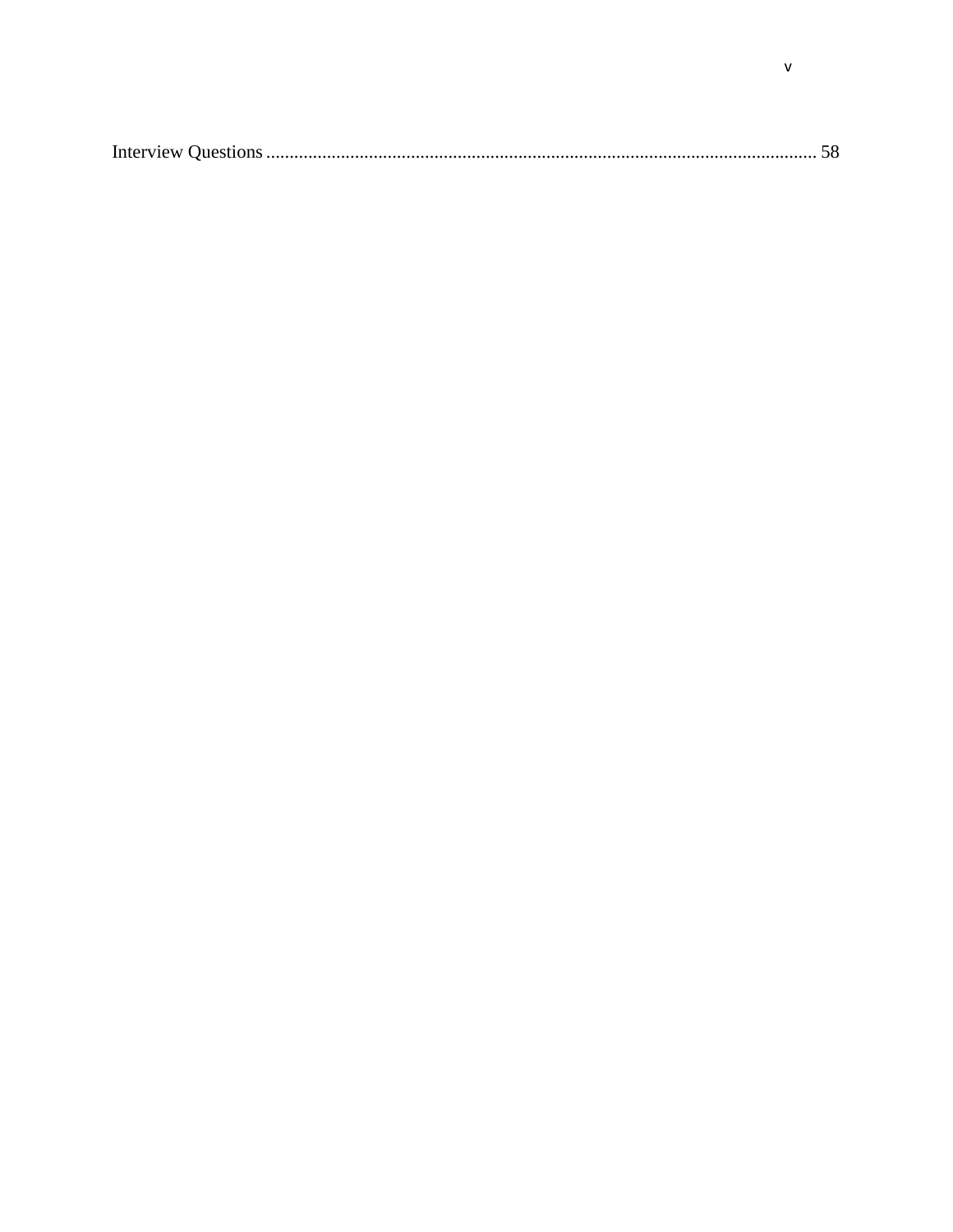#### **Chapter I**

## <span id="page-6-1"></span><span id="page-6-0"></span>**Introduction**

Many general education teachers struggle with confidence when teaching individuals with autism in the general education classroom (Majoko, 2018). For student success to happen in the general education classroom, teachers must have confidence in themselves and the trainings they have received (Anglim, Prendeville & Kinsella, 2018). IDEIA (2004) mandates that students with disabilities be educated in their Least Restrictive Environment (LRE) (Erpelding, 2012). For autistic individuals to achieve success, they must be in their LRE (Lindsay, Proulx, Thomson & Scott, 2013).

There are two independent factors that affect general education teachers regarding their involvement in the education of students with Autism Spectrum Disorder (ASD). The first is an increase in children being diagnosed with ASD, while the second is an emphasis on the inclusion of students with disabilities in the general education classroom (William, Johnson & Sukhodolsky, 2005). Teaching students with ASD requires the use of teaching strategies and approaches for which general education teachers may not have the training. General education teachers may also struggle to implement inclusion successfully in order to meet the needs of their students if the special education teachers do not provide support (Leach & Duffy, 2009). Individuals with autism in the general education classroom have both academic and behavioral needs that need to be met. A characteristic of individuals with autism is resistant to change (Reed, 1996). When changing an environment for an individual with autism more behaviors may occur resulting in less academic work being completed. Individuals with autism also have social deficits (Reed, 1996). These social deficits can show in many ways. One being hard to build a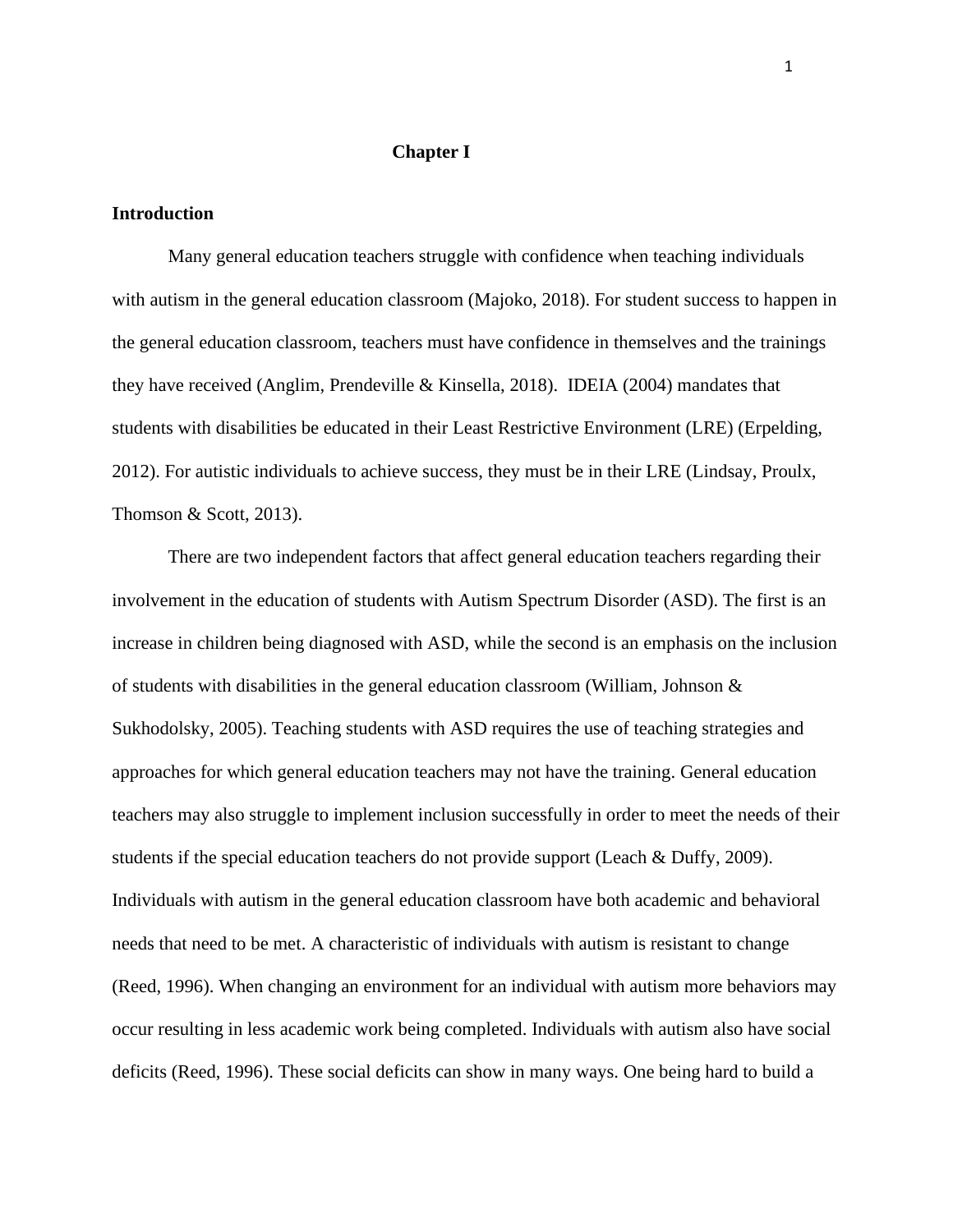positive and meaningful relationship with the general education teacher (Reed, 1996). Autism Spectrum Disorder (ASD), refers to the class of neurodevelopmental disorders characterized by deficiencies in the social interaction and communication, as well as the presence of behaviors, activities and interests that are repetitive and restrictive (American Psychiatric Association, 2013). When an individual with autism is placed in the general education classroom, their social interactions and lines of communication change. This can result in behaviors such as inappropriate laughing or giggling to cover up the discomfort they may feel (Reed, 1996). In general, students with ASD do not reach the same academic outcomes as typical developing students (National Research Council, 2001). Independent classroom activities are hard for students with ASD. They are easily distracted and often show off-task behaviors (Ruble & Robinson, 2007). This can cause an issue between the relationship development of the general education teacher and the student with autism in the classroom (Caplan, 2016). The flow of this interaction depends on the characteristics of both the student and teacher, along with the teachers experience in teaching students with ASD (Caplan, 2016).

## <span id="page-7-0"></span>**Problem Statement**

To provide students with ASD an education tailored to their needs, appropriate and flexible curriculum and instructional methods are needed, as well as enough time for teachers to familiarize themselves with materials needed to plan a lesson (Van Der Steen, Geveke, Steenbakkers & Steenbeek, 2020). When teachers feel prepared and capable, this positively influences students learning progress. The general problem is the prevalence of students with ASD is increasing (Lovanne, 2003), and general education teachers do not feel capable of teaching these students (Wresting, 2010). General education teachers reported they had less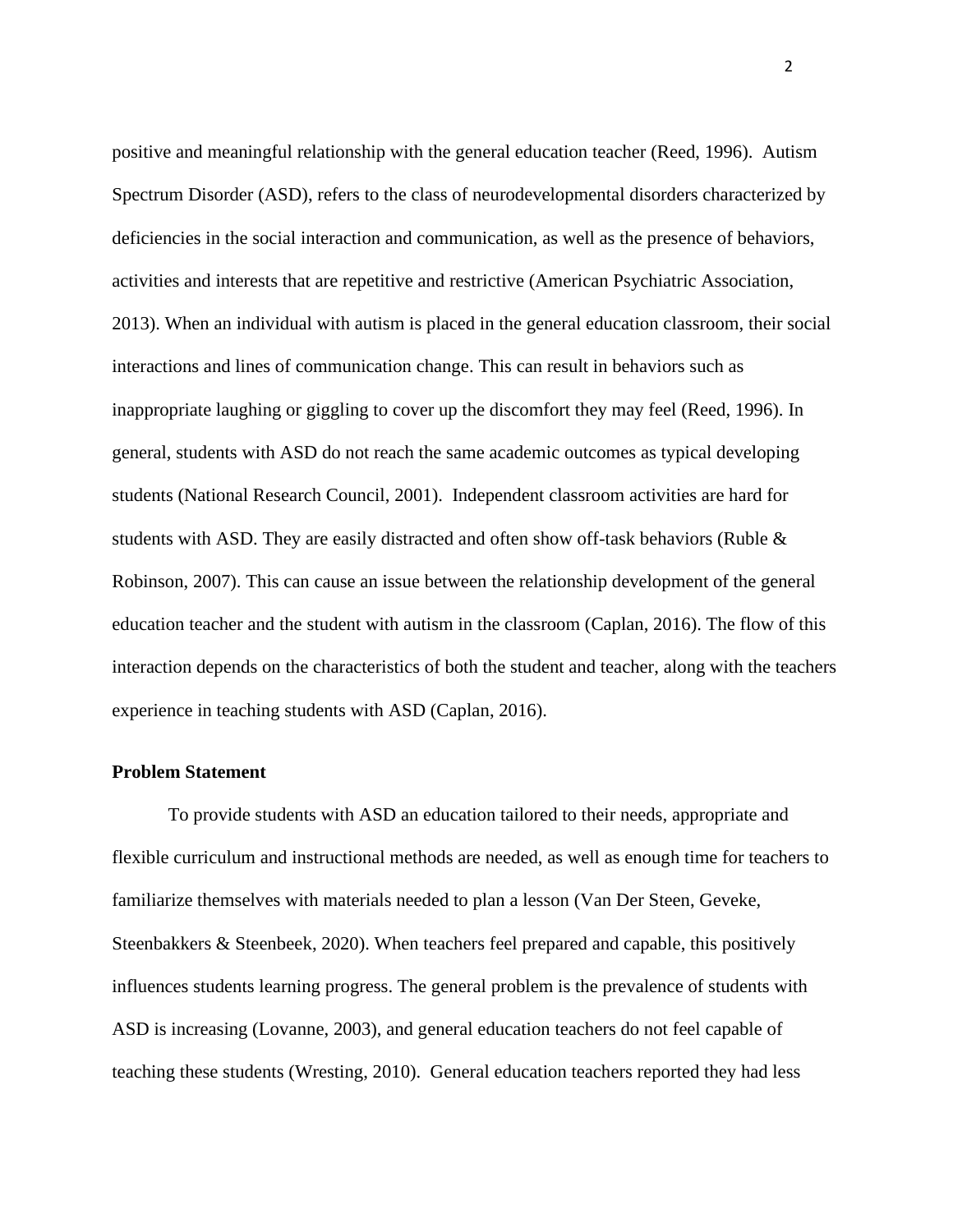available resources and support compared to their colleges in special education (Buell, Hallman, Mccormick & Scheer, 1999). General education teachers indicated they need appropriate inservice training to optimize their curriculum and find ways to assess the progress of students with ASD in their classroom (Buell, Hallman, Mccormick & Scheer, 1999). Research has shown that these experiences improve teacher efficacy and lead to an increased level of confidence when teaching students with ASD (Jung, 2007). While instructing students with ASD, teachers need to understand each students needs are different (Sears, 2010).

School is not always the best place for individuals with ASD to show who they truly are (Sears, 2010). This can sometimes make the student with ASD come off as frustrated or uninterested towards the materials being taught (Eprelding, 2012). Teachers become frustrated because they are trying to teach individuals with ASD the same way as general education students, and some teachers do not have the expertise to provide the range of the necessary inclusive teaching strategies to meet students with ASD learning needs (Sears, 2010).

The worldwide trend towards inclusion makes it important to provide educational professionals with the resources they need to optimally teach students with ASD in the general education setting (De Leeuw, De Boer & Minnaert, 2017). The purpose of this study is to examine if general education teachers feel prepared to teach individuals with autism in the general education classroom.

#### <span id="page-8-0"></span>**Background of the Problem**

In 2000, the CDC reported that one out of every 154 children have been diagnosed with ASD (CDC, 2016). In 2016, the CDC reported that one out of every 54 children have been diagnosed with ASD (CDC, 2016). The number of children identified with ASD is growing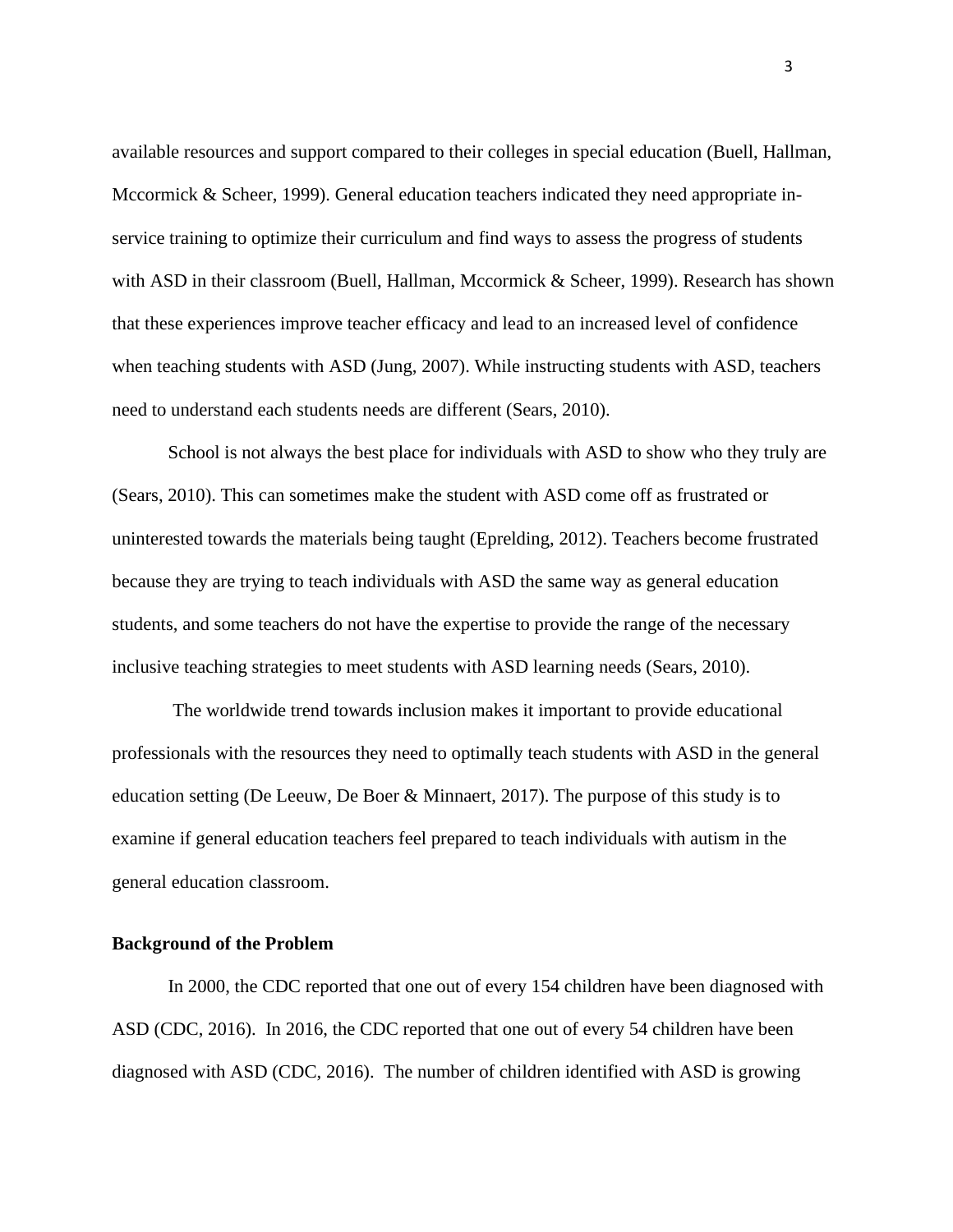dramatically due to the diagnosis expanding to include children with milder symptoms (CDC, 2016). Students diagnosed with ASD have limitations regarding functional and effective communication, show repetitive behaviors, and have impairments in initiating and sustaining reciprocal social interactions (American Psychiatric Association, 2013).

The concept of a continuum of services refers to the notion that a full range of services or placement options may be necessary to meet the needs of special education students identified with a disability (McDuffie, 2010). Students with ASD are to be serviced in an inclusive setting when possible (Erpelding, 2012). Since teaching ASD students in an inclusive classroom is a fairly new concept, ensuring that general education teachers have appropriate training is necessary for student success (Erpelding, 2012).

According to the Center of Disease Control and Prevention, autistic students may exhibit the following characteristics: Social awkwardness, deficits in nonverbal communication, emotional reciprocity, reduced sharing of interests and affection. Individuals with autism can easily become over stimulated which can lead to behaviors in the general education classroom (Reed, 1996). The severity of a student with autism can be based on social communication impairments and restricted repetitive patterns of behavior (Eprelding, 2012).

#### <span id="page-9-0"></span>**Research Questions**

Throughout research, it has become clear that general education teachers do not feel prepared to teach individuals with ASD in the general education classroom (Anglim, Johanna, Prendeville & Kinsella, 2018). The researcher has proposed questions that are designed to find out if general education teachers feel prepared to teach individuals with ASD in the general education classroom. The following research questions guided this study.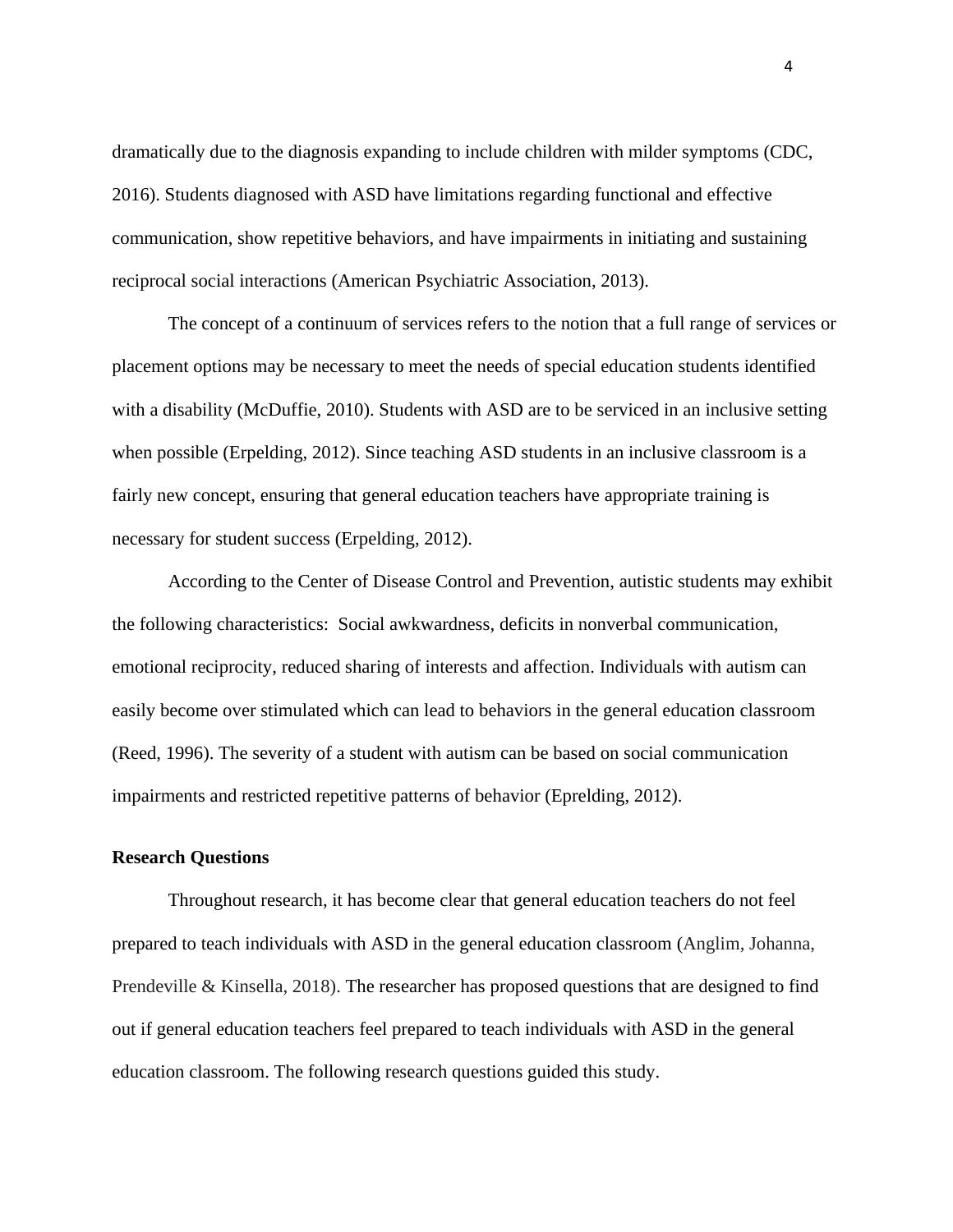RQ1: What do general education teachers grades k-12 need to feel prepared to teach individuals with autism in the classroom?

RQ2: How does your school support you in teaching individuals with autism?

RQ3: How well did your college courses prepare you to teach individuals with autism in the classroom?

## <span id="page-10-0"></span>**Limitations/Delimitations**

A limitation that the researcher will run into during this study is the number of participants that will be interviewed. Because of Covid- 19, general education teachers are asked to teach in-person and virtually. Teachers are not given a lot of prep time due to Covid- 19 restrictions and do not want to take the time to participate in a research study.

## <span id="page-10-1"></span>**Definition of Terms**

**Autism**. A developmental disorder characterized by problems with social interaction, language and other communication, and learning. It can also involve repetitive behavior, the desire for routine, and remarkable mental abilities. Individuals with autism have a lower IQ and are slow to develop language (Teitelbaum & Teitelbaum, 2008).

**Autism spectrum disorder (ASD).** A developmental disorder characterized by problems with social interaction, language and other communication, and learning. It can also involve repetitive behavior, the desire for routine, and remarkable mental abilities. Individuals with ASD have a higher IQ and develop language at a normal age (Teitelbaum & Teitelbaum, 2008).

**Inclusive education**. The integration through education of disabled students previously segregated, into general education classrooms alongside their nondisabled peers (Leach & Duffy, 2009).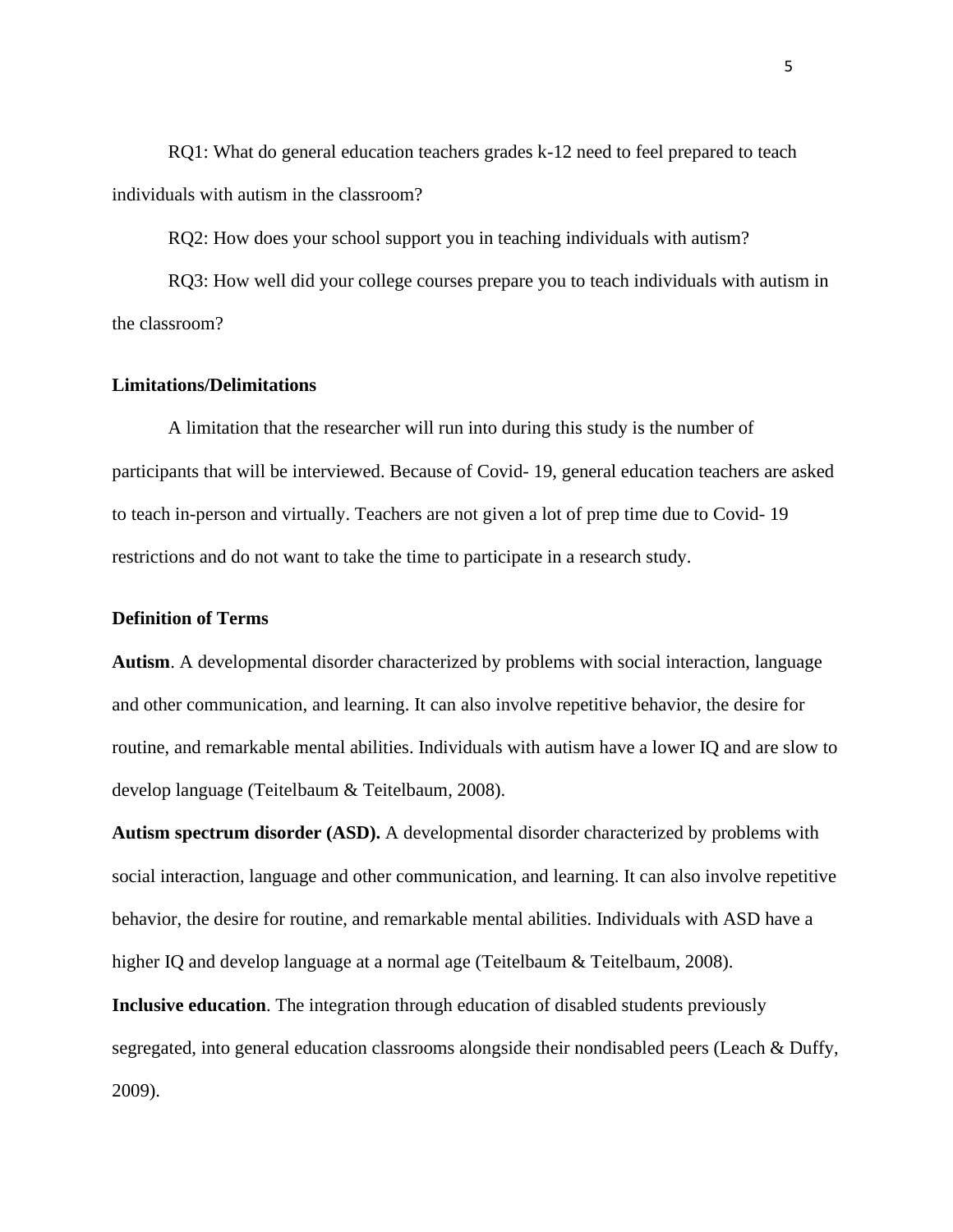**Individuals with Disabilities Education Improvement Act (IDEIA):** IDEA is a law ensuring services to children with disabilities throughout the nation. IDEA governs how states and public agencies provide early intervention, special education and related services to more than 6.5 million eligible infants, toddlers, children and youth with disabilities. (IDEIA, 2004).

**Least Restrictive Environment (LRE):** An environment in which special education students are to be educated with general education students, to the maximum extent that is appropriate to meet that student's needs (Richard, 1997).

## <span id="page-11-0"></span>**Summary**

Chapter one discussed the problem statement, background of the research question, limitations for the study, and the definition of terms. In chapter two the researcher will be discussing the review of the literature, historical overview of the problem, the origin of the problem, the last ten years of the problem, and the theoretical framework.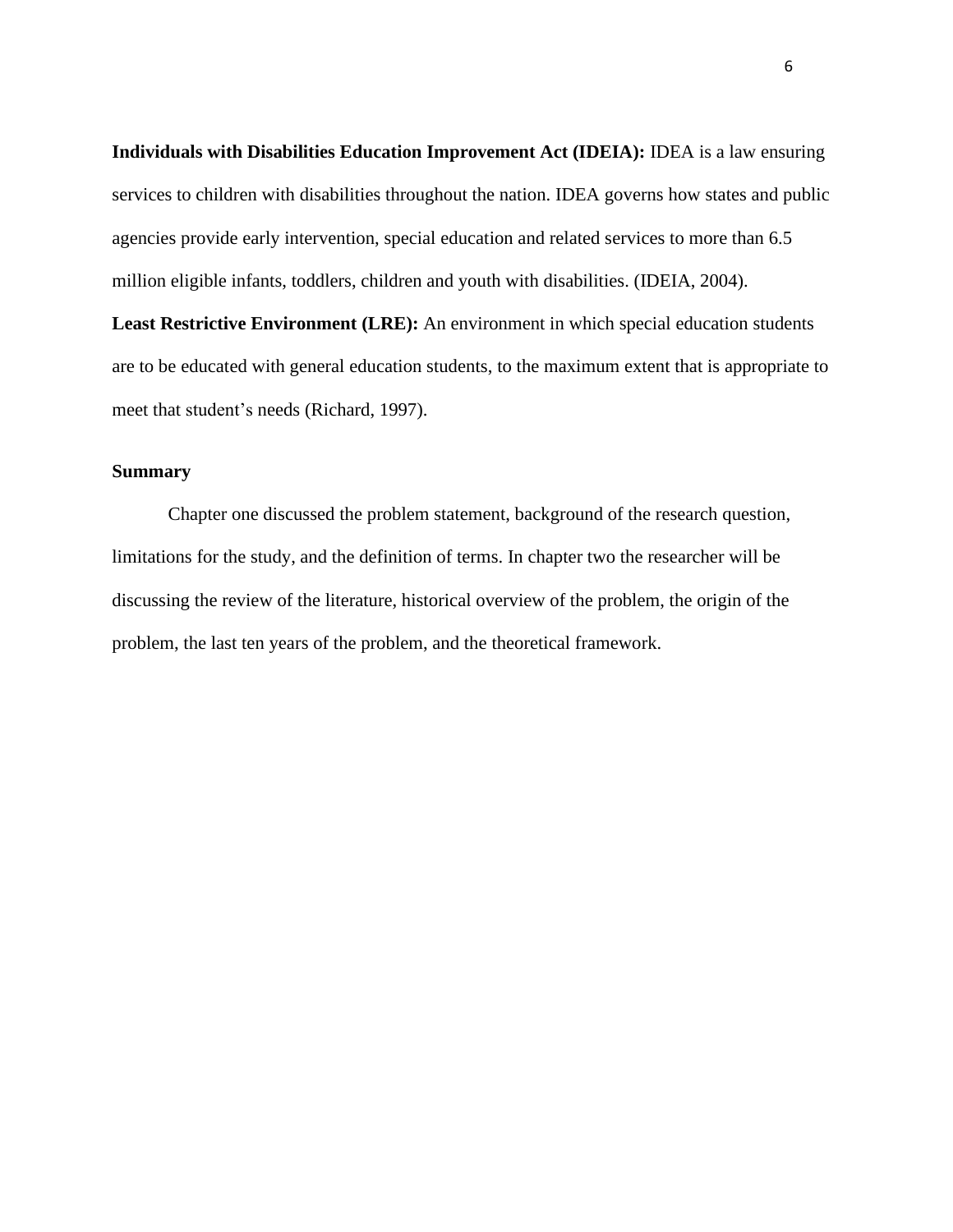## **Chapter II:**

#### <span id="page-12-1"></span><span id="page-12-0"></span>**Review of the Literature**

Research has shown that general education teachers do not feel prepared to teach individuals with autism in the general education classroom. General education teachers do not feel they have received the proper training to assist students with ASD in their classroom and help them reach their full potential (Lindsay, Proulx, Thomson & Scott, 2013). The lack of understanding on how to properly structure an inclusive classroom by general education teachers has led to students with ASD needs not being met (Humphrey & Symes, 2011). Research has shown that implementing inclusive classrooms can cause issues for general education teachers and takes their time away from focusing on curriculum when not given the proper trainings. Research shows that arranged professional development does not answer the questions that general education teachers have on how to properly run an inclusive classroom. General education teachers want to learn how to effectively and ethically implement inclusive strategies into their classrooms to meet the needs of students with ASD (Humphrey & Symes, 2011). When inclusive classrooms are implemented correctly, research shows that the skill development of all students in the classroom rises (Major, 2020). This gives the general education teacher more confidence in their abilities to teach students with ASD in the classroom (Major, 2020).

Inclusion is the approach by which special education students are educated in the general education classroom (Sears, 2010). Along with the need for a more comprehensive approach in preparation, researchers have also addressed the inconsistent competencies for teachers preparing to teach students with autism in the general education classroom (Barnhill, 2011).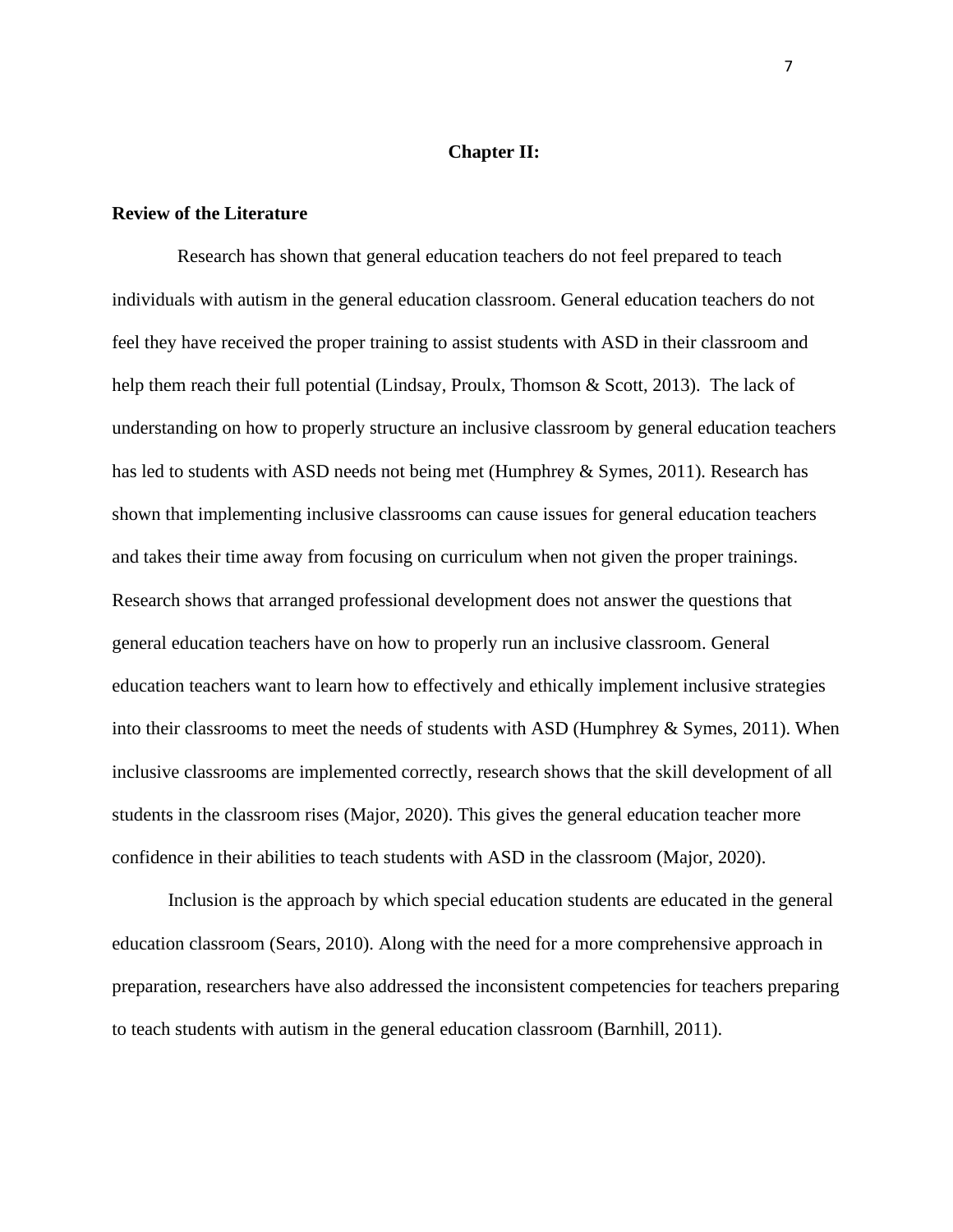#### <span id="page-13-0"></span>**Historical Overview of the Problem**

Autism is stated to be a highly heritable disorder with a complex inheritance pattern (Toth & Stobbe, 2011). It is mandated that students with disabilities receive their education in there least restrictive environment (IDEIA, 2004). The IDEIA (2004), states students with disabilities should be educated in the general education setting.

The role of a special education teacher has changed over the years. They must now develop meaningful educational programs that are grounded in research-based practices and produce results to improve student's life's (Yell, Shriner & Katsiyannis, 2006). The relationship between the special education teacher and general education teacher is important because to align instructional activities with state standards, they need to have a working knowledge of content standards in the core academic areas (Eprelding, 2012). This alignment leads to inclusive classrooms.

The use of inclusive classrooms started to become more of a focus in schools throughout the last decade (Majoko, 2016). Inclusive classrooms put more stress on general education teachers to adapt their roles and curriculum for individuals with autism (Majoko, 2018). Inclusive classrooms are becoming an effective strategy for meeting the needs of special education students worldwide (White, 2005).

## <span id="page-13-1"></span>**Origin of the Problem**

The origin of the problem started when the decision was made to move towards inclusive classrooms (Majoko, 2018). The overall goal for inclusive classrooms was to help individuals with disabilities find their LRE (Prendeville & Kinsella, 2018). The goal is to provide an education in the general education classroom for all students. General education teachers are not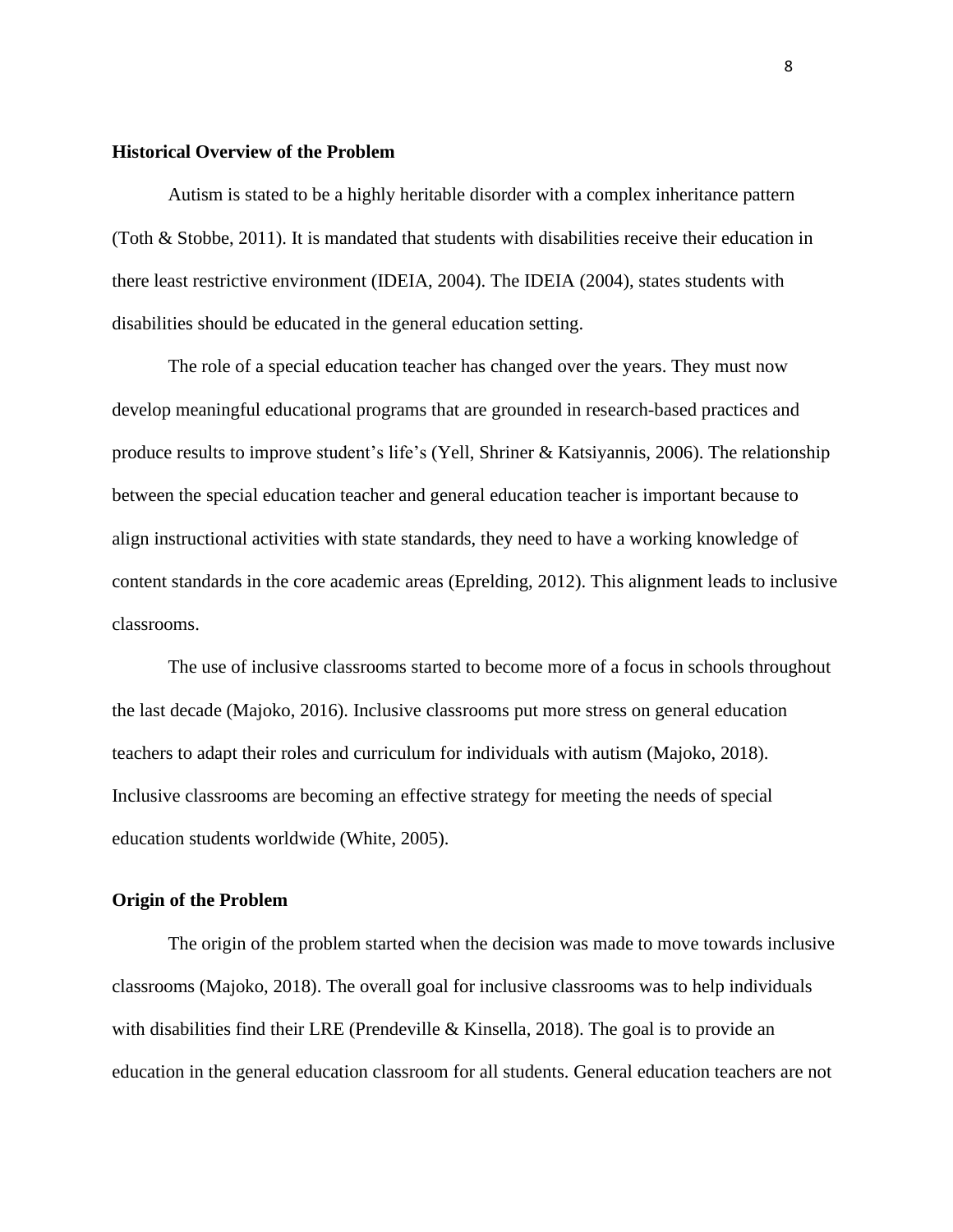prepared to meet each student's needs without the proper training on how to effectively run an inclusive classroom (Lindsay, Proulx, Thomson & Scott, 2013).

For inclusive classrooms to succeed, general education teachers must receive the proper training and feel like they are backed up with the help of administrators and coworkers (Eldevik, Hastings, Jahr & Hughes, 2012). For inclusive classrooms to be effective, teachers need to individualize content knowledge for individuals with autism in the class (Eprelding, 2012). This presents issues for teachers and administration in districts that struggle with class size, demands of their time, and reduction of available resources (White, 2005). When students with autism can participate in the general education curriculum, it provides them with a higher order of thinking skills, problem solving, collaboration skills, sense of responsibility, and self-esteem (Hardman & Dawson, 2008). The special education teacher and general education teacher need to collaborate more now than ever due to special education students being in the general education classroom (Eprelding, 2012).

## <span id="page-14-0"></span>**The Last Ten Years of the Problem**

Autism is a medical condition. It is a spectrum disorder that can range from mild to extreme or severe and can worsen overtime. Autism is diagnosed by observations and evaluations of development and behavior (Sears, 2010). Each person with autism is affected differently since some will show evidence of a few characteristics while others will exhibit them all (Eprelding, 2012). There are four different time frames when autism becomes noticeable. The first is early onset. These individuals do not develop typical eye contact and social interaction during the first few months of life. The second is regression. These individuals are playful, happy and interactive. Eventually they stop using language they know and have no social interactions.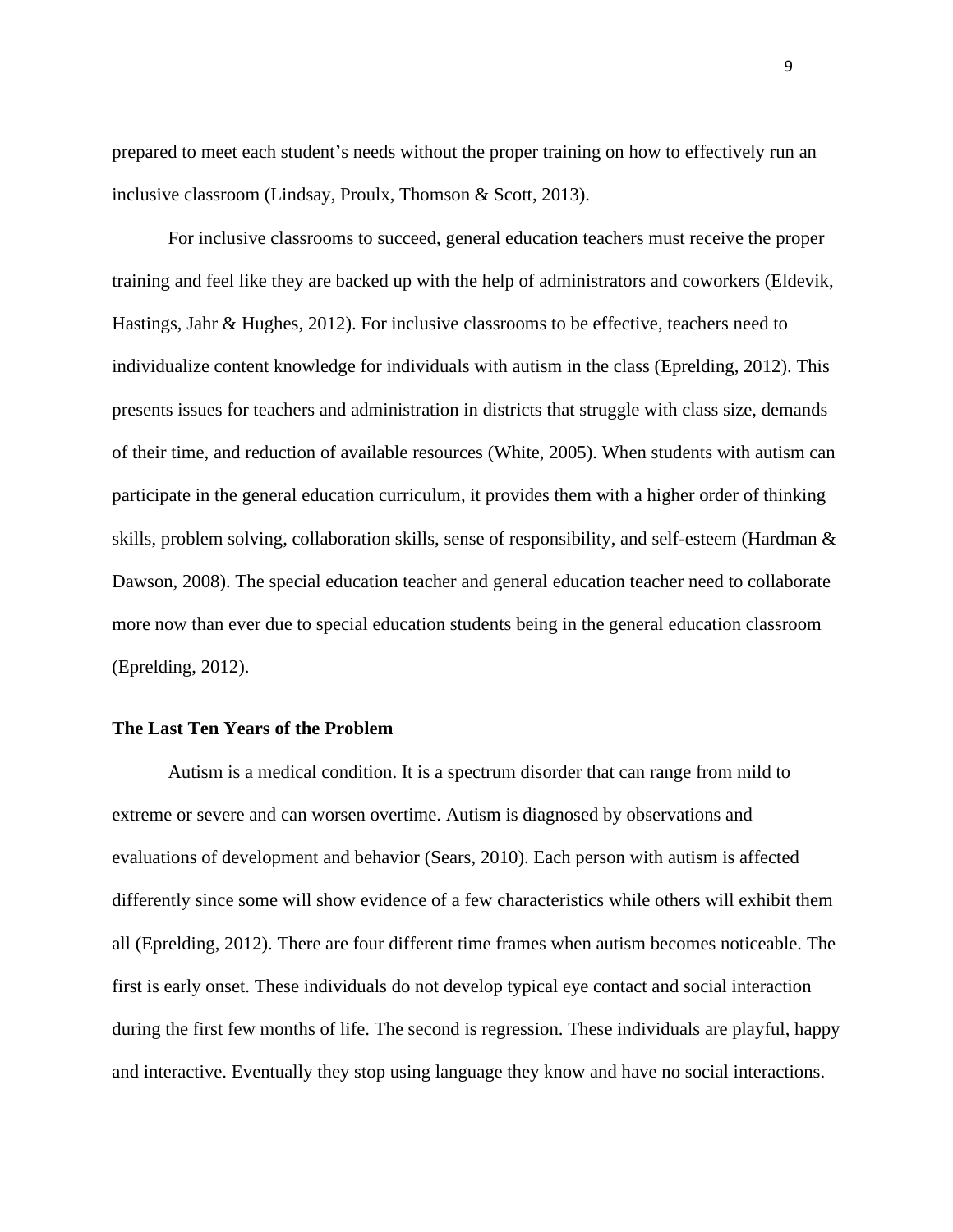This is the most common frame for an individual to be diagnosed with autism. The third stage is halted progression. These individuals do not progress like normal individuals do after the age of one. Language and lack of social interactions are not the typical standards for individuals their age. The last frame is Asperger syndrome. This is the most high-functioning form of autism and hardest to diagnose. It is diagnosed by lack of social interactions and abnormal behavior compared to peers (Sears, 2010).

Many times, special education students can be fully educated in the general education classroom (Eprelding, 2012). Individuals with autism LRE is often in the general education setting (Hardman & Dawson, 2008). General education and special education teachers are to provide the appropriate services that will most likely lead to successful outcomes for special education children as well as their peers, parents and teachers (Patterson, 2005). Teachers can help guide this process by addressing the physical structure of the classroom, introducing basic routes to the student and have a positive attitude while in the classroom.

## <span id="page-15-0"></span>**Theoretical Framework**

How do general education teachers feel prepared to teach individuals with autism in the general education classroom can be broken down into two points. The first being that individuals who have autism learn differently than general education students. The second being that research shows that general education teachers do not feel prepared to teach individuals with autism in the general education classroom. The process to help general education teachers feel more prepared to teach individuals with autism in the general education classroom can be accomplished by using the constructivism learning theory in the inclusive classroom.

10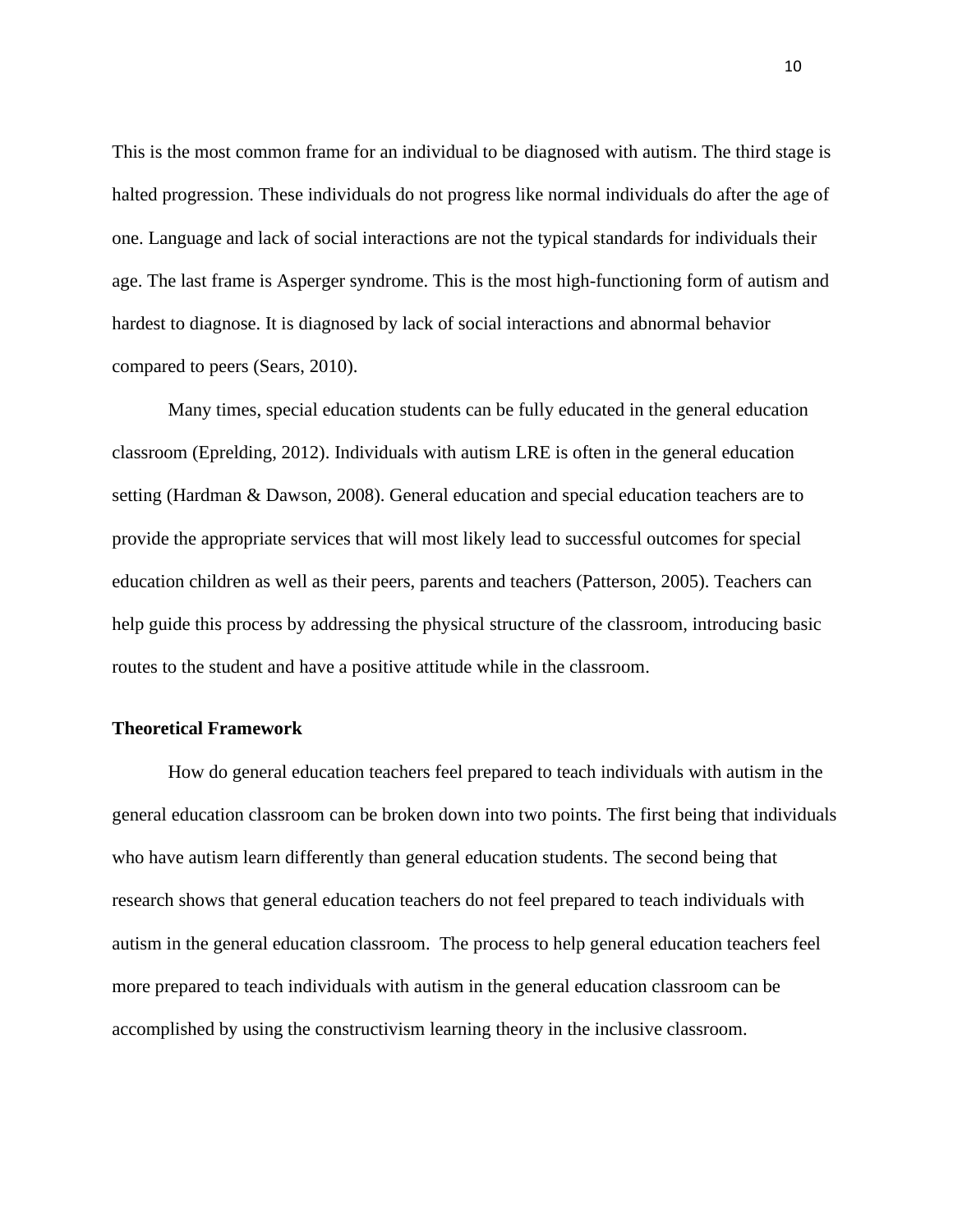Constructivism learning theory takes an approach in which students are actively involved in the learning process (Fernando & Markiar, 2017). It requires students to engage in the learning process by observation, interpretation and adaption (Al-Shammari, Faulkner & Forlin, 2019). Constructivism is designed around the teacher being the facilitator. They are to provide essential information and organize materials that help students discover their own learning (Liu  $\&$  Ju, 2010). General education teachers can design lessons that will allow students to be actively engaged in the learning process which will enhance the learning of individuals with autism in inclusive classrooms.

Visual images, hands-on activities and social interactions are ways inclusive classrooms can use the constructivism learning theory. The belief is that autistic students in an inclusive classroom using constructivism learning theory will be able to learn from experiences and reallife applications (Al-Shammari, Faulkner & Forlin, 2019). Since the teacher is the facilitator, it is their job to make sure the lesson is designed around the knowledge of the students and find ways to make it engaging and active to fit the learning abilities of all students in the classroom (Al-Shammari, Faulkner & Forlin, 2019). The constructivism learning theory will be used in chapter five to discuss the finds of the research study and give suggestions to help general education teachers feel more prepared to teach individuals with autism in their classroom.

#### <span id="page-16-0"></span>**Summary**

In chapter two the researcher discussed the historical overview of the problem, the origin of the problem, the last ten years of the problem and the theoretical framework. The current data shows the general education teachers do not feel prepared to best serve individuals with autism in the general education classroom. For this to change, the results will have to not only show this

11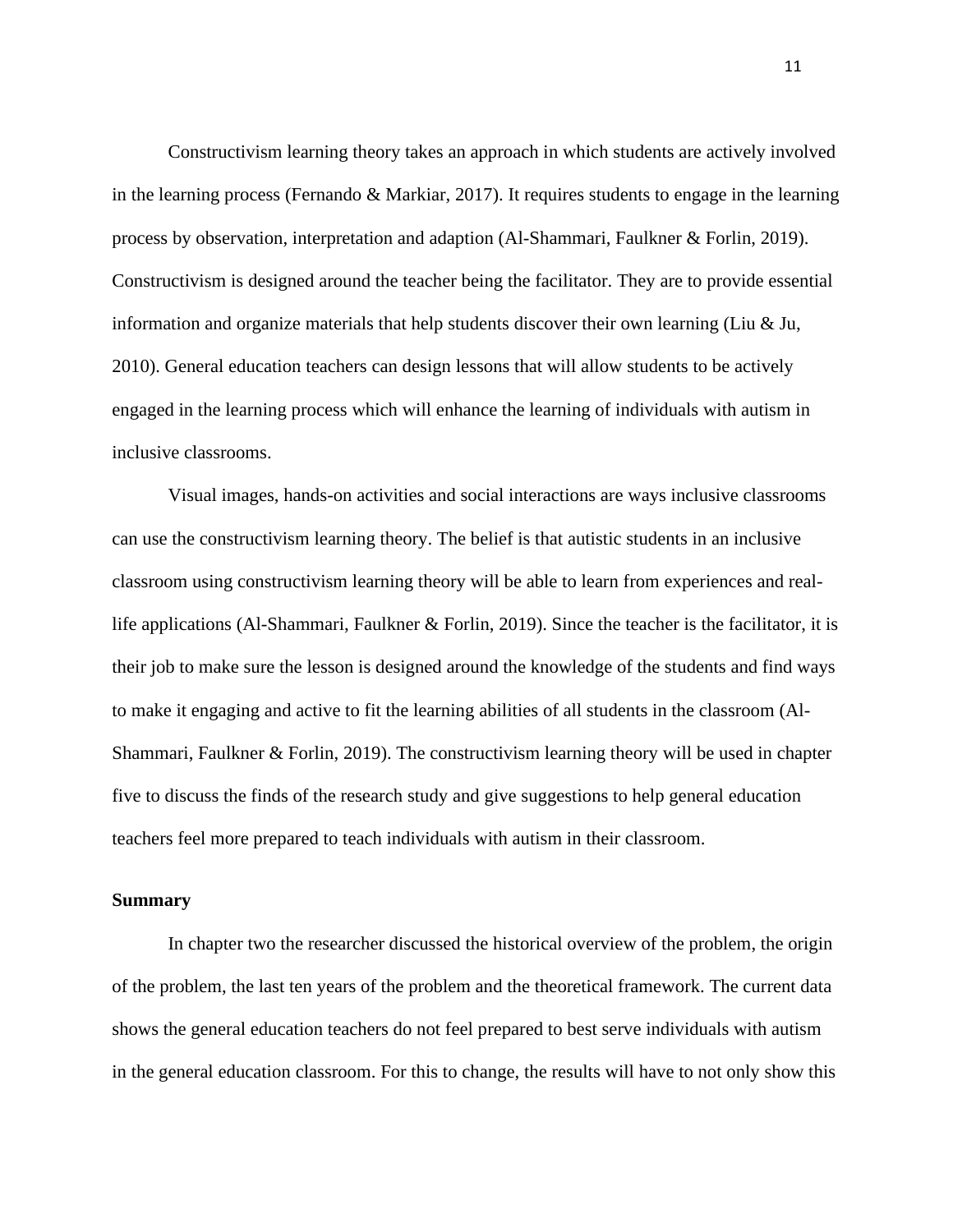but give affordable, strict, and research-based trainings to help general education teachers feel more confident in their skills.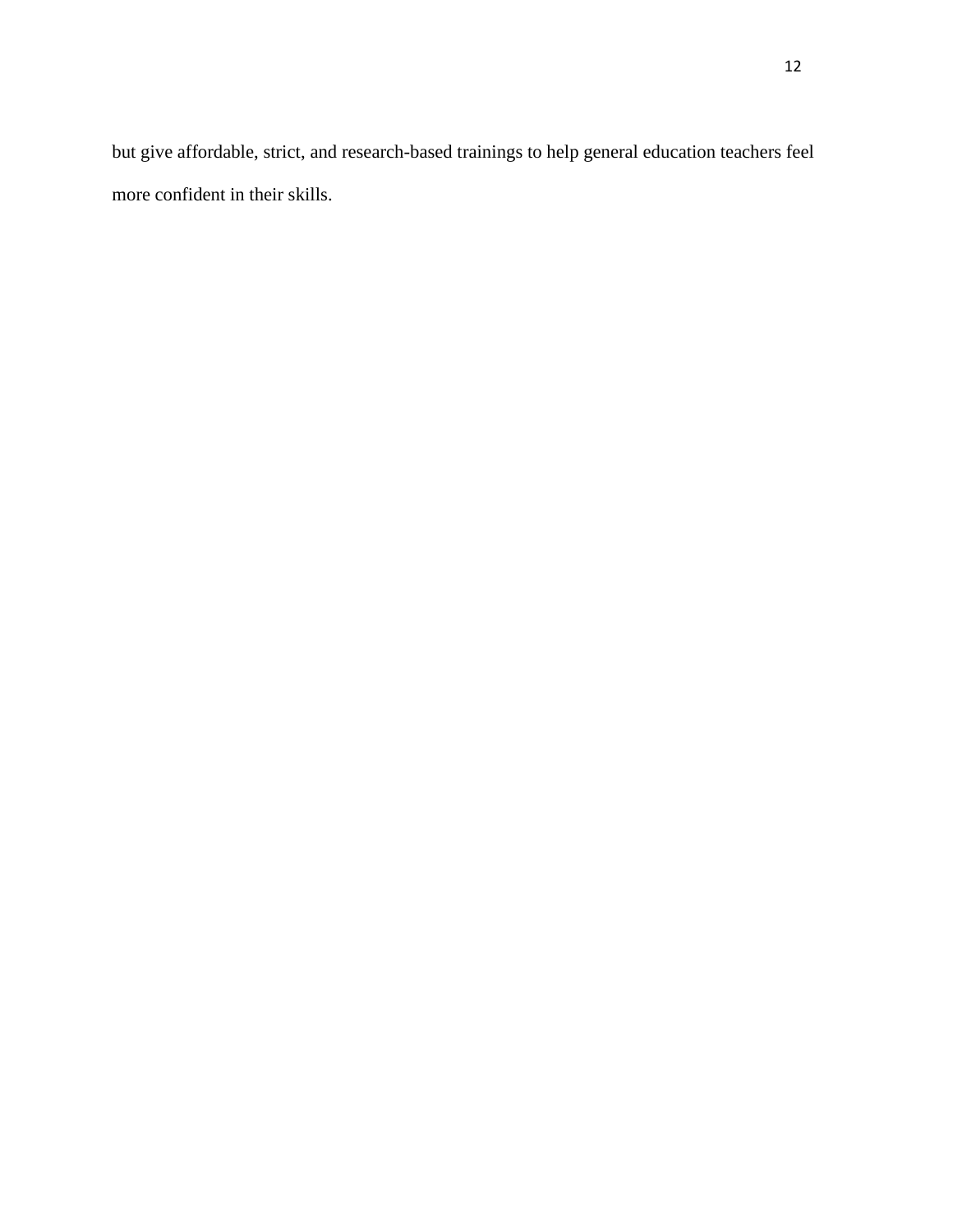### **Chapter III**

<span id="page-18-0"></span>The purpose of this study is to better understand if general education teachers feel prepared to teach individuals with autism in the classroom. A qualitative research approach was used in this study to better understand if general education teachers feel prepared to teach individuals with autism in their classroom grades k-12. Qualitative research focuses on the input from teachers and staff to develop numerous forms of data that can better understand a problem (Cömert, 2018). Qualitative research is designed to give a systematic review of a situation that is thought through by individuals that are directly dealing with the issue (Wagner, Kawulich & Garner, 2019).

A qualitive research approach is appropriate since the researcher is seeking understanding from teachers regarding how teachers perceive their preparedness to teach autistic students in the general education classroom grades k-12.

This study was conducted by doing interviews. These interviews were done over video conferencing. Interviews helped the researcher to take control of what was being asked, making it clear and concise (Cömert, 2018). Interviews allowed the researcher the ability to word the questions in such a way that made the participant answer with more detail. The researcher followed proper interview protocols throughout the data collection process.

Qualitative research is designed to allow individuals to give their perspective on a subject or matter (Cömert, 2018). Often times qualitative research is done on peers or coworkers that allow them to state their opinion on a matter through a professional lens (Cömert, 2018). This research study fits that professional lens and allowed the subjects to express their opinion on if they feel prepared to teach individuals with autism in the general education classroom grades k-

12.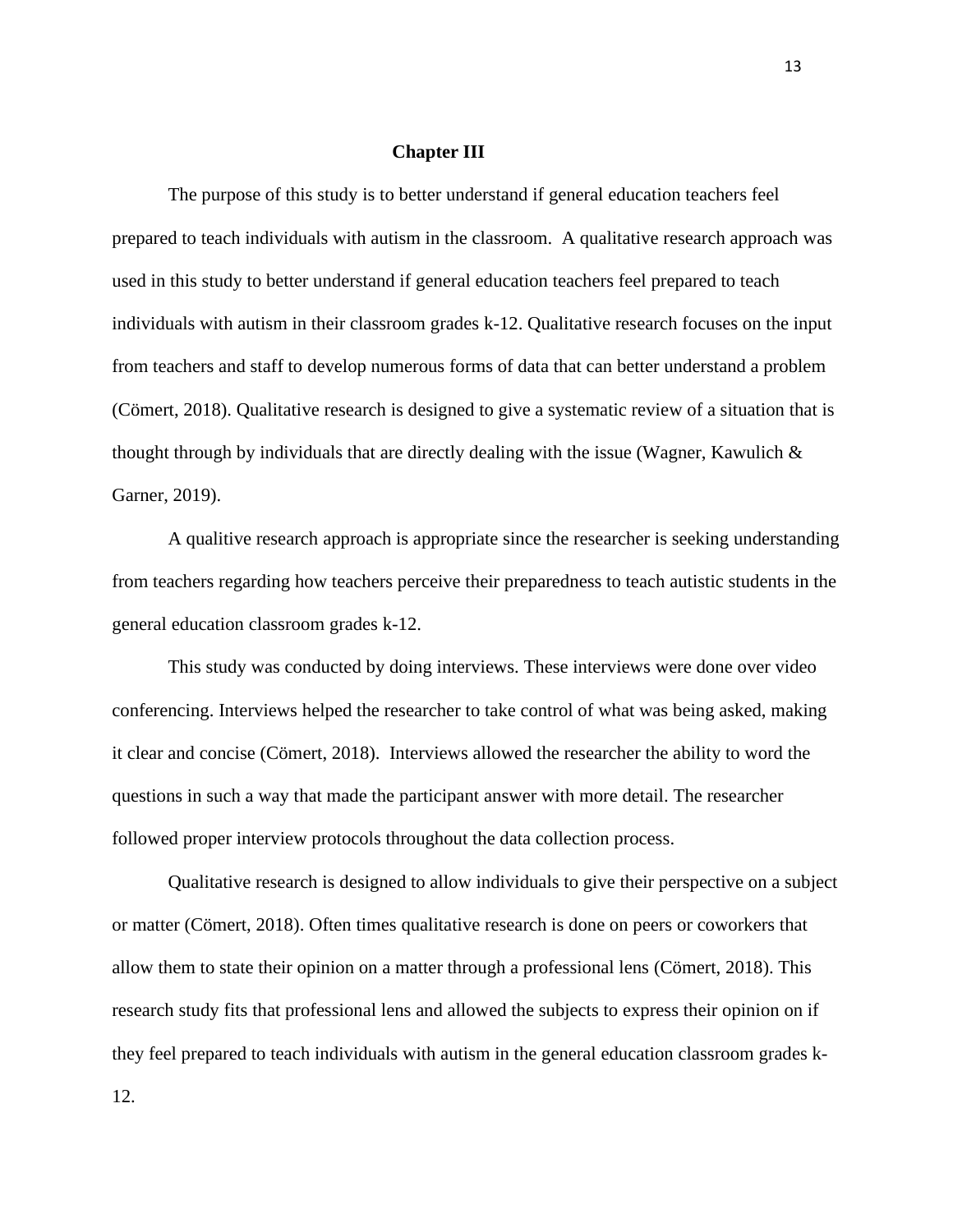## <span id="page-19-0"></span>**Sample and Setting**

The target population of the research study was general education teachers grades k-12. Six general education teachers grades k-12 who have had individuals with autism in their classroom, were chosen to be subjects in this study. The researcher chose general education teachers who have been in the profession for at least one year. Due to covid-19, the researcher did not want a subject who has not been able to see all their students face to face. These subjects were sent emails to see if they would be willing to volunteer in the research study.

The researcher chose participants from the school district he is employed at. The subjects chosen have been teaching grades k-12 for at least one year. The six participants currently teach in the elementary school, middle school, or high school setting within the district.

The setting for the qualitative research was conducted following proper covid-19 protocols. These interviews were conducted via video conferencing. The researcher asked each participant ten questions that directly aligned with the overall research question.

## <span id="page-19-1"></span>**Instruments**

The qualitative research method that was used to gather data was interviews. Interviews were conducted on eight general education teachers that taught for at least one year in a classroom grades k-12. Participants were given a consent form before the interview was conducted. The interview consisted of ten questions that were directly related to the researcher's objectives. The interview questions included but were not limited to:

- How are student's IEP's beneficial before the student comes into the classroom?
- What information do special education teachers give you before a student is placed in your classroom?
- What do general education teacher need to feel prepared to teach individuals with autism in the classroom?
- How does your school support you in teaching individuals with autism?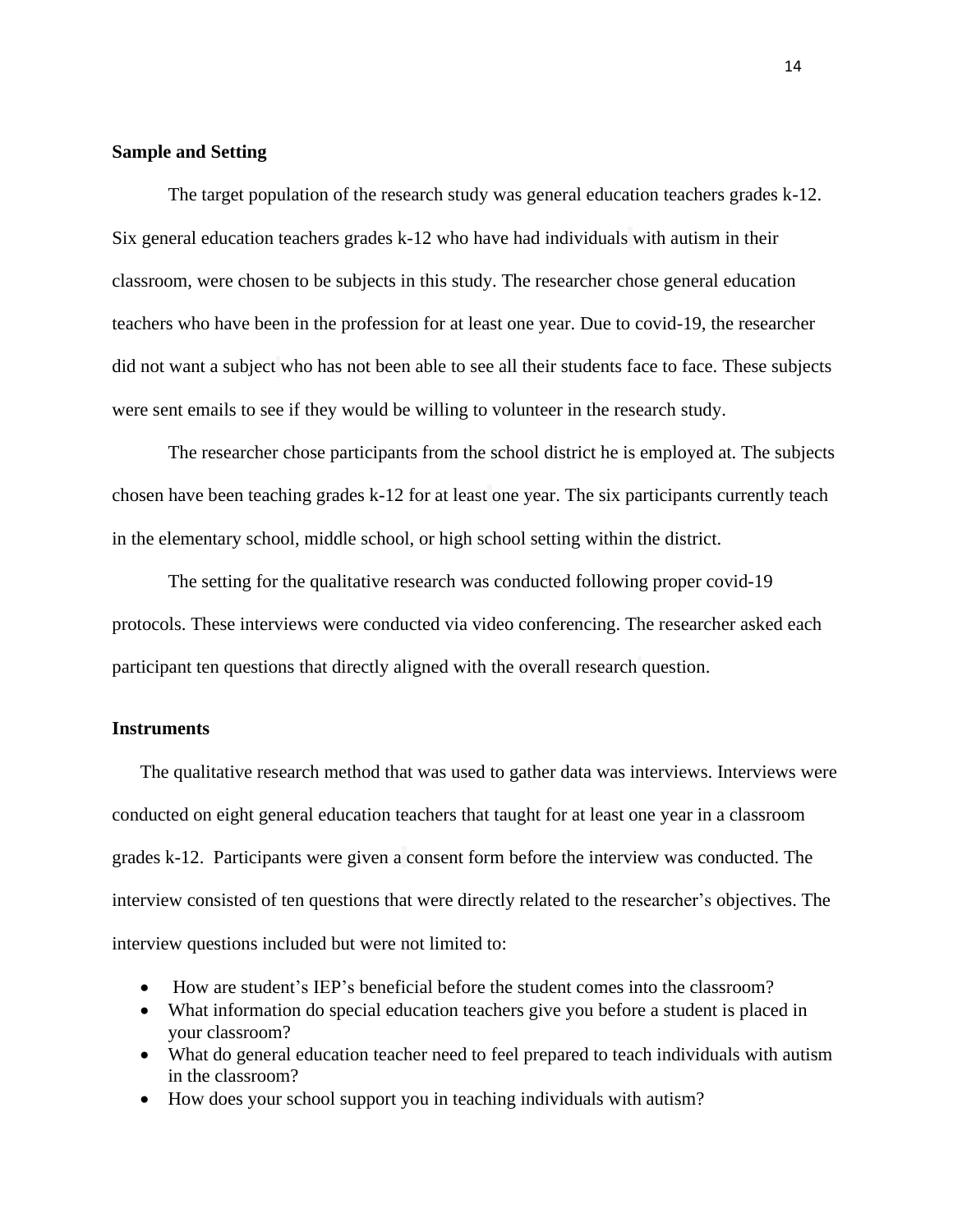- How well did your college courses prepare you to teach individuals with autism in the classroom?
- How does your school support inclusive classrooms?
- What programs does your school have that help the transition for students into the general education classroom?
- What college courses were the most beneficial in preparing you to teach individuals with autism?
- How did your college professors prepare you for inclusive classrooms?
- What ways have classrooms changed since graduation?

## <span id="page-20-0"></span>**Data Collection**

Due to this research study using interviews, the Institutional Review Board exempted the project. In the school setting, it is safe to say that hundreds if not thousands of interviews happen each year (Husband, 2020). The researcher scheduled the interviews to be done via video conferencing due to covid- 19 protocol. To keep the participants identity confidential, the researcher gave each participant a code with a number instead of their name. The coding system started with participant one, and followed that system until all participants were interviewed. The researcher followed the research questions and objectives while conducting the interviews. The researcher used open-ended interview questions to find the qualitative data. The researcher recorded each interview using a private recorder to transcribe the data at a later date.

## <span id="page-20-1"></span>**Informed consent**

The Institutional Review Board declared the research study exempt and the subjects were provided with the consent form. The researcher assured that proper research ethics were followed throughout the interviews. Before any interviews were conducted, the researcher informed the participant that all information was to be stored on a secure computer that required a passcode to access. The researcher informed each participant that they were given a label and a number. The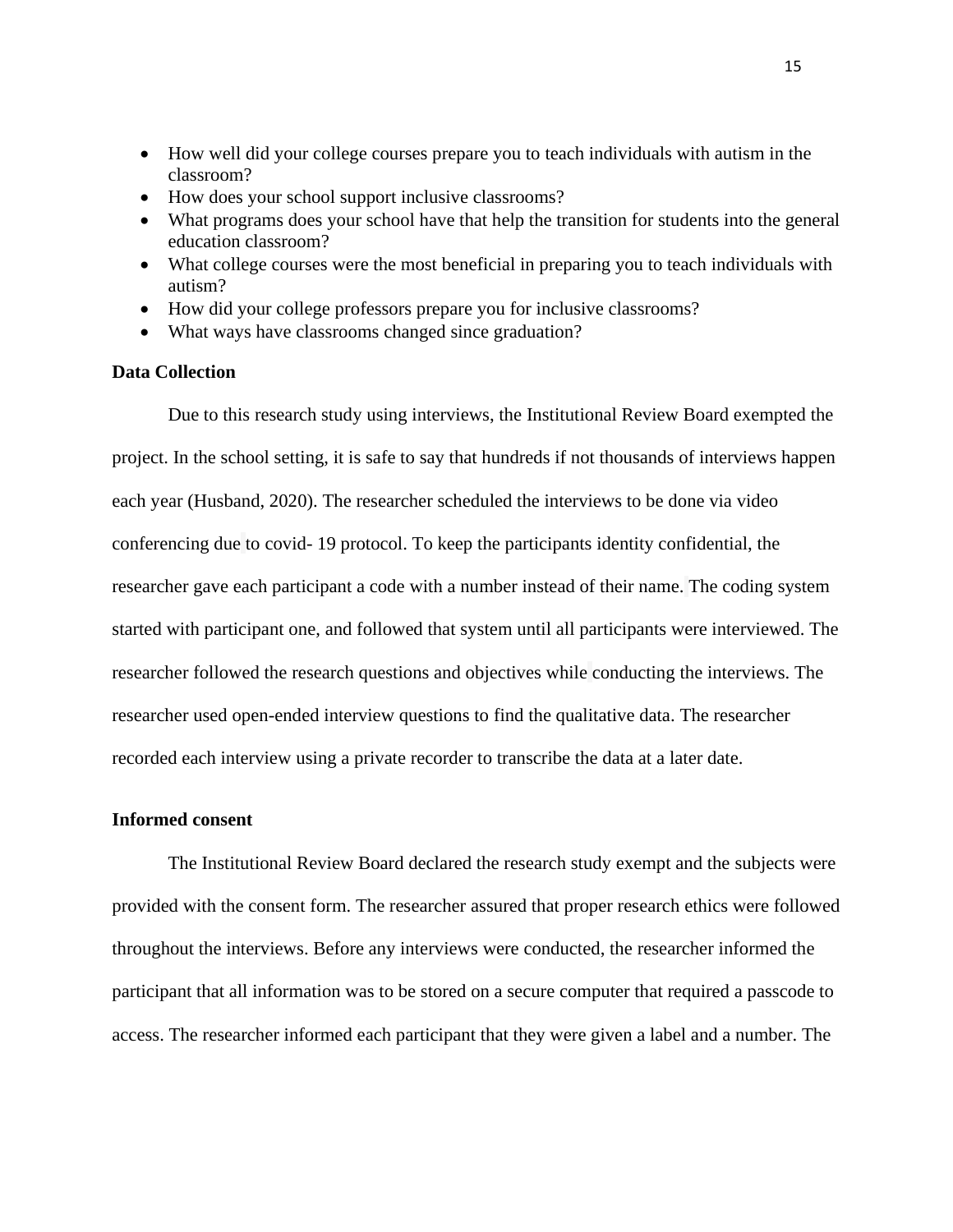researcher informed the participant this was to keep their information confidential. After one year, all data will be destroyed making it untraceable.

## <span id="page-21-0"></span>**Data Analysis**

Data analysis for qualitative research is designed to create and find codes, themes, and categories (Chenail, 2012). After the researcher conducted the interviews and collected the data, a data analysis was completed by the researcher. The researcher used the same data analysis strategy for the objective questions that were asked. The data analysis the researcher used, was done using the following steps. Transcribing the interviews, sort the data into certain categories, and identifying common themes and codes between the data. The researcher was able to do this by recording each interview and transcribing the data at a later date. The researcher broke down the data into the three research questions. The researcher looked for themes and patterns within those questions and the objective questions. The researcher found the common patterns between the three research questions and reported the findings.

The researcher is responsible for being honest and disclose all information that was collected during the data collection process. The researcher analyzed all data equally and reported what the participants stated in the data collection process.

## <span id="page-21-1"></span>**Summary**

In chapter three the researcher discussed sample and setting, instruments, consent, and data analysis. The information discussed in chapter three was used by the researcher to collect data that the subjects provided throughout the interviews. Chapter four discusses the data the subjects provided to the research questions and objective questions the researcher asked throughout the interviews.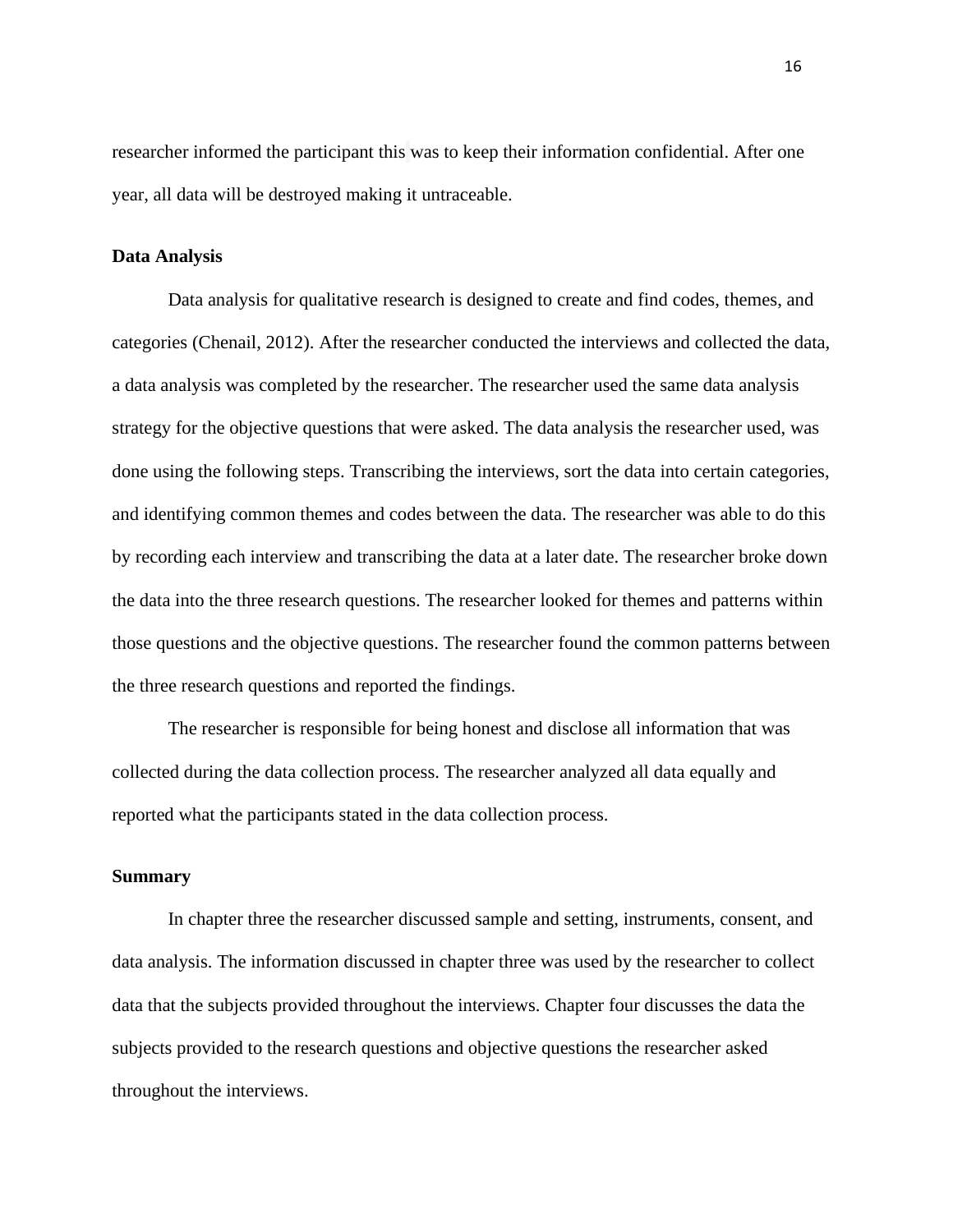#### **Chapter IV**

<span id="page-22-0"></span>Data analysis consisted of transcribing all the interviews, coding the interviews, looking for themes throughout the transcripts, and writing up the results. For the researcher to identify rich themes, the researcher coded all the data. The researcher did this by reading each transcript thoroughly, then reading again to identify main themes throughout the data collected. The following sections discuss the results.

#### <span id="page-22-1"></span>**Demographics**

Six general education teachers participated in the study. All participants were teachers in the same district and have been teaching for one year or longer. The range of teaching experience was between two and thirty-four years. The six subjects interviewed currently hold a Minnesota Teaching License, a requirement to teach in the state of Minnesota.

### <span id="page-22-2"></span>**Data Analysis**

To explore, "How do general education teachers feel prepared to teach individuals with autism the general education classroom?" The following research questions were proposed:

**RQ1:** What do general education teachers need to feel prepared to teach individuals with autism in the classroom?

**RQ2:** How does your school support you in teaching individuals with autism?

**RQ3:** How well did your college courses prepare you to teach individuals with autism in the classroom?

Interview questions used to answer research question one were: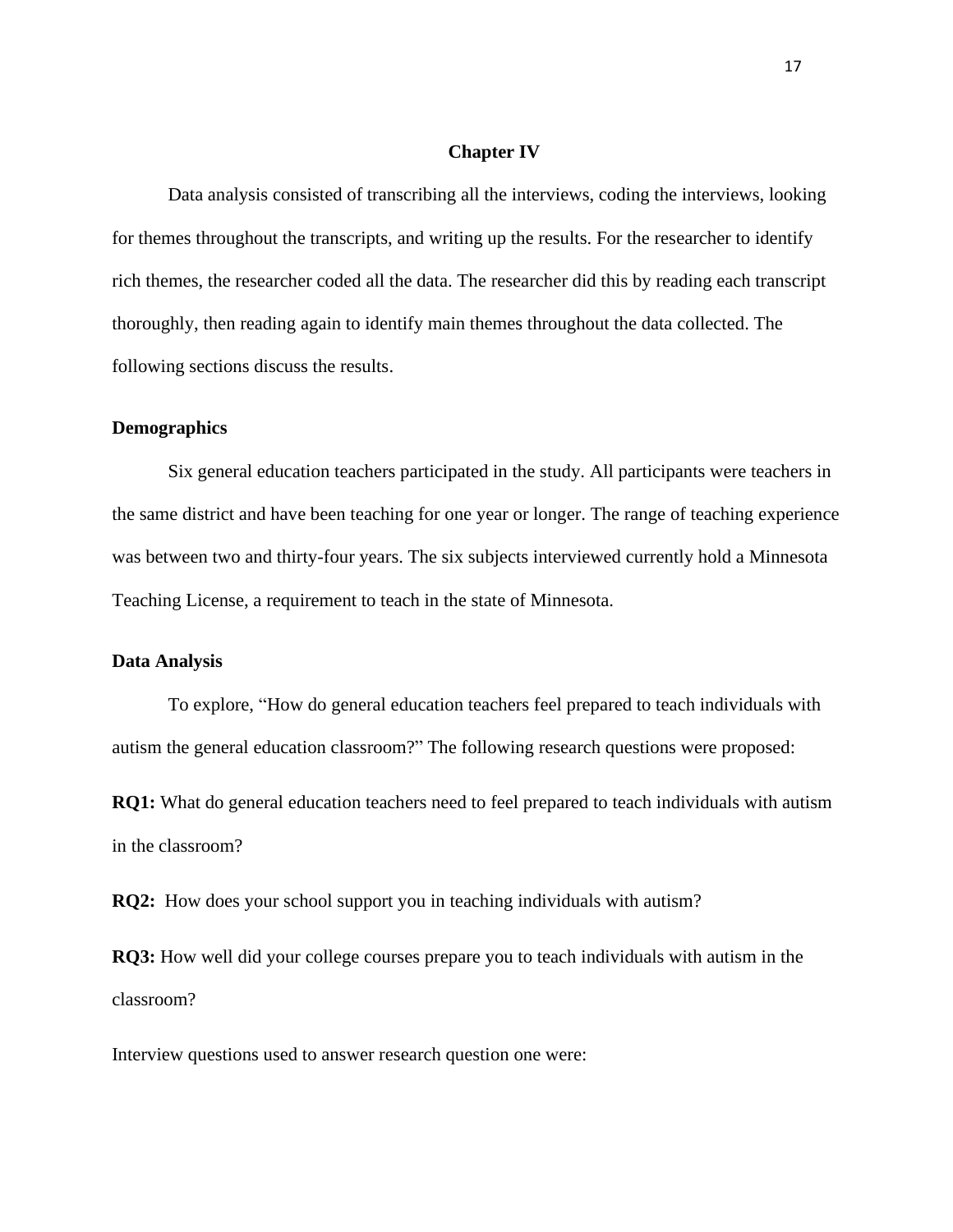**IQ1:** How are students Individual Education Plans (IEP) beneficial before the student comes into the classroom?

**IQ2:** What information do special education teachers give you before a student is placed in your classroom?

In response to IQ1: How are students Individual Education Plans (IEP) beneficial before the student comes into the classroom? Five out of six (83%) subjects stated that an Individual Education Plan (IEP), is the most beneficial information to have before a student with autism comes into the general education classroom.

Subject two stated:

Fortunately for me, I know all the special education teachers and have had personal relationships over the years. I believe that our, maybe a little biased here, but I believe that our special education department does a very good job of letting us know weeks ahead of time and so then I can read through the students IEP and if I have questions I can personally go down and talk to them, or now a days, google meet. Just get to know that young man or women better. Helps me prepare for the classroom when I have that student. The information they give to me is invaluable. If I have questions for myself or questions for them, that helps me get to know that student a little better.

Three out of six (50%) stated that it is beneficial to know what accommodations and

modifications a student needs before they walk into the classroom.

Subject four stated:

Before a student enters the classroom a teacher really needs to know what modifications and accommodations that student needs. So, having the snapshot it very beneficial. General education teachers usually do not want the whole IEP, so we have a good system to send it to them if they ask for it but that is usually too much information. Just knowing things like the student needs to sit in the back corner because they get anxious, or the student needs to sit in the front because they don't pay attention. Also, things like the student may need more time or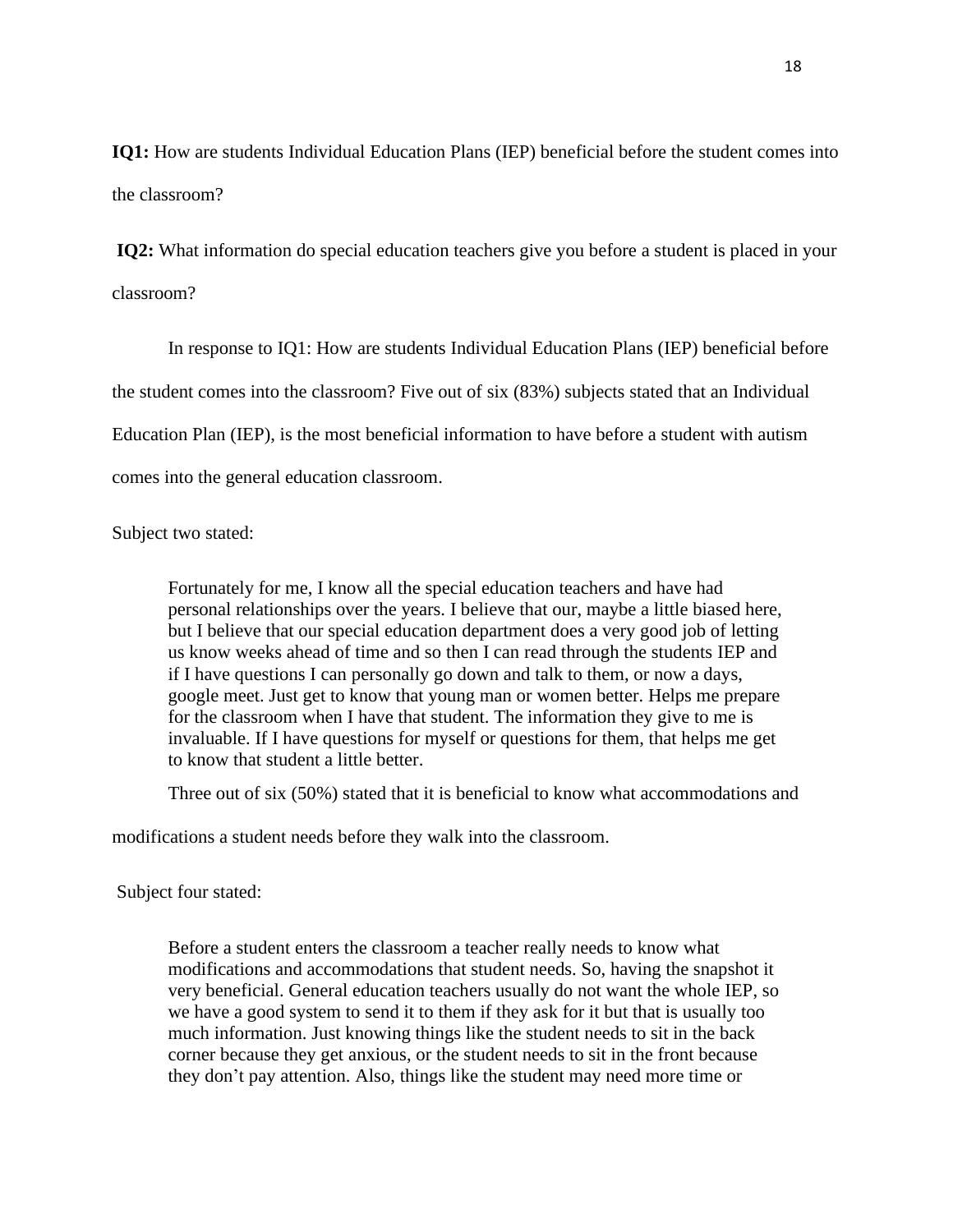guided notes. Things like that are beneficial to have when getting started. Can be hard to add later.

Similar responses were provided for IQ2: "What information do special education teachers give you before a student is placed in your classroom?" Two out of six subjects (33%) stated that having a face-to-face conversation with the special education teacher is one of the best ways to receive information prior to the student coming into the classroom. Additionally, two out of six subjects (33%), stated that an Individualized Education Plan snapshot is information that most special education teachers provide prior to the student coming into the classroom.

Subject two stated:

Pretty close, but sometimes I have the special education teacher come right down to my classroom and let me know here's what's going on. Maybe they have had this student before during freshman or sophomore year. Or maybe all three years because I predominantly keep seniors. So, they have already built up that relationship and trust with that student. I am just going to use one of our teachers and how they are really close. Teacher and students' relationships. You are going to really like this student because he will really like your hands-on teaching style. Or this one you have to pull teeth a little bit. Again, that is not written in the IEP, that is just firsthand knowledge of working hands on like they do during  $10<sup>th</sup>$  and  $11<sup>th</sup>$  grade. That helps me prepare for that senior male or female that I am working with.

Overall, the subjects interviewed preferred an Individualized Education Plan, a list of

accommodations and modifications, and a face-to-face conversation with the special education

teachers before the student entered the classroom.

Research question 2 asked, "How does your school support you in teaching individuals with

autism?

Interview questions used to answer research question two were:

**IQ1:** How does your school support inclusive classrooms?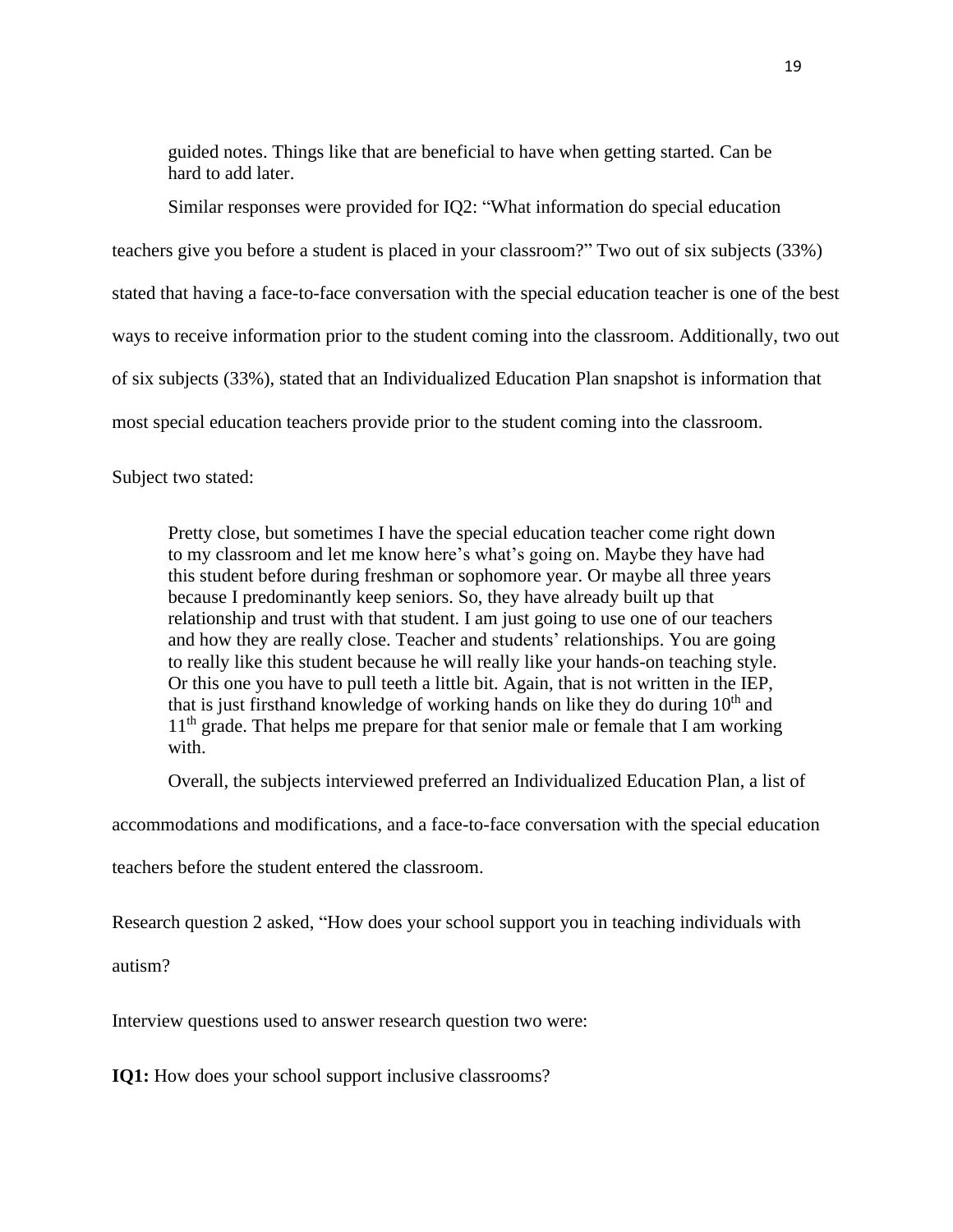**IQ2:** What programs does your school have that help the transition for students into the general education classroom?

In response to IQ1: "How does your school support inclusive classrooms?", two out of

six subjects (33%) stated that paraprofessionals are a way the school district helps support

general educational teachers with individuals with autism in their classroom.

Subject one stated:

You know, they provide paraprofessional support through it. Which allows more and more students in general education classrooms knowing that you have all hands-on deck. They also just give you access to know the special education teacher and stuff like that.

Once again, two out of six (33%) of the subjects reported that the co-teaching model has

been very beneficial when dealing with individuals with autism in the general education

classroom.

Subject four stated:

So, we have expanded our coteaching program this year. Cotaught classes for every required class in English and math. Our students with autism specifically are generally eligible for those due to lack of social skills, content knowledge, and organization. But yes, that it one way.

Subject two took a more personal approach to the question and stated:

Yeah, but the one thing I really enjoy, again I am just going to back up here, I have a deaf son, a mentally handicapped brother, physically handicapped brother, and a physically handicapped sister. And I am not going to lie about that. I have a soft spot for students with disabilities and I will say all teachers do. But I will say I have a lot more patients. Saying hey, we are going to make this work for you. And so, when they come into my classroom the talking I do with that special ed teachers is important. Plus we can always go online and research what the student has whether its autism, deaf or hard of hearing, bipolar disorder, whatever. We have a great bank of resources that we can look at online. And that helps too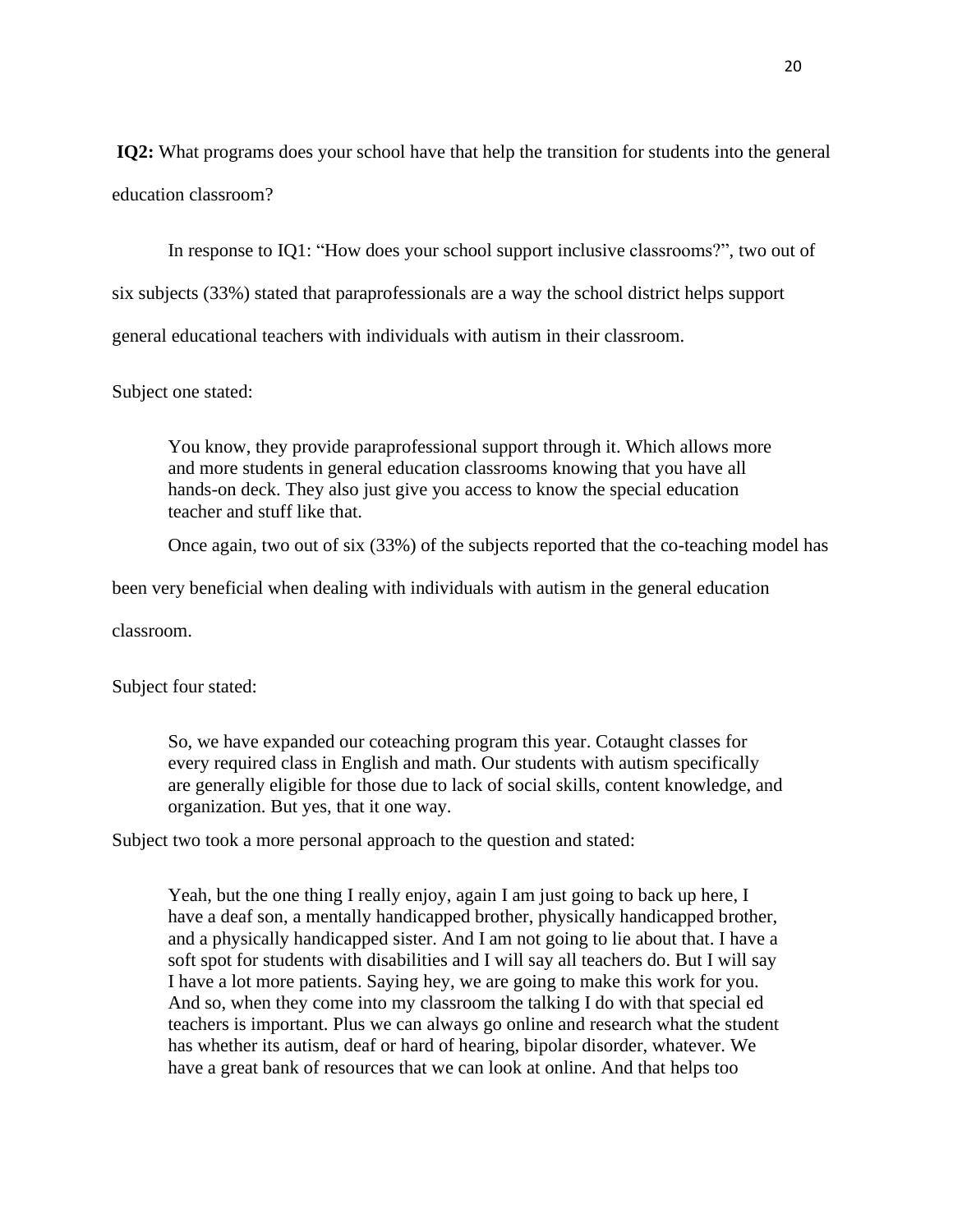because again, not all of us are perfect teachers and we need to use that information to help build a better game plan for each specific student.

In response to IQ2: "What programs does your school have that help the transition for students into the general education classroom?", three out of six subjects (50%) stated that they do not feel the district has adequate programs in place to transition students with autism into general education classrooms.

## Subject four stated:

I would not call either of the programs we have transitional programs. The programs we have are more to help 9th graders who are struggling to transition into High School, more than students with disabilities. Any student can join academy or stride, just have to be in the bottom 3rd of their class. Often all students in the 9th grade were in the programs due to having two case managers in the program. Strive is more of a Developmental Cognitive Disorder (DCD) program, so I wouldn't call that a transition program either. I feel like we do not really have anything. The cotaught classes help, but generally our students who are more in a self-containing setting, setting two of setting three, are not going to be in those cotaught classes. One of the things we are starting to do more of is get these students into setting one and setting two environments.

Two out of six subjects (33%) stated that they believe the Strive and Academy programs

were helpful in transition students with autism in the general education classroom. The Strive program was designed to help students who have more cognitive disabilities. These students need more guidance with physical touch. The Academy program was designed to help students who do not qualify for special education services but are not testing at their current grade level. Both of these programs were designed to help get students back into the general education classroom.

Subject two stated:

I know of, by just working with another coach and teacher, the strive program does a lot for students who are on the bubble. We used to also have our academy school. That has gone to the wayside a little bit, but we still have pockets of that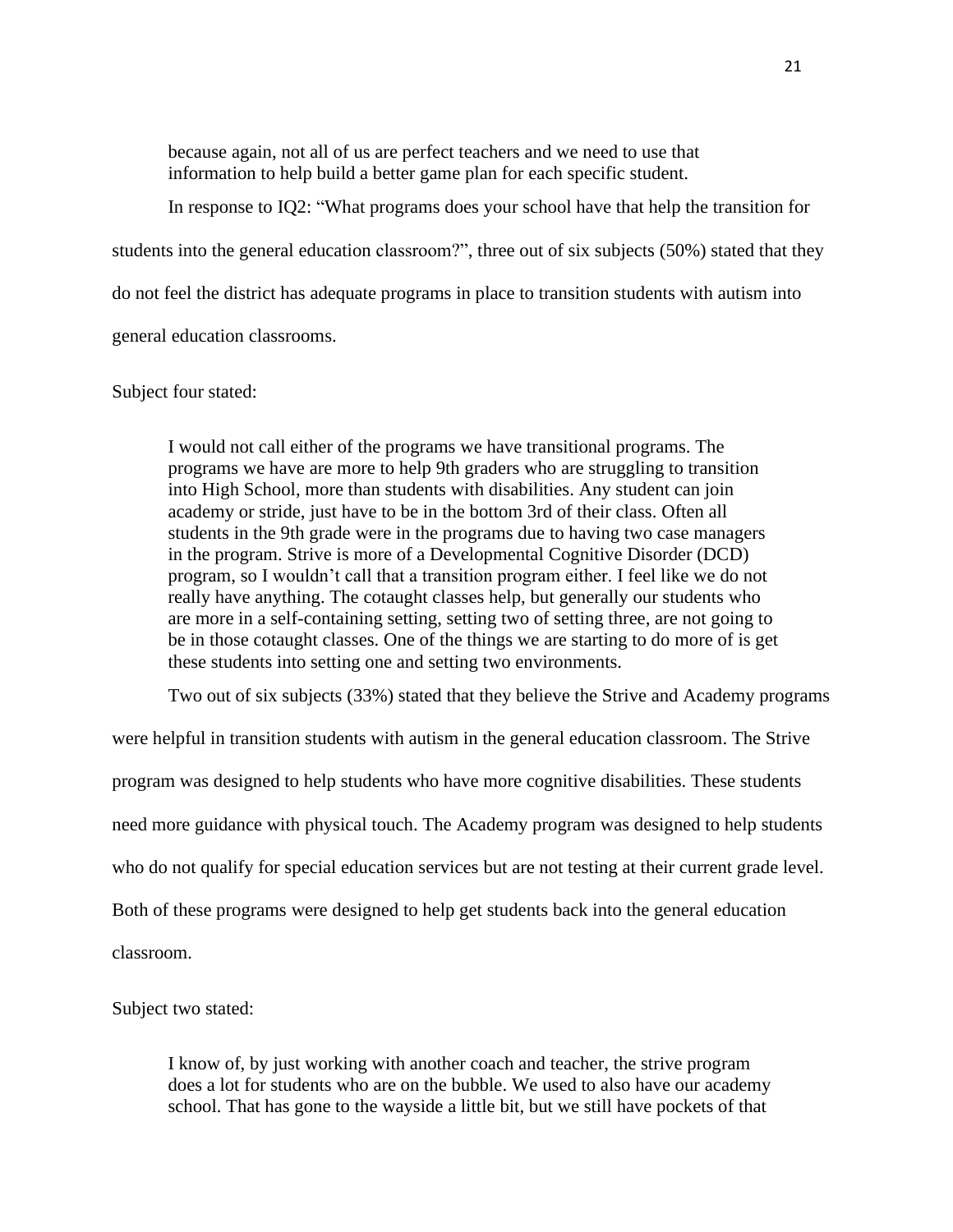where we can still help students reach their goals and find those teacher's we can reach out too. They know these young people need help, and there's nothing wrong with that. Again, I said I have a soft spot in my heart and if you are not into teaching to help people, obviously you shouldn't be in teaching. That's the number one goal. Whether they have autistic students, deaf and hard of hearing, find the right path for them and let's work on it. I think our staff has done a great job over the last twenty- two years that I have been here and helping students get their needs met.

Subject six took a different approach to the question and stated:

We filter the students in a little at a time with paraprofessional support. If the student is having success, we allow them to be in the classroom more and more. If the student struggles, we take away time and have them go back to the special education room.

The findings for the second research question show that the subjects interviewed do not

feel the district does a good job at supporting them with autistic students in the general education

classroom.

Research question 3 asked, "How well did your college courses prepare you to teach individuals

with autism in the classroom?"

Interview questions used to answer research question 3 were:

**IQ1:** What college courses were the most beneficial in preparing you to teach individuals with

autism?

**IQ2:** How did your college professors prepare you for inclusive classrooms?

**IQ3:** What ways have classrooms changed since you graduated college?

In response to IQ1, three out of six (50%) stated that no college courses prepared them to teach individuals with autism.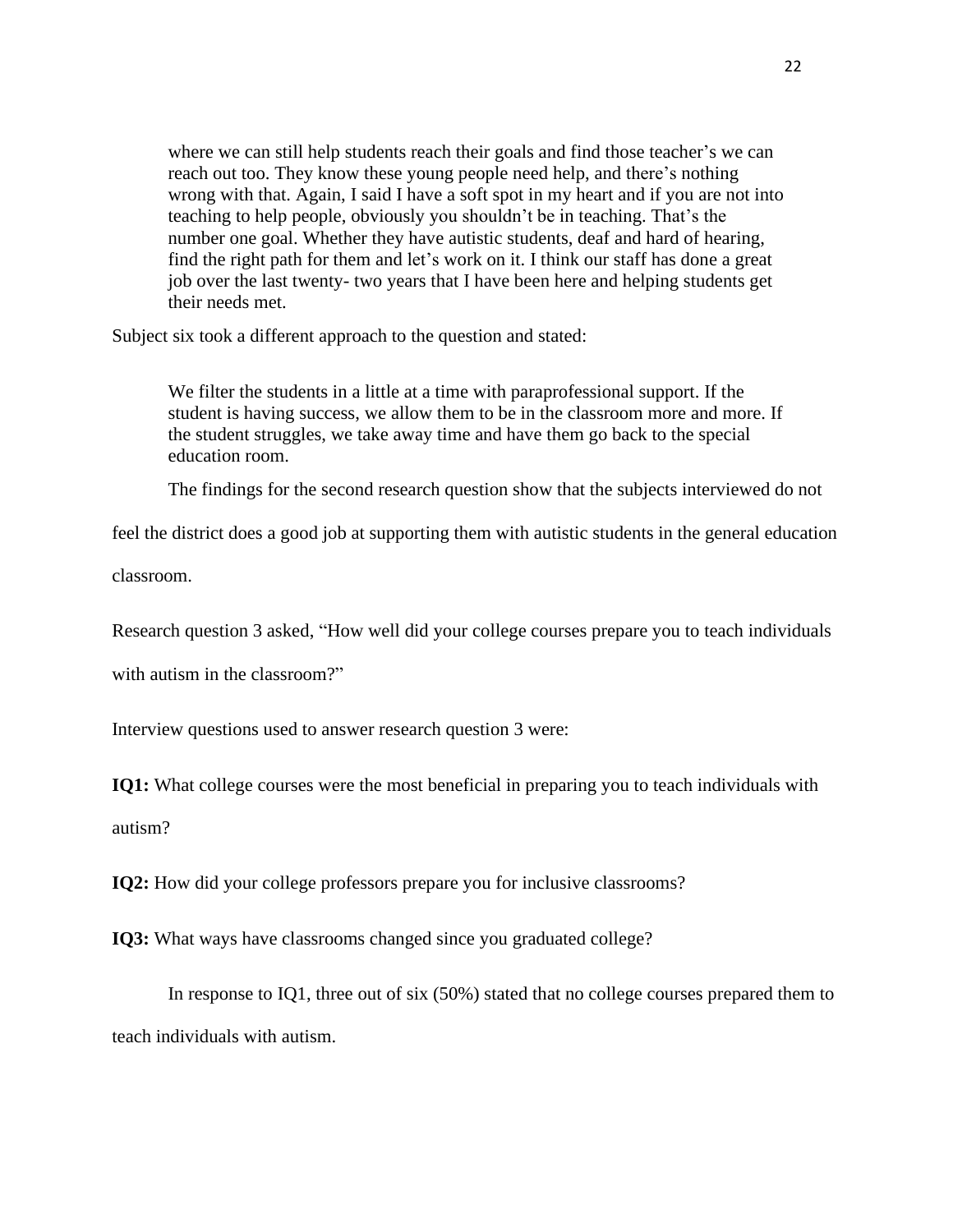Subject four graduated from college within the last five years and was able to take a more modern-day approach.

Subject four stated:

So, I don't feel like college courses really did anything to teach students with autism. My licensure is general education grades k-6, literacy k-8, and now Specific Learning Disabilities (SLD). Even in my master's program we did not talk about autism at all. I had one class that was about all disability categories and had one chapter on autism. I've learned more from tiktoc than I have from my college classes. I don't feel like they really did anything for me besides the stereotypes.

Subject two has been teaching for over thirty-four years. The subject discusses how individuals

with disabilities were not brought up much when the subject went through college.

Subject two stated:

Nothing. When I was in college nothing. In all honesty we never discussed in great detail how to help students with disabilities. I can go back to my high school days and we didn't even have a Special Education teacher in the early 80's. Again, we discussed a little bit. It was a teacher from Alexandria Minnesota that came and talked to us at the university. But again that was once a week and that was nothing hands on. But we would bring that up because everyone knows not every student is the exact same. But even our teachers in college, the professors again, they aren't teaching in the classroom. But the teacher from Alexander I remember was like, you are going to run into these students that are going to need extra help. But autism was never brought up. I never remember anything about autistic students. And over the years I would go to a conference, or go to other teachers and remembered that was my very first time I was working with and talking about autistic students. And that was early 90's. It's good to see that we are tackling these issues.

Two out of six subjects (33%) stated hands on and field experiences were the most

beneficial in preparing for teaching students with autism in the general education classroom.

Subject five kept is short and stated: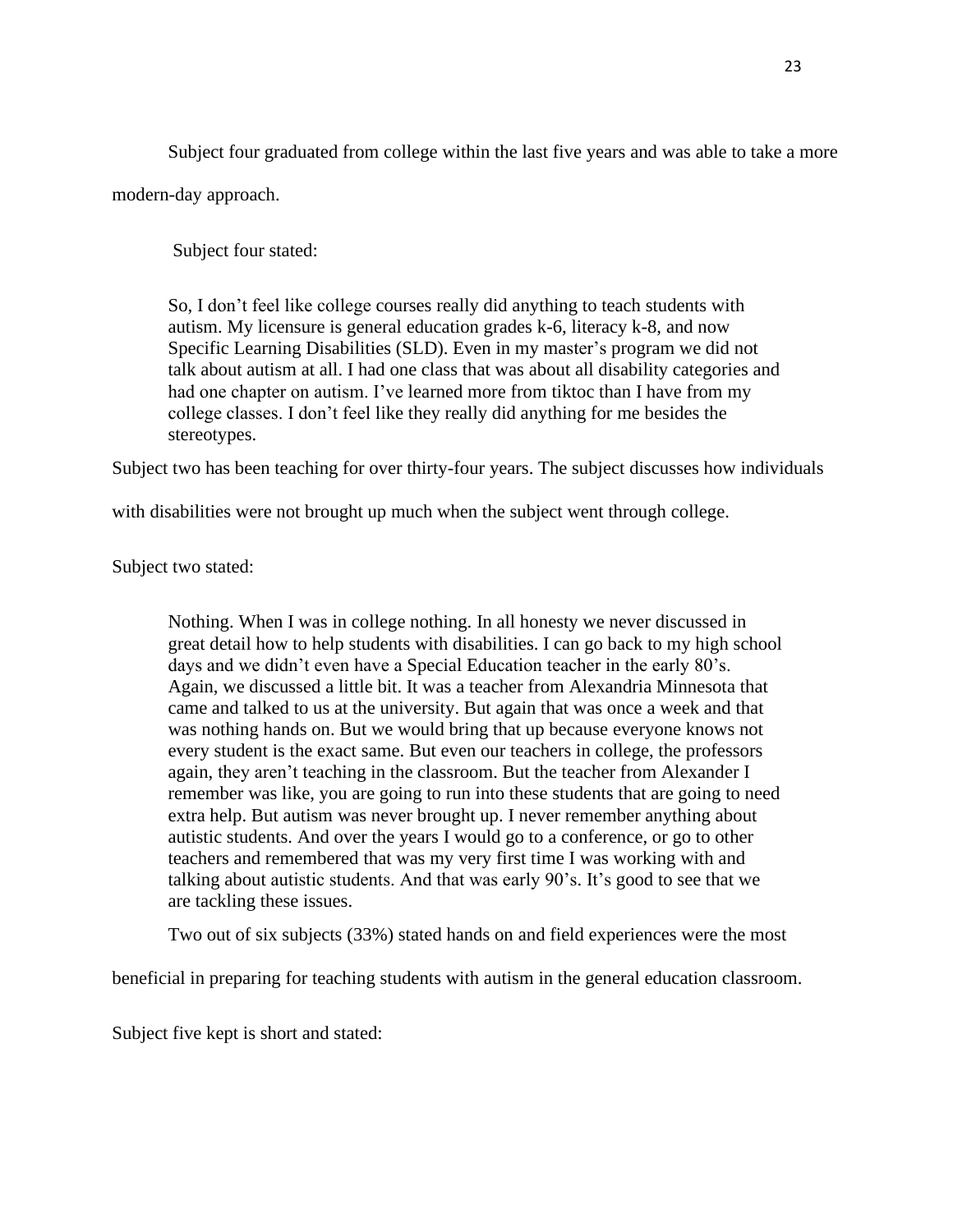"Unfortunately, the best way for preparation was through practice withing the field.

There were conversations and some lessons on inclusive classrooms, but not nearly enough to

feel prepared."

Subject one used their own personal experience in their response stating:

You know this might not be the answer you are looking for, but it really has to be hands on experience to get you prepared. So, any of those classes that gives you fields experience with students with autism is what is going to prepare you. It's not necessarily what you talk about.

Many different responses were recorded for IQ2, "How did your college professors

prepare you for inclusive classrooms?"

Two out of six subjects (33%) stated that their college professors taught them how to

make connections with others and co-teaching.

Subject six stated:

The biggest thing our professors taught us was to make a connection with the students. This helps make it easier for students with Individual Education Plans to transition into the classroom. I do wish that we would have learned more about the best practices to help students with IEPs in the classroom.

Subject four discussed how her master course professors helped prepare her.

Subject four stated:

We did, not really in my undergrad that was just in general ed. I had three total credits combine for disability and English language. Was not very helpful at all. In my masters we did have a full class on collaboration and co-teaching which was nice because I was already co-teaching at the time ,but would have been better if I had it before I started co-teaching and before I got my masters because that is basic information.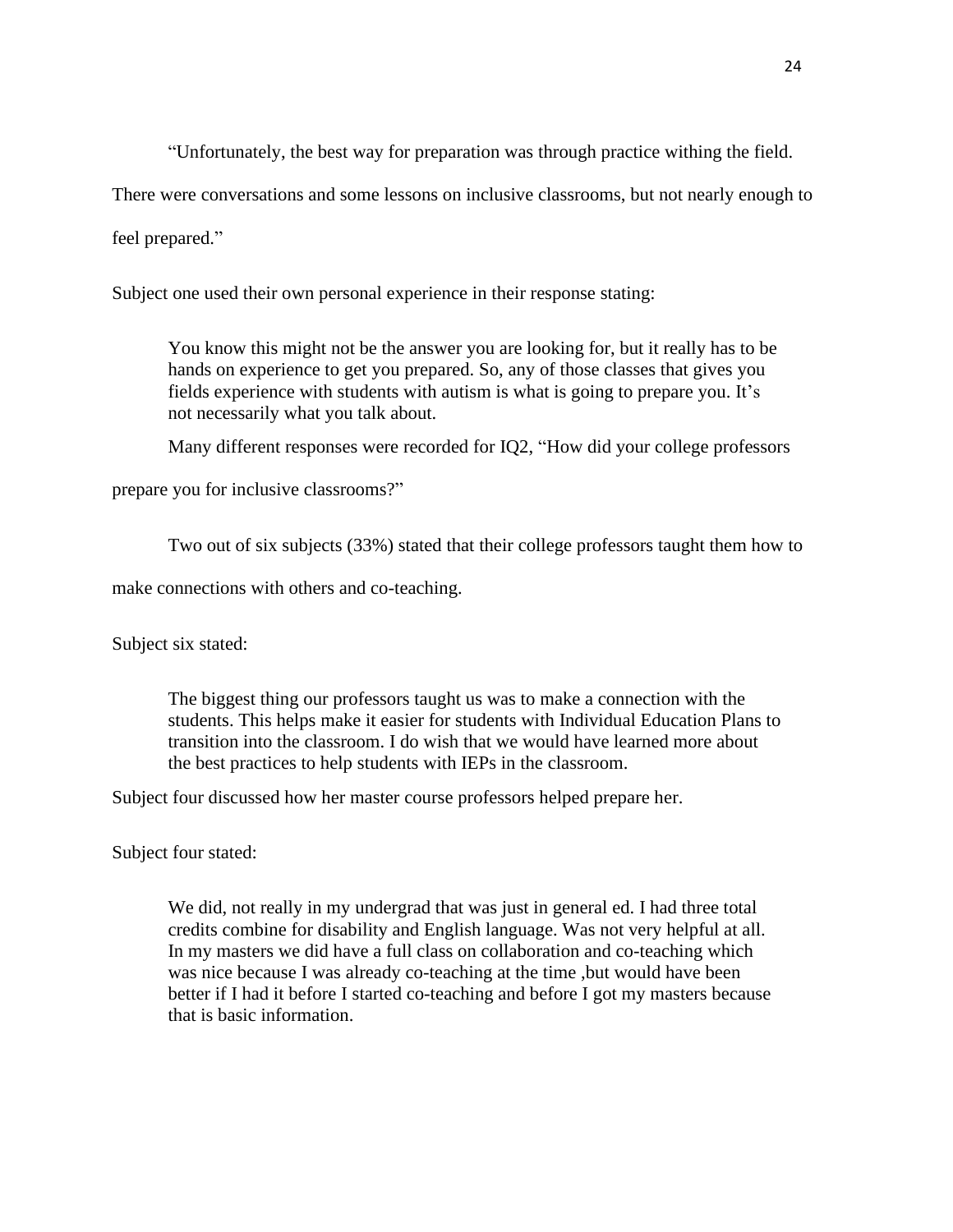One out of six subjects (17%) stated that they learned nothing from college professors when it came to dealing with individuals with autism in the general education classroom. Subject two had virtually nothing to say positive about his experience:

Subject two stated:

"Nothing. Virtually nothing. Just touching base, but virtually nothing."

IQ3 had responses that varied depending on what year the subject graduated from college and what age group they taught. Three out of six subjects (50%) stated that a lot has changed since they graduated from college.

Subject two graduated from college when technology was not used in schools like it is today.

Subject two stated:

Smartboard, chrome book, hands on. I am going to be honest I text some of my student's homework assignments. Texting isn't the right word, but I take pictures and send it to them. Some of them still like the old-fashioned paper and print it off themselves and look at schoology. There are students who aren't real tech savvy either, and you have to try to accommodate. They could be an A student, special education student, I don't really care. You still must find ways to accommodate for all different types of learners that you are working with every single day. And I think that's very important in the high school setting.

Subject three looked at the question just to this year. How a pandemic can affect a

student's learning overall.

Subject three stated:

"A lot this year due to the pandemic. A lot more online. How do you support students when you physically don't see them every day?"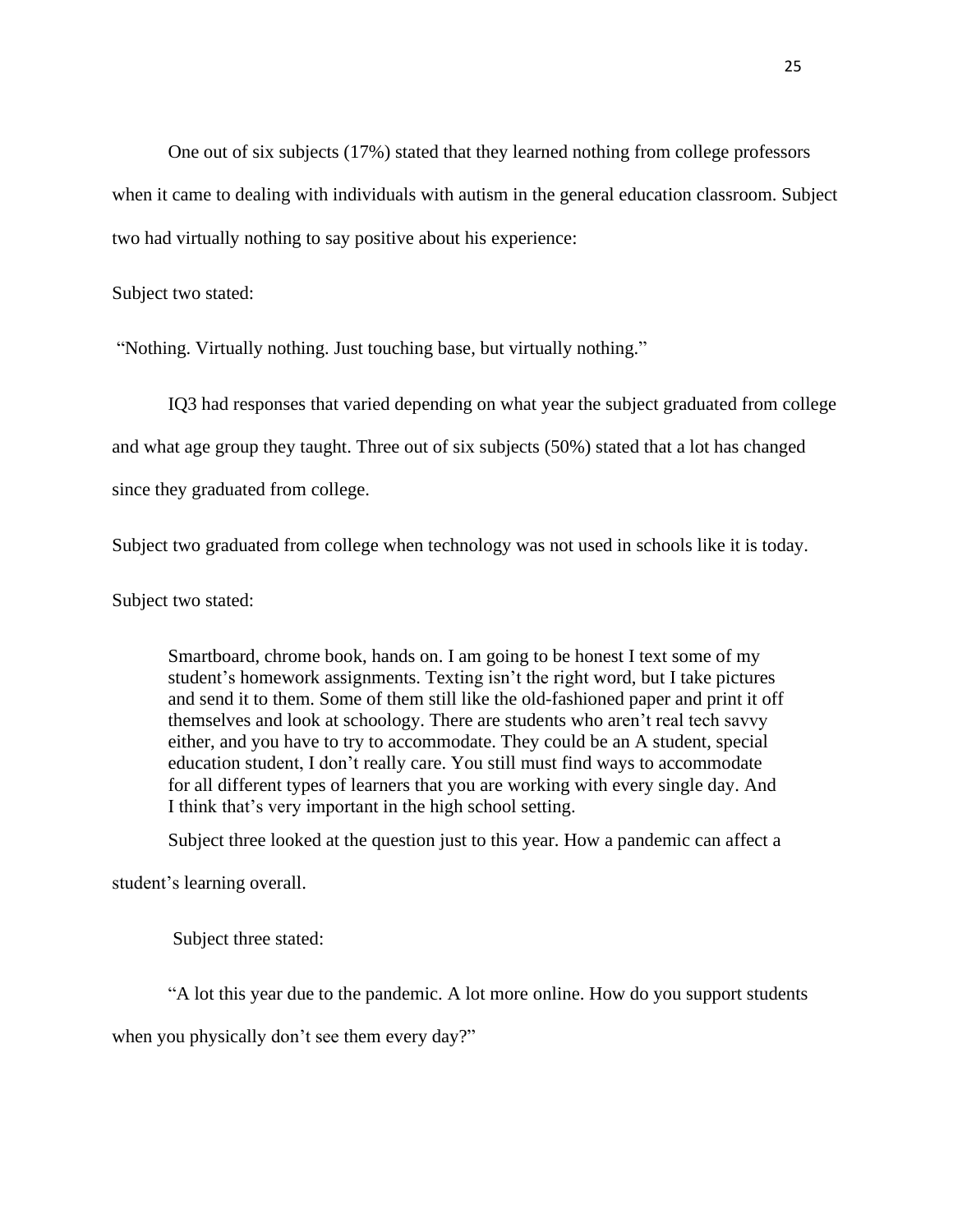Subject six discussed how they have different classroom setups and arrangements compared to other schools in the district.

Subject six stated:

We have neighborhoods instead of classrooms. There are three classes in the neighborhood and the students rotate for different subject areas. The students also spend more time in groups. This allows the students to help each other and teach one another within the groups to help the students who might be struggling.

Two out of six subjects (33%) discussed how not a lot has changed since they graduated

college. Both of these subjects have graduated college within the last five years.

## Subject four stated:

I graduated with my undergrad in 2017, so there hasn't been a whole lot of change since then. I mean it has changed quite a bit in just our building moving towards a more co-taught model and things like that, but overall, not at all.

Subject one has also not seen much change.

Subject one stated:

"Hasn't been to long so really it hasn't changed a whole lot. Just keeping kids active and engaged and finding things they like to do."

The findings for the third research question shows a lot of different responses from the subjects. The data collected made it clear that general education college courses do not give a lot of background information on ways to teach individuals with autism in the general education classroom.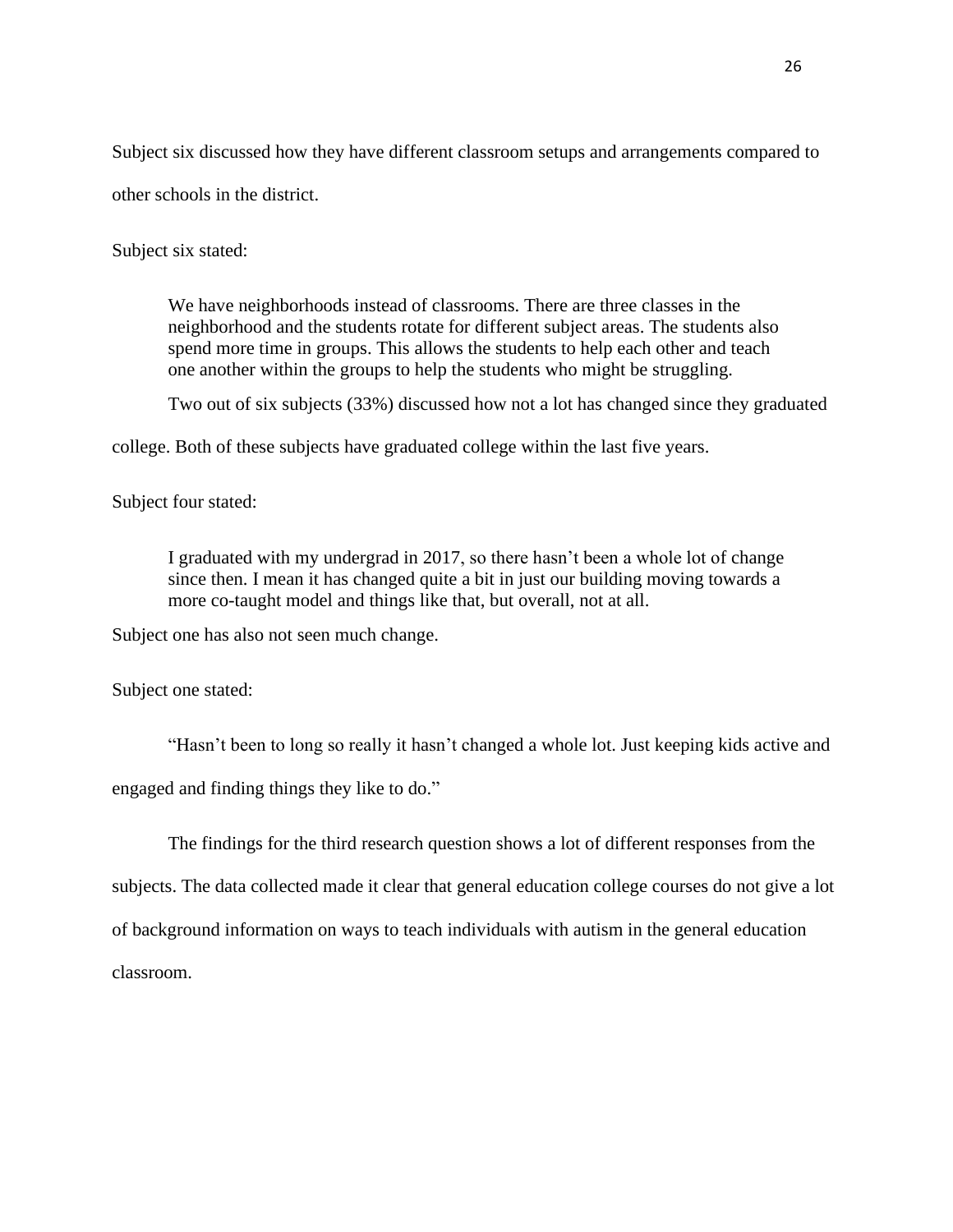## <span id="page-32-0"></span>**Summary**

Chapter four disused the themes and results from the six interviews the researcher conducted. The three research questions were answered by the objective questions that the researcher asked. In chapter five, the researcher will discuss ways that can help better prepare general education teachers to teach individuals with autism in the classroom.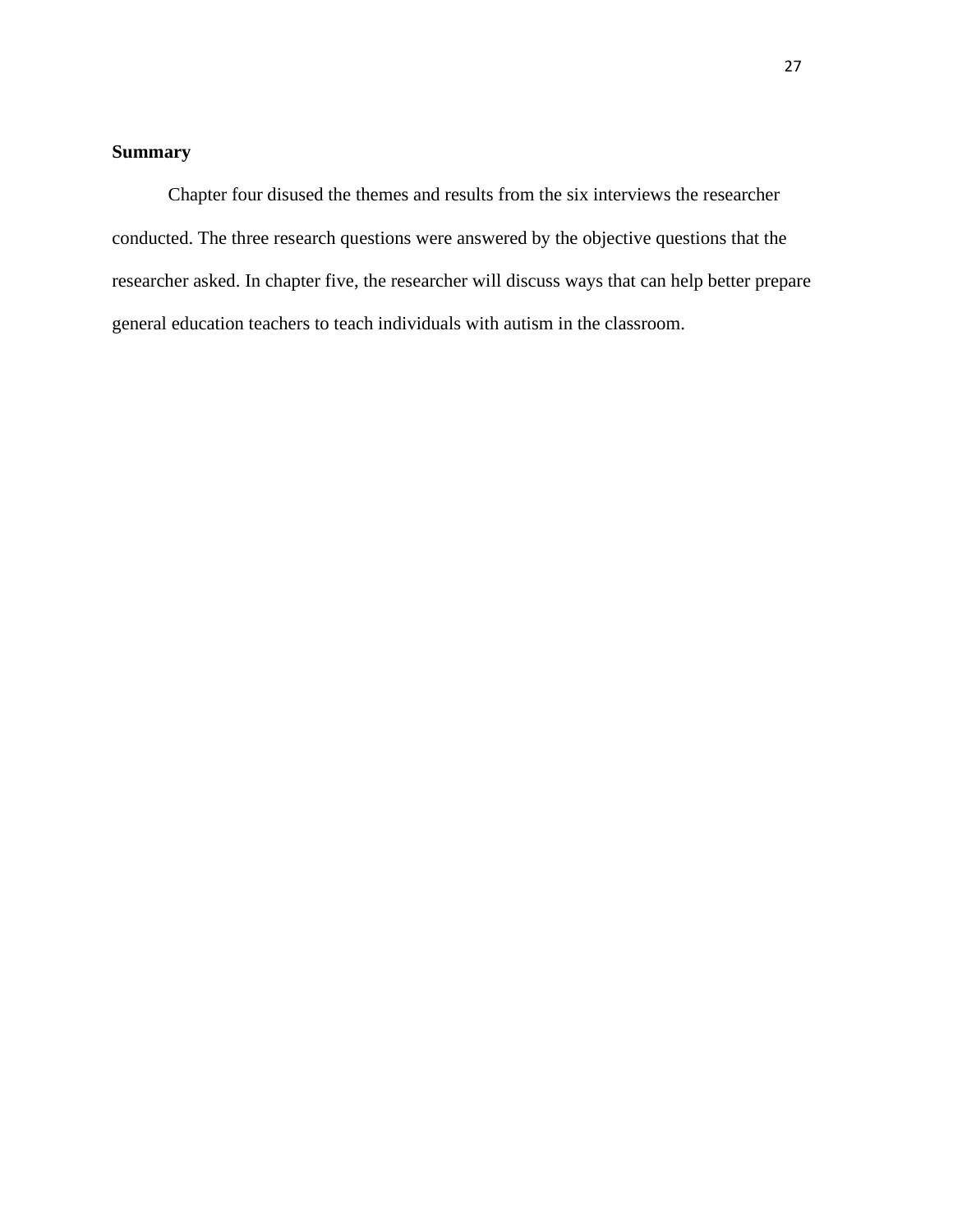## **Chapter V**

## <span id="page-33-1"></span><span id="page-33-0"></span>**Discussion and Conclusions**

This qualitative study explored if general education teachers felt prepared to teach individuals with autism in the general education classroom. The previous chapters discussed background information from general education teachers, research questions and the findings of the study. This study demonstrated the challenges that general education teachers face when dealing with individuals with autism in their classroom. Chapter five will present the theoretical connection, conclusions and provide recommendations for future research.

A qualitative research design was used to explore the challenges general education teachers faced while teaching individuals with autism in the general education classroom. This research design was phenomenological in nature by using the perspectives of current general education teachers to answer the research questions. The research questions that guided this study were the following:

Research Question One (RQ1): What do general education teachers need to feel prepared to teach individuals with autism in the classroom?

Research Question Two (RQ2): How does your school support you in teaching individuals with autism?

Research Question Three (RQ3): How well did your college courses prepare you to teach individuals with autism in the classroom?

Data collection was conducted by performing video conference interviews with six subjects. There were three themes that emerged from the research questions: The practice of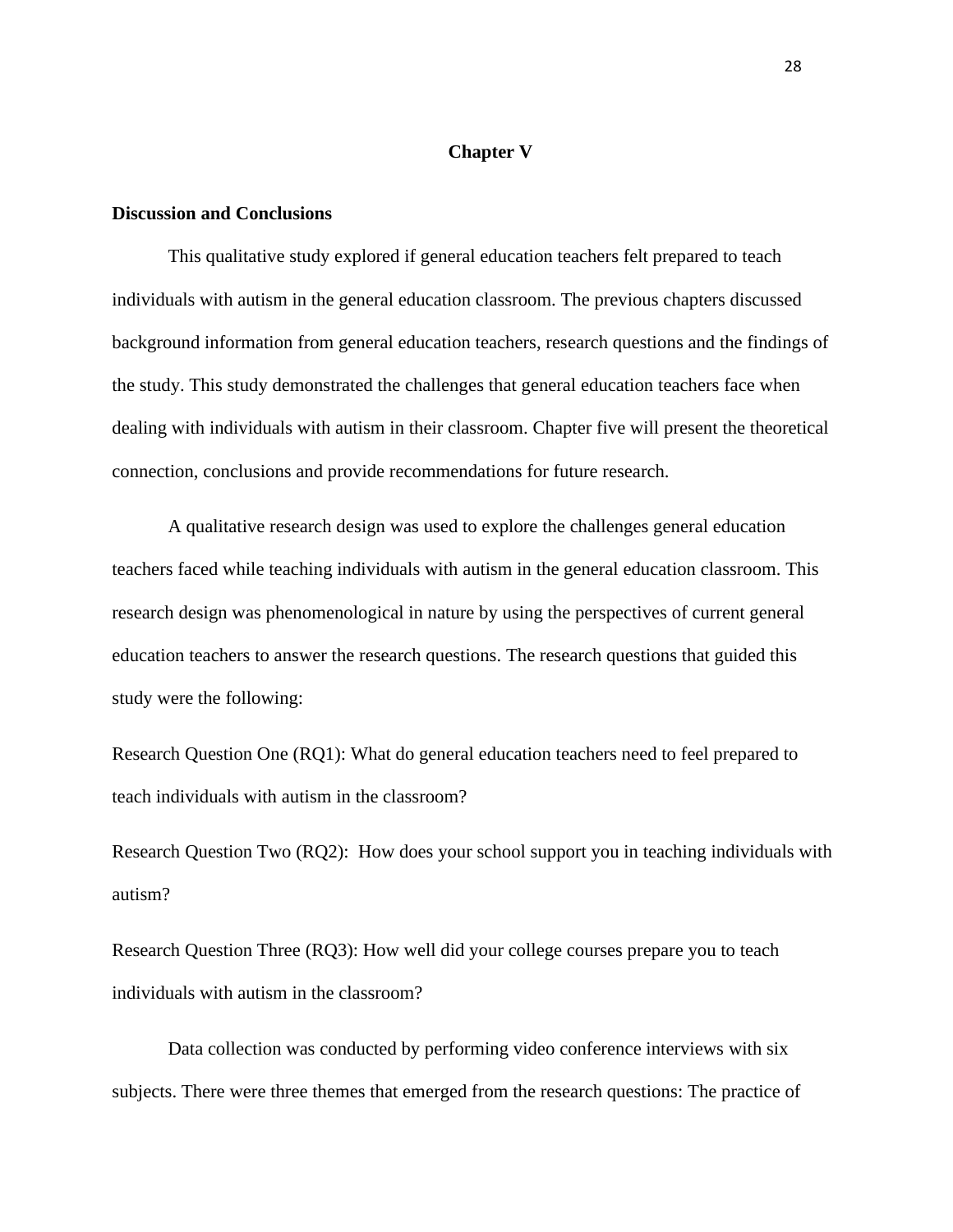accommodations and modifications, support provided by paraprofessionals in the classroom, and general education teachers do not feel their undergraduate college course work prepared them to teach students with autism in the general education classroom.

## <span id="page-34-0"></span>**Theoretical Connection**

It has been well documented that students with autism learn through different methods (Fernando & Markiar, 2017; Al-Shammari, Faulkner & Forlin, 2019; Teitelbaum & Teitelbaum, 2008; Eprelding, 2012). Constructivism learning theory served has the theoretical framework for this qualitative study. Constructivism learning theory takes an approach in which students are actively involved in the learning process. The theoretical framework was built around two points that were discussed in chapter IV. The first being that individuals who have autism learn differently than general education students. The second being that research shows that general education teachers do not feel prepared to teach individuals with autism in the general education classroom.

Numerous participants agreed that both the points need to be an emphasis moving forward in order to properly serve autistic students in the general education classroom. In constructivism learning theory the teacher is the facilitator. It is the general education teachers' job to find ways to make it engaging and active to fit the learning abilities of all students in the classroom.

Throughout the study it was evident that general education teachers do not feel prepared to teach autistic students in the general education classroom. Using constructivism learning theory, they can find out which way each student learns best. This will help develop a learning plan that puts the student in charge of their learning. Visual images, hands-on activities and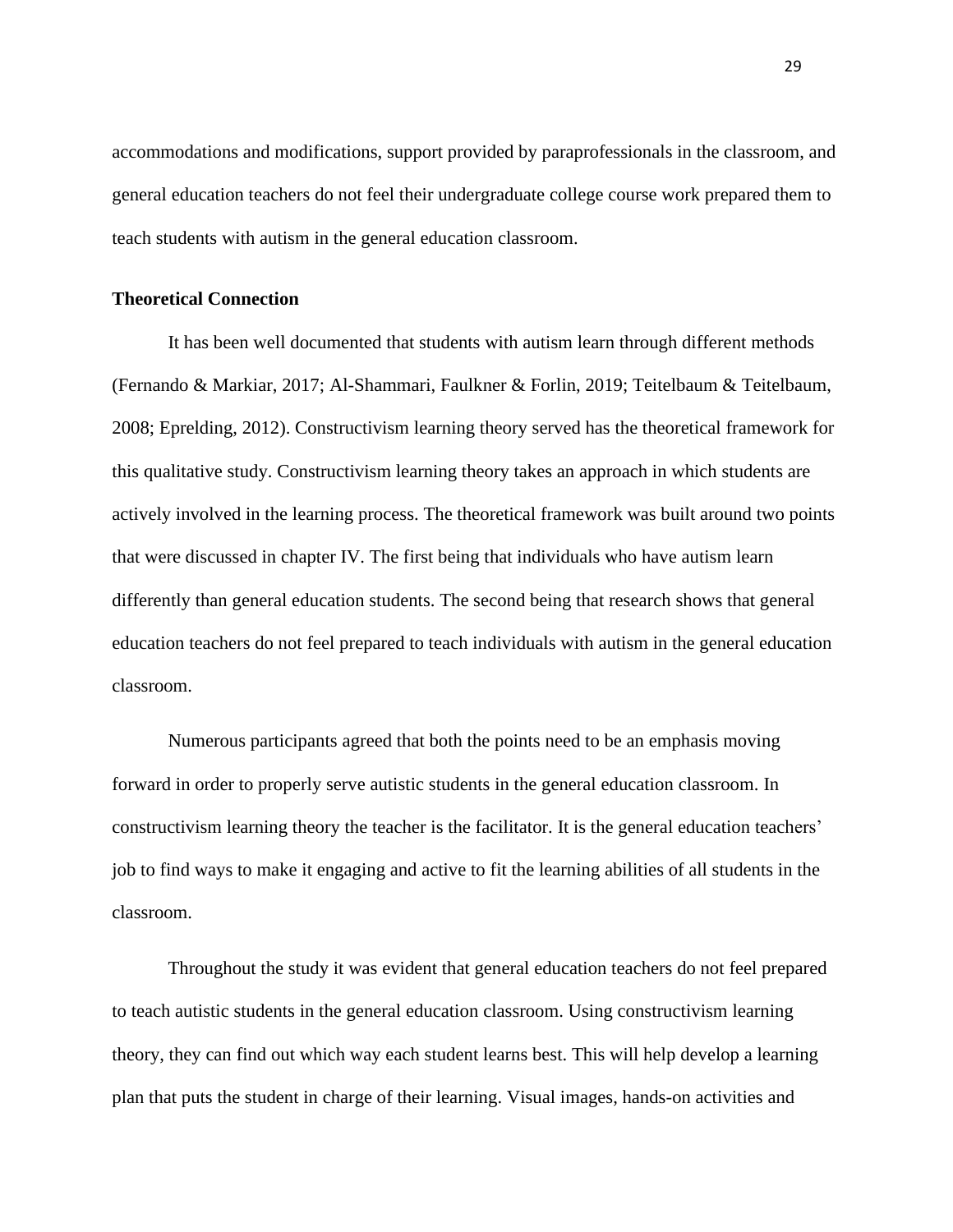social interactions are ways inclusive classrooms can use the constructivism learning theory. The belief is that autistic students in an inclusive classroom using constructivism learning theory will be able to learn from experiences and real-life applications.

## <span id="page-35-0"></span>**Theme 1:**

The theme that emerged from RQ1, "What do general education teachers need to feel prepared to teach individuals with autism in the classroom?", was a list of accommodations and modification from the students IEP.

The researcher found that general education teachers were implementing the practice of accommodations and modifications in the classroom. The findings of Fisher and Nancy (2001), state that accommodations and modifications are a necessary step for individuals with disabilities to make progress in the general education classroom. Other researchers also support Fisher and Nancy (2001) findings (Lee, Wehmeyer, Soukup & Palmer, 2010). Highlighting the effectiveness of accommodations and modifications for student's success in the general education classroom. These accommodations and modifications are apart of the making of an IEP.

General education teachers are not actively involved in making an autistic students IEP. This means they lack knowledge of the student until the special education teacher hands them the students IEP. For general education teachers to serve autistic students in their classroom, they should be familiar with the list of accommodations and modifications for students with IEPs. Interview questions associated with the emergent theme are:

Subject 1: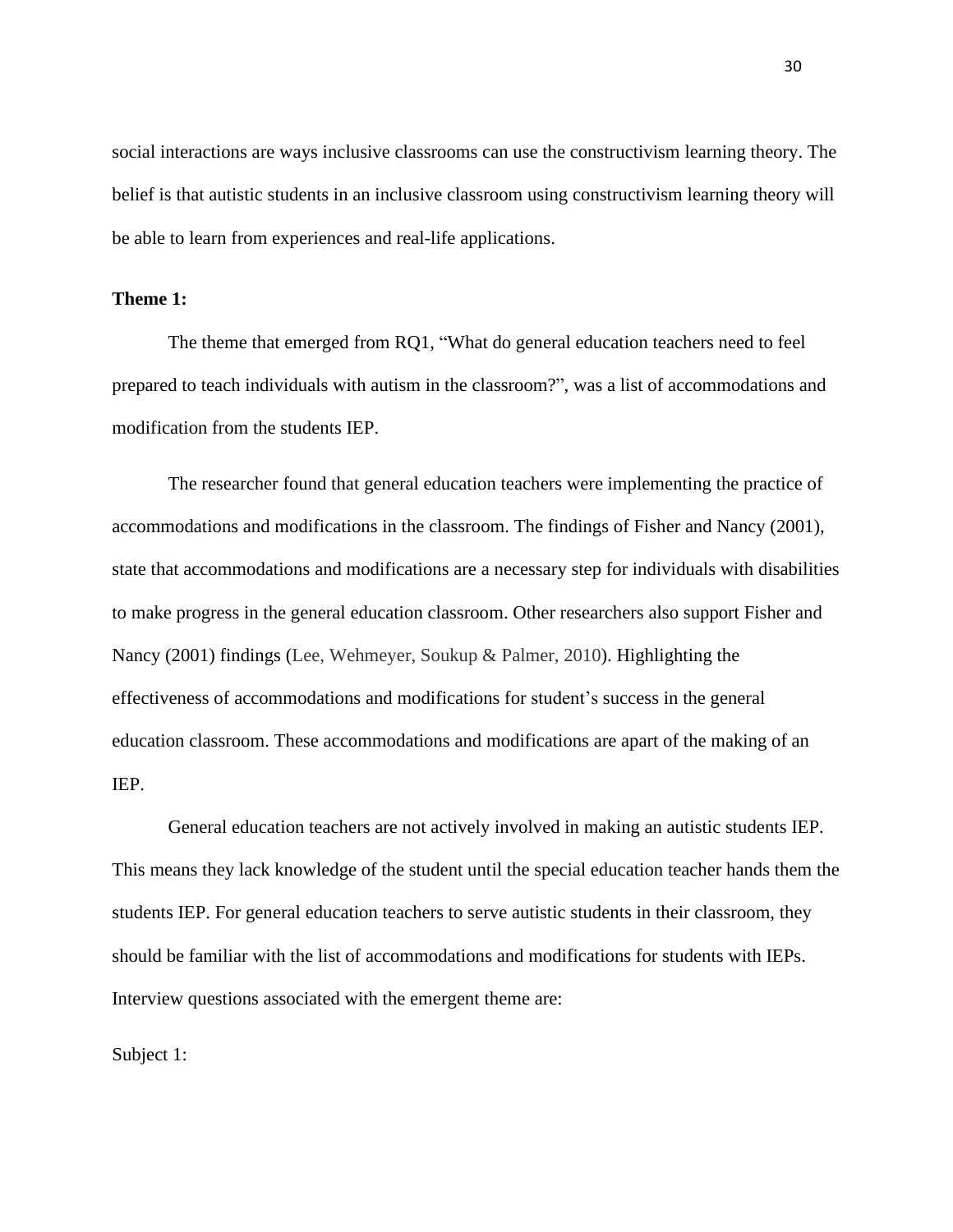Teachers give you a snapshot of what the students need. Hopefully their case manager has IEP meetings and has an outline of details and tools that will help the student to be successful. That allows the teacher to automatically know what accommodations and modifications will be needed to make the student feel comfortable and succeed.

## Subject 5:

Not only is it important to have a students IEP before a student comes, but it is also important to be a part of the students IEP team. In our district, the IEP team consists of administration, special education teachers, mainstream teachers, the social worker, the student, and their guardians. Both of these opportunities allow for the teacher and student to make connections, but also be a part of the plan to best meet the students educational needs. Teachers who have IEP's before the student comes, allows them time to ask questions, familiarize themselves with the accommodations, and set up a working environment that will allow for the most success. It also puts into perspective how lessons might need a different approach for different students, all while keeping IEP goals in mind.

## <span id="page-36-0"></span>**Theme 2:**

The theme that emerged from RQ2, "How does your school support you in teaching individuals with autism?", the district offers support by providing paraprofessionals. Throughout the research study general education teachers referred to paraprofessionals.

Paraprofessionals are essential in service, program delivery, and creating a positive impact with the students they work with in the classroom (Hernandez & Smith, 2019). Paraprofessionals help not only the students they work with, but other students see the big picture and create a positive setting (Hernandez & Smith, 2019). Regardless of a paraprofessionals level of training, they always speak highly of the level of responsibility they hold (Rodriguez, 2010). Paraprofessionals main goal is to assist students with IEP's in the general education classroom, but the positive impact they can have on others around them goes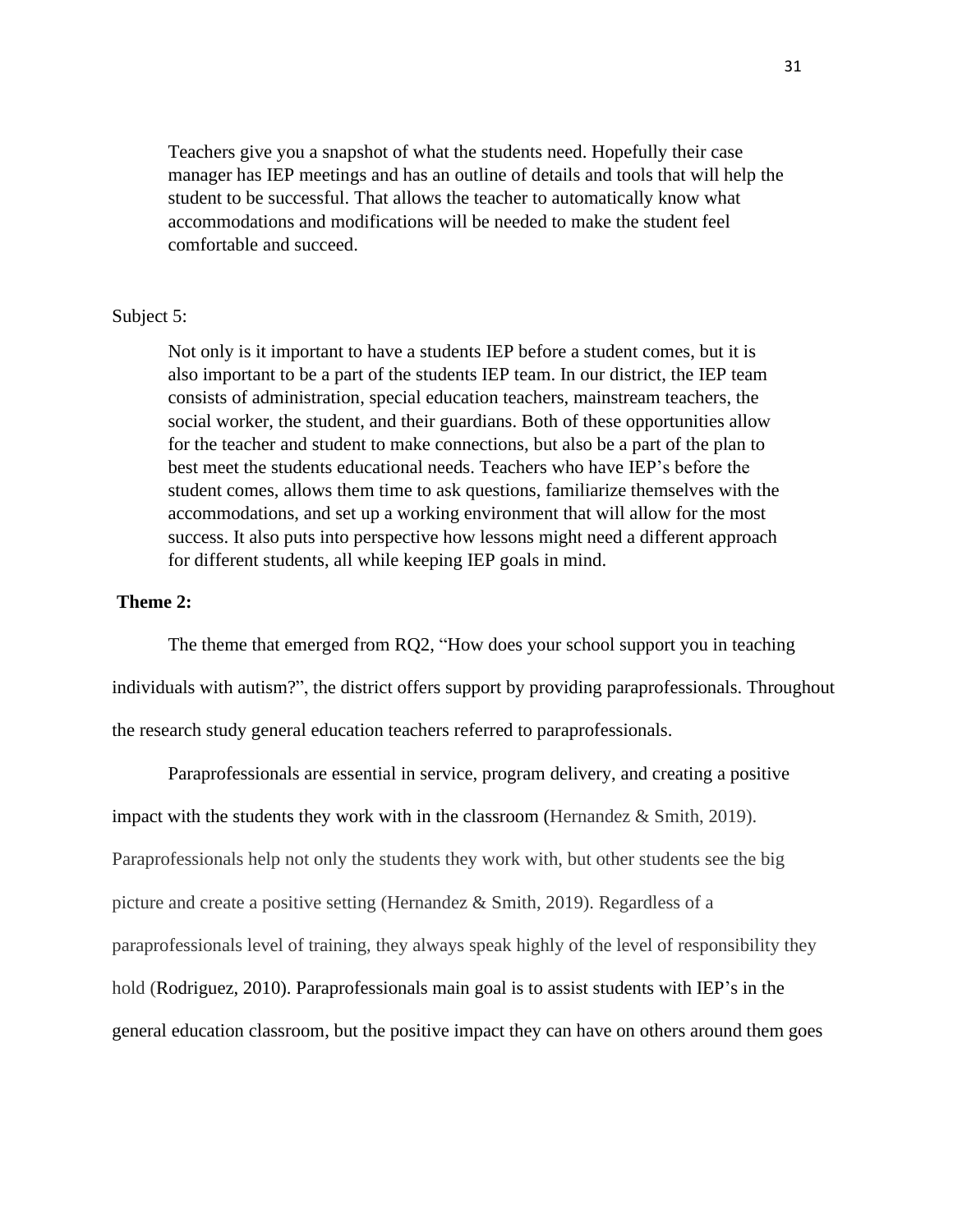far beyond any IEP goal (Rodriguez, 2010). The researcher found this to be a themed identified throughout the interviews.

The interview questions associated with the emergent theme are:

## Subject 6:

"We try to have the students in the classroom as much as possible. We think it is important for both the students with IEPs and also the rest of the classroom students. A paraprofessional is usually with the student with the IEP."

## Subject 1:

"They provide Paraprofessional support throughout it. Which allows more and more students in general education classrooms knowing that you have all hands-on deck."

## Subject 4:

"We often use co-taught classes for the main subjects Math and English. Students with autism are eligible for those due to lack of social skills and content."

### <span id="page-37-0"></span>**Theme 3:**

The theme that emerged from RQ3, "General education college courses do not give a lot of information on ways general education teachers can teach individuals with autism in the general education classroom." Throughout the interviews conducted, it became clear that general education teachers do not feel their undergraduate college course work prepared them to teach students with autism in the general education classroom.

General education college courses do not give a lot of information on ways general education teachers teach individuals with autism in the general education classroom. Since 1976, autism is one of the fastest growing disabilities to be included in general education classroom (NCES Fast Facts, 2019). For inclusive classrooms to succeed, general education teachers must receive the proper training (Eldevik, Hastings, Jahr, & Hughes, 2012). Inclusive classrooms are not just a placement for students with disabilities, but rather a shift in the way the school,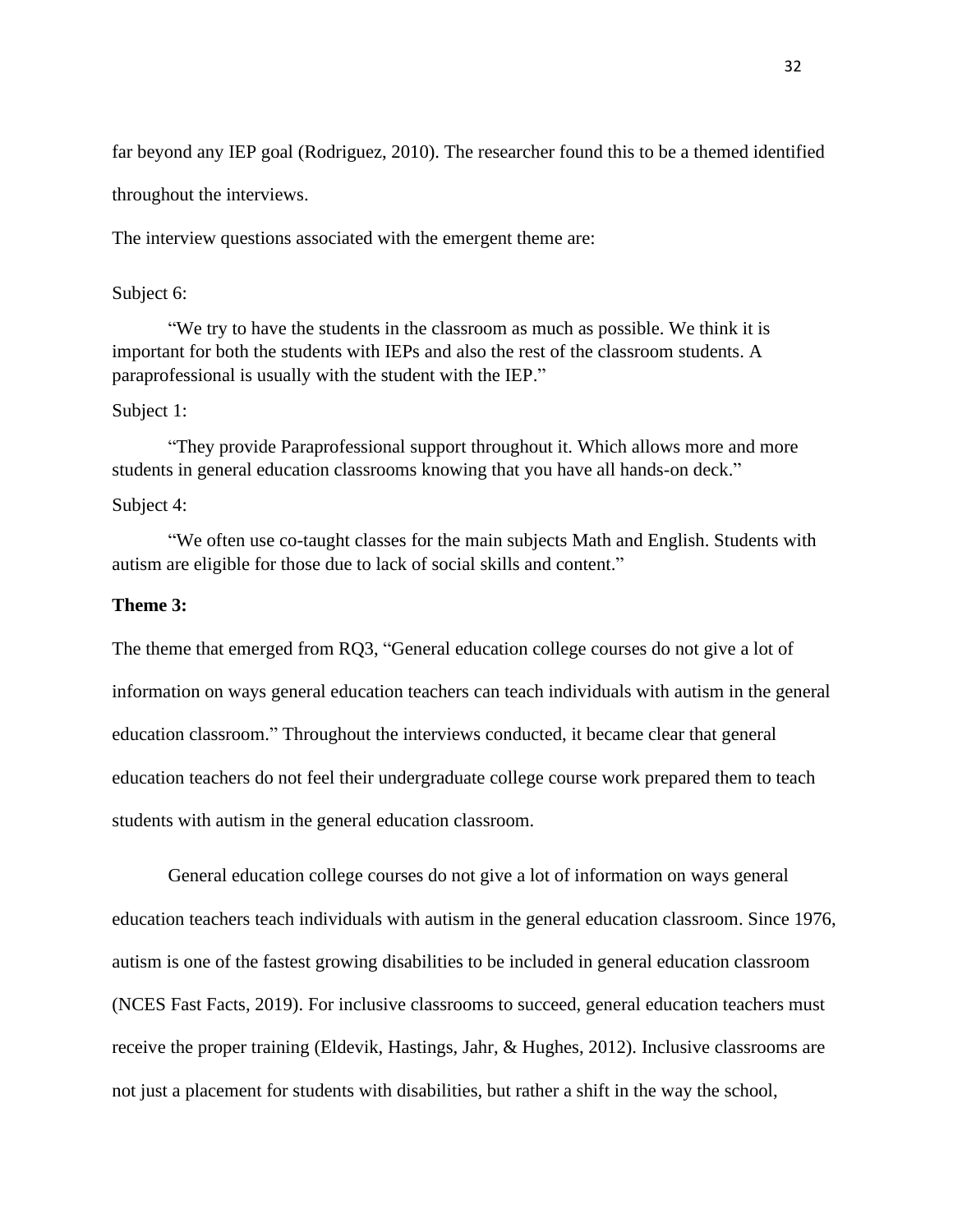administration and curriculum meet each student to best fit their needs (Ferguson, 2000). General education teachers are not prepared from college courses alone to run an inclusive classroom successfully (Lindsay, Proulx, Thomson, & Scott, 2013). For general education teachers to feel prepared to teach autistic students in the classroom, more training must occur after graduating from college teacher preparation programs. This can be done by utilizing professional development days for a specific district or third-party trainings. The interview questions emergent with the associated theme were:

Subject 2:

Nothing. When I was in college nothing. In all honesty we never discussed in great detail how to help students with disabilities. I can go back to my high school days and we didn't even have a Special Education teacher in the early 80's. Again, we discussed a little bit. It was a teacher from Alexandria Minnesota that came and talked to us at the university. But again, that was once a week and that was nothing hands on. But we would bring that up because everyone knows not every student is the exact same. But even our teachers in college, the professors again, they aren't teaching in the classroom. But the teacher from Alexander I remember was like, you are going to run into these students that are going to need extra help. But autism was never brought up. I never remember anything about autistic students. And over the years I would go to a conference or go to other teachers and remembered that was my very first time I was working with and talking about autistic students. And that was early 90's. It's good to see that we are tackling these issues.

Subject 6:

We only had one class about SPED from what I remember. We might have had two. In the class we really only learned about the disabilities. As a general classroom teacher, we did not learn much about actually teaching individuals with autism. Looking back, I wish we were taught more about the best strategies to help these students.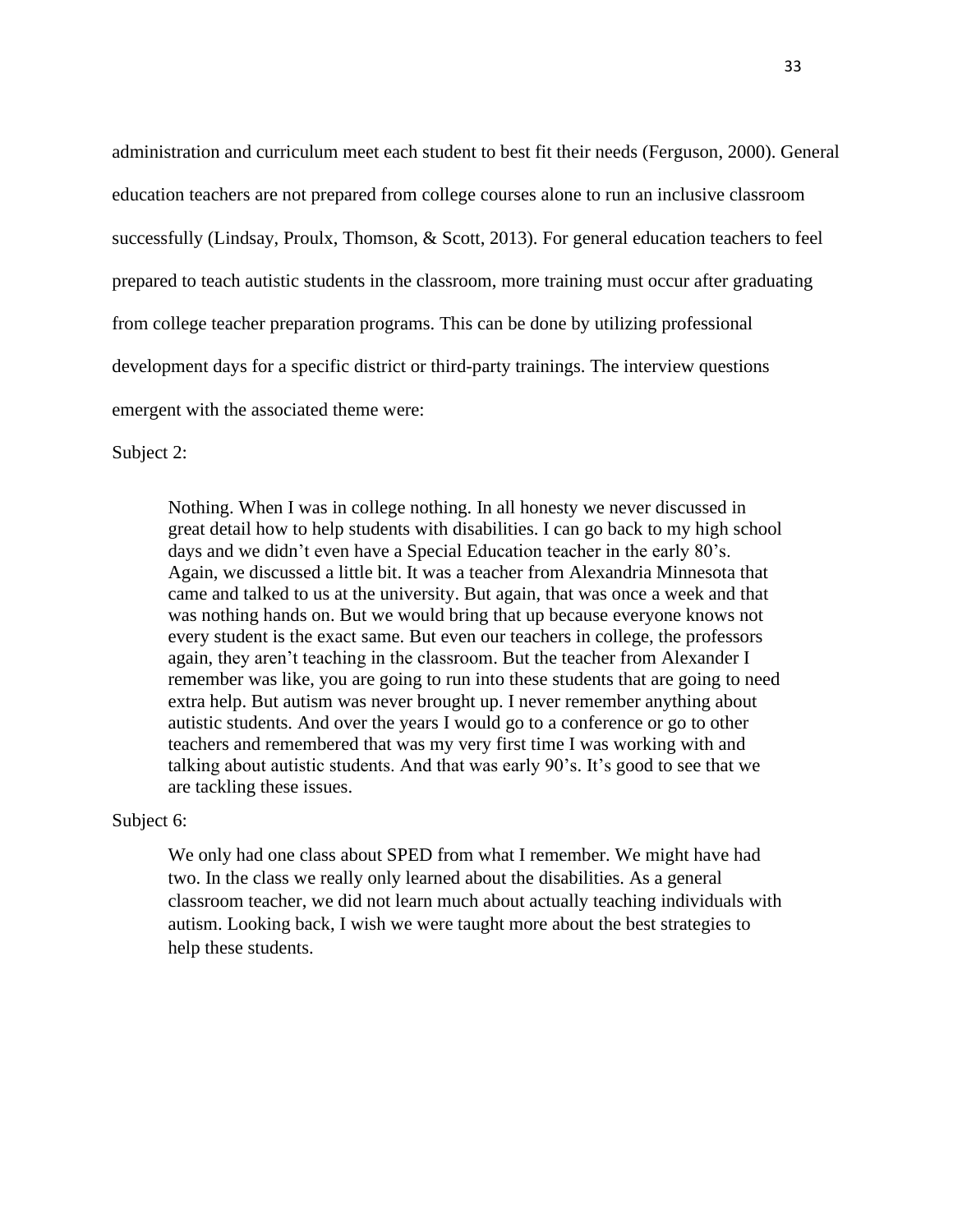#### <span id="page-39-0"></span>**Conclusions**

After conducting individual interviews with six participants, reviewing the literature, and synthesizing the findings in chapter four, the research draws the following conclusions from the study:

- 1. General education teachers k-12 do not have enough training with college courses alone to teach individuals with autism in the general education classroom.
- 2. More paraprofessional help is needed for inclusive classrooms to work.
- 3. General Education Teachers should help in preparing Individual Educational Plans (IEP) for students in their general education classroom.

## <span id="page-39-1"></span>**Conclusion 1:**

General education teachers k-12 do not receive the proper training from college courses alone to teach individuals with autism in the general education classroom.

**Leadership Implications:** With the push for inclusive classrooms at an all-time high, general education teachers k-12 should be granted the proper training to teach individuals with autism in the general education classroom. General education teachers should have the background knowledge to properly teach individuals with autism the curriculum, and deal with behaviors that might arise. Since the general education teacher is the facilitator of the classroom, others around them will look for guidance when problems arise. For these problems to resolve in a professional manner, the general education teacher needs further training. The more proper training general education teachers receive, the more confidence they will build in themselves and others around them to handle any situation that may arise. This will build confidence in other professionals in the room along with the students they support.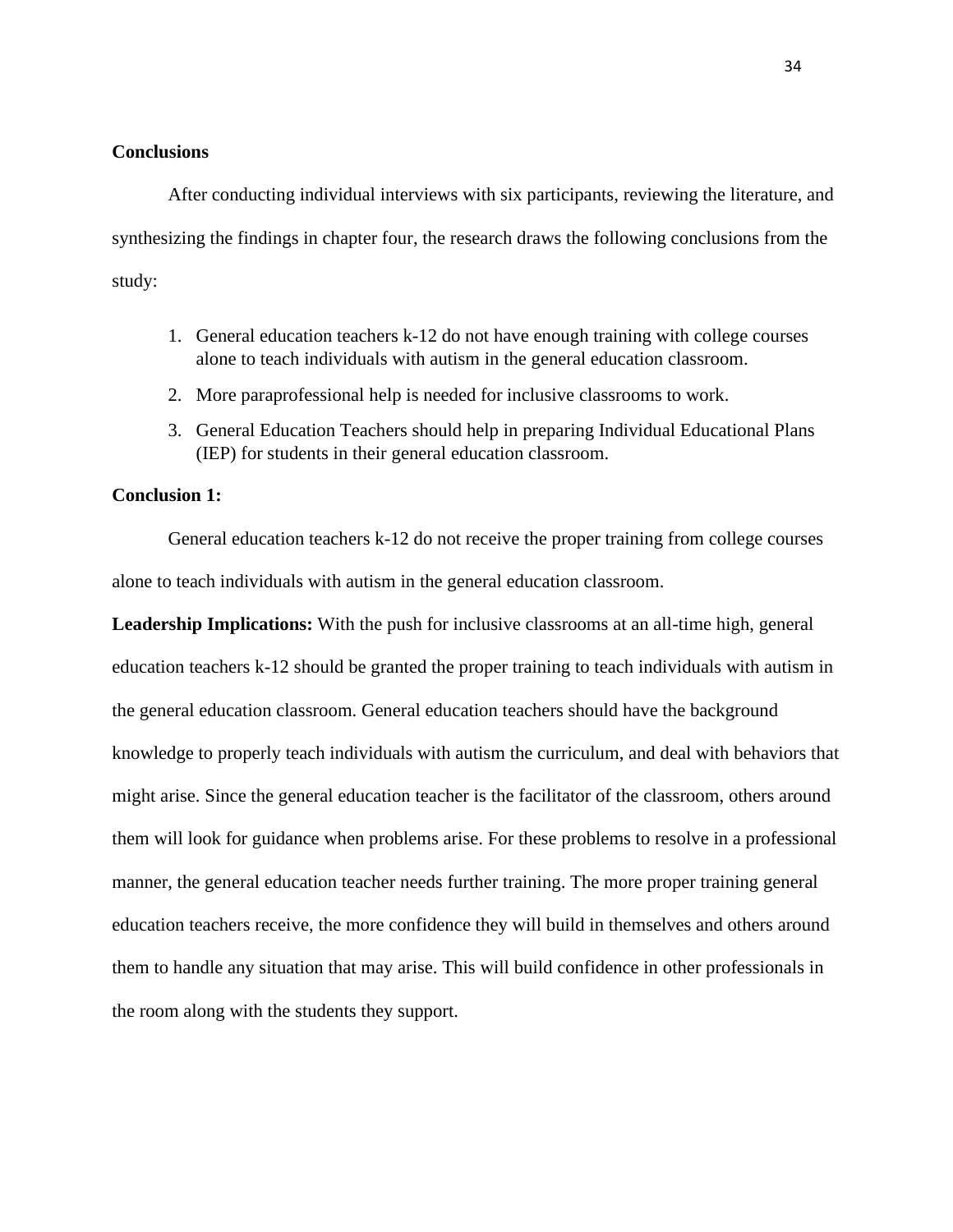### <span id="page-40-0"></span>**Conclusion 2:**

Paraprofessional help is needed in inclusive classrooms.

#### **Leadership Implications:**

For inclusive classrooms to be successful they must have multiple professionals in the room at a time to best serve the students. Paraprofessionals can offer support in inclusive classrooms to meet the needs of these students. If a district does not have the proper support through paraprofessionals, the students are the ones that suffer the consequences. For a paraprofessional to do their best work with the students and staff they are asked to serve, they must feel welcomed and appreciated. Since the general education teacher is the facilitator of the classroom, they must teach the students to give paraprofessionals in the room the same respect they give them. This will help create positive relationships, and in return positively affect each students learning in the classroom. This will help each student reach their full potential.

## <span id="page-40-1"></span>**Conclusion 3:**

General Education Teachers should help in preparing Individual Educational Plans (IEP) for students in their general education classroom.

#### **Leadership Implications:**

The main goal of an IEP is to find a student's Least Restrictive Environment. When a student is in their LRE they are able to learn best. With the worldwide push for inclusive classrooms, most students LRE is the general education classroom. For students to be properly placed in their LRE the general education teacher should be a part of this decision. The general education teacher will bring a perspective to the discussion that most of their colleagues have not seen before. Since a change in settings is a trigger for most autistic students, the student may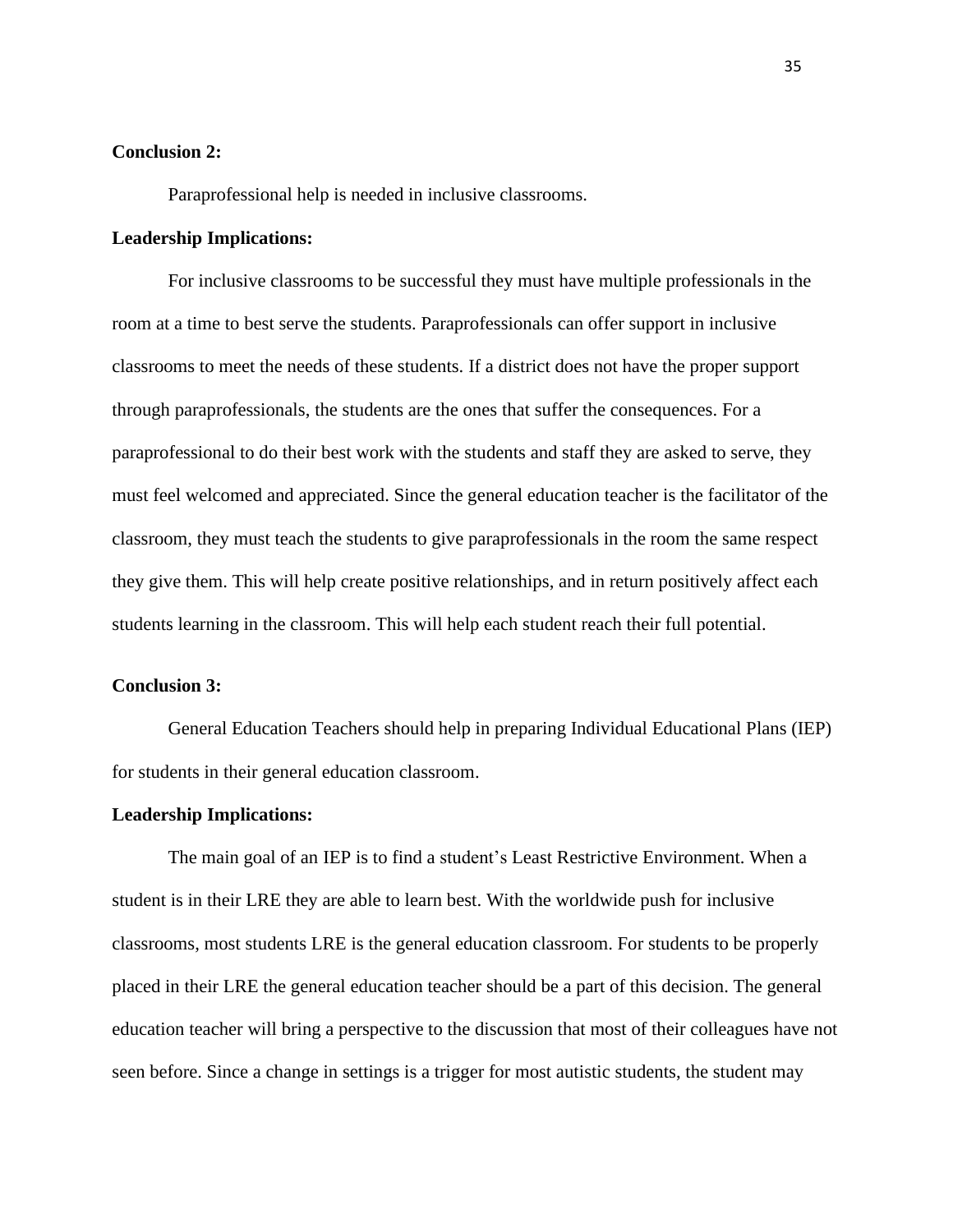display behaviors in the general education classroom that they do not elsewhere. With the general education teacher's perspective, this will help the team put together an IEP that best serves the student. The general education teacher can then start to build a more positive relationship with the student by following the steps the team puts together. This will help build a positive relationship between the student and teacher, which will directly impact the students learning in a positive way.

#### <span id="page-41-0"></span>**Recommendations for Future Research**

To further understand how to prepare general education teachers to teach individuals with autism in the general education classroom, three recommendations for future research came to mind. (1) Expand the study from district wide to statewide. This will help expand the perspectives of educators and get a true reading on how prepared general education teachers are to teach individuals with autism in the general education classroom. (2) Are paraprofessionals trained properly to meet the needs of autistic students? Since paraprofessionals are not required to have a four-year degree, proper training for paraprofessionals is left up to each district. For paraprofessionals to best meet the needs of the students they serve, they must be properly trained. (3) Is constructivism learning theory the best method to teach in inclusive classrooms. For this to happen, a district will have to adapt the theory for a given period of time. Once research is properly collected in an inclusive classroom, constructivism learning theory can then be discussed. These three recommendations for future research will help better understand if general education teachers feel prepared to teach individuals with autism in the general education classroom.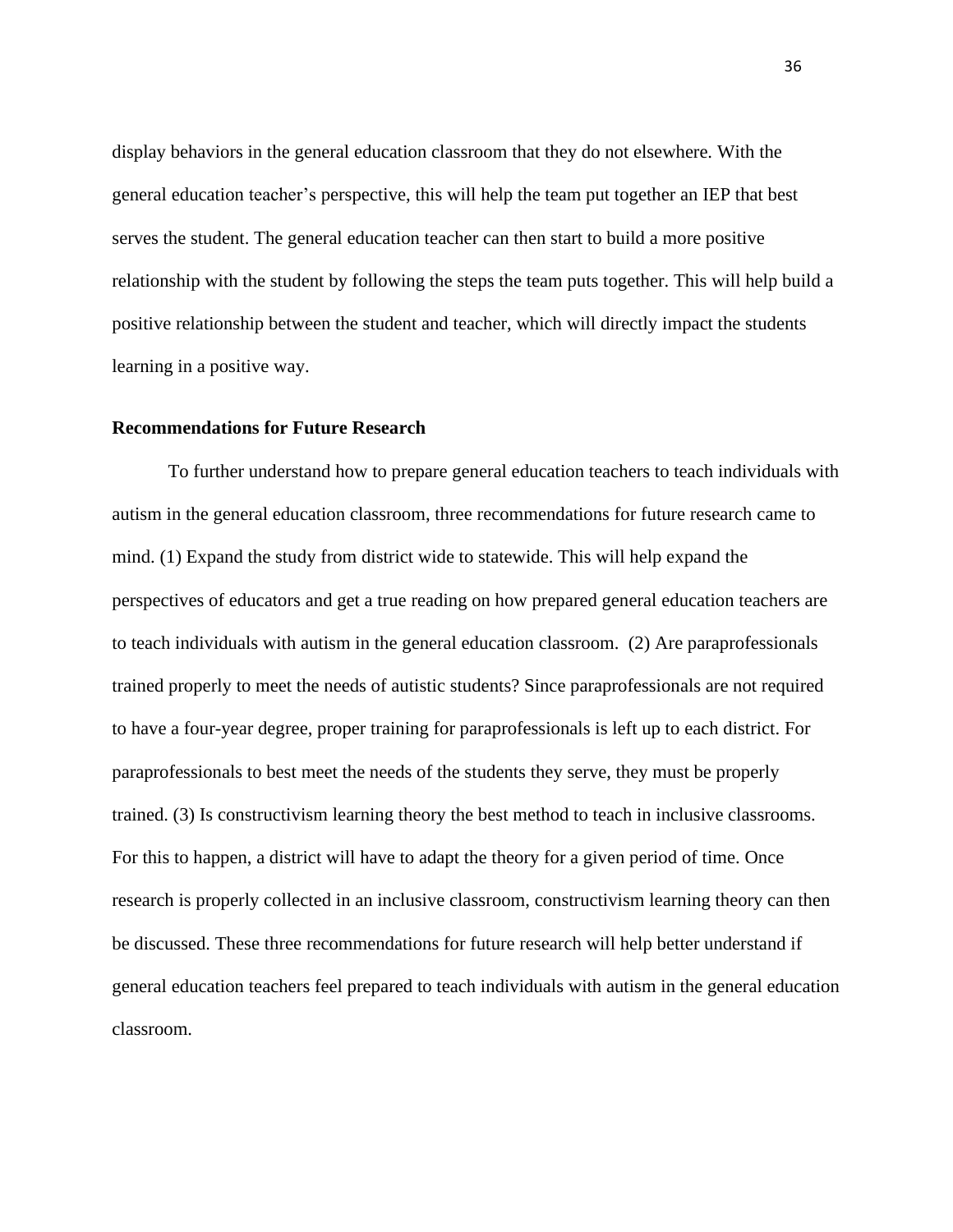#### **References**

- <span id="page-42-0"></span>Al Ghazi, L. (2018). History of autism. The Beginnings. Collusions or serendipity. *Journal of Educational Sciences, 19*, 5–17. <https://doi.org/10.35923/jes.2018.2.01>
- Allen, L., & Barnett, L. (2020). Leveling the playing field: Increasing general educator's special education knowledge. *SRATE Journal*, *29*(2),1-9.
- Al-Shammari, Z., Faulkner, P. E., & Forlin, C. (2019). Theories-based inclusive education practices. *Education Quarterly Reviews*, *2*(2),408-414. <https://doi.org/10.31014/aior.1993.02.02.73>
- Anglim J, Prendeville P, & Kinsella W. (2018). The self-efficacy of primary teachers in supporting the inclusion of children with autism spectrum disorder. *Educational Psychology in Practice*, *34*(1),73-88.
	- <https://doi.org/10.1080/02667363.2017.1391750>
- Barnhill, G. P., Polloway, E. A., & Sumutka, B. M. (2010). A survey of personnel preparation practices in autism spectrum disorders. Focus on autism and other developmental disabilities, *26*(2), 75–86.<https://doi:10.1177/1088357610378292>
- Blazer, C. (2018, September). The efficacy of placing students with autism spectrum disorder in inclusive classrooms*.* Information Capsule Research Services [ERIC Number ED593761], 1802, 1-7.
- Buell, M. J., Hallam, R., Gamel-Mccormick, M., & Scheer, S. (1999). A survey of general and special education teachers' perceptions and in-service needs concerning inclusion. *International Journal of Disability, Development and Education, 46*, 143-156. <https://doi.org/10.1080/103491299100597>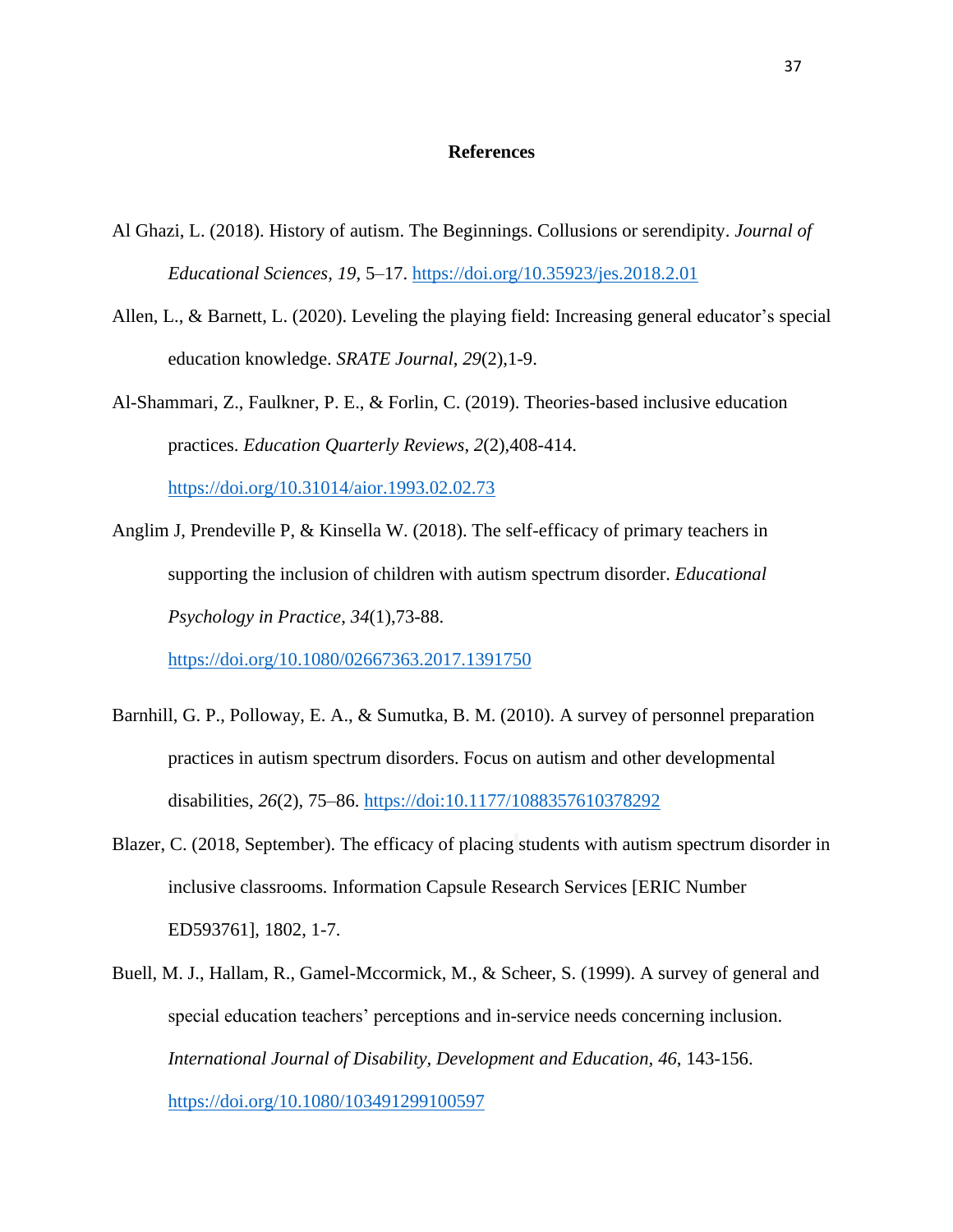- Caplan, B., Feldman, M., Eisenhower, A., & Blacher, J. (2016). Student teacher relationships for young children with autism spectrum disorder: Risk and protective factors. *Journal of Autism and Developmental Disorders, 46*, 3653-3666. [https://doi.org/10.1007/s10803-](https://doi.org/10.1007/s10803-016-2915-1) [016-2915-1](https://doi.org/10.1007/s10803-016-2915-1)
- Center for Autism Research & The Children's Hospital of Philadelphia Research Institute. (2020, May 29). Inclusion vs. self-contained education for children on the autism spectrum. [https://www.carautismroadmap.org/inclusion-vs-self-contained-education-for-children](https://www.carautismroadmap.org/inclusion-vs-self-contained-education-for-children-with-asd-diagnoses/)[with-asd-diagnoses/](https://www.carautismroadmap.org/inclusion-vs-self-contained-education-for-children-with-asd-diagnoses/)
- Chenail, R. J. (2012). Conducting qualitative data analysis: Managing dynamic tensions within, part one. The Qualitative Report, *17*(4), 500-505. [https://doi.org/10.46743/2160-](https://doi.org/10.46743/2160-3715/2012.2724) [3715/2012.2724](https://doi.org/10.46743/2160-3715/2012.2724)
- Cömert, M. (2018). A qualitative research on the contribution of in-service training to the vocational development of teachers. *Journal of Education and Training Studies*, *6*(7), 114–129. <https://doi.org/10.11114/jets.v6i7.3239>
- De Leeuw, R. R., de Boer, A. A., Bijstra, J., & amp; Minnaert, A. E. (2017). Teacher strategies to support the social participation of students with SEBD in the regular classroom. *European Journal of Special Needs Education*, *33*(3), 412–426. <https://doi.org/10.1080/08856257.2017.1334433>
- Eldevik, S., Hastings, R., Jahr, E., & Hughes, J. (2012). Outcomes of behavioral intervention for children with autism in mainstream pre-school settings. *Journal of Autism & Developmental Disorders*, *42*(2), 210–220. <https://doi.org/10.1007/s10803-011-1234-9>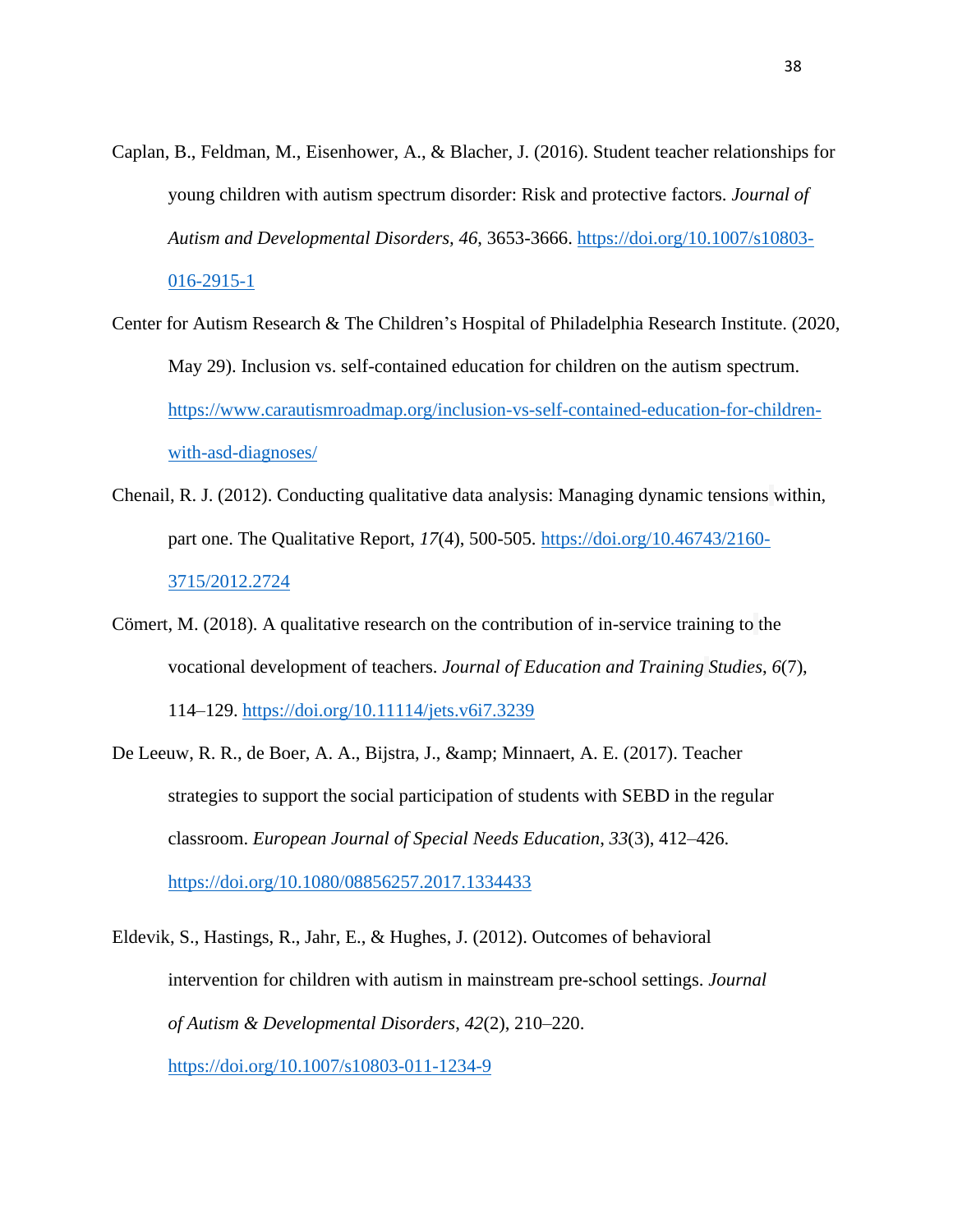- Erpelding, J.M. (2012). Visual teaching strategies for autistic students in inclusive general education classrooms (Publication No. 1233996376) [Doctoral dissertation, Capella University]. Proquest Dissertations and Theses Global Database.
- Fernando, S. Y. J. N., & Marikar, F. M. M. T. (2017). Constructivist teaching/learning theory and participatory teaching methods. *Journal of Curriculum and Teaching*, *6*(1), 110–122. <https://doi.org/10.5430/jct.v6n1p110>
- Ferguson, D., Desjarlais, A., & Meyer, G. (2000, April). Improving education: The Promise of Inclusive schooling [ERIC Number ED441926].<https://eric.ed.gov/?id=ED441936>
- Fisher, D., & Nancy, K. (2001). Access to the core curriculum: Critical ingredients for student success. *Remedial and Special Education,* 22, 148-157. <https://doi.org/10.1177/074193250102200303>
- Hardman, M. L., & Dawson, S. (2008). The impact of federal policy on curriculum and instruction for students with disabilities in the general classroom. Preventing School Failure: Alternative Education for Children and Youth, 52(2), 5-11. <https://doi.org/10.3200/psfl.52.2.5-11>
- Hernandez, C. L., & Smith, H. G. (2019). Leadership development in paraprofessional roles. *New Directions for Student Leadership*, *2019*(162). <https://doi.org/10.1002/yd.20335>
- Humphrey, N., & Symes, W. (2011). Peer interaction patterns among adolescents with autistic spectrum disorders (ASDs) in mainstream school settings. Autism, *15*(4), 397–419. <https://doi:10.1177/1362361310387804>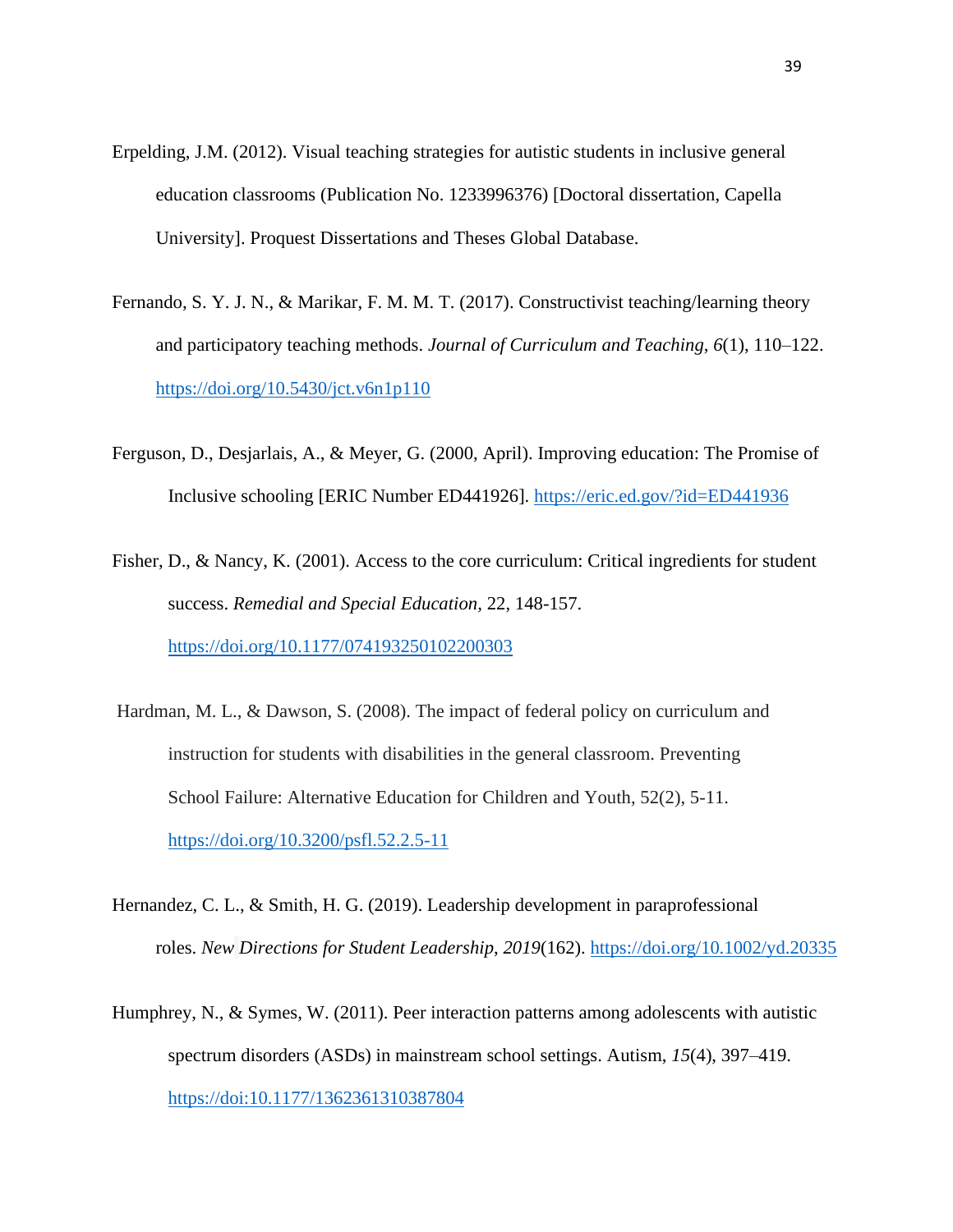- Husband, G. (2020). Ethical data collection and recognizing the impact of semi-structured interviews on research respondents. Education Sciences, *10*(8), 1-12. <https://doi.org/10.3390/educsci10080206>
- Huttunen, R., & Kakkori, L. (2020). Heidegger's theory of truth and its importance for the quality of qualitative research. *Journal of Philosophy of Education*, *54*(3), 600–616. <https://doi.org/10.1111/1467-9752.12429>
- Jones, A. P., & Frederickson, N. (2010). Multi-Informant predictors of social inclusion for students with autism spectrum disorders attending mainstream school. *Journal of Autism and Developmental Disorders*, *40*(9), 1094–1103.

https://doi:10.1007/s10803-010-09573

- Jung, W. S. (2007). Preservice teacher training for successful inclusion. *Education*, *128*, 106- 113.
- Leach, D., & Duffy, M. L. (2009). Supporting students with autism spectrum disorder in inclusive settings. *Intervention in School and Clinic*, *45*(1), 31–37. <https://doi.org/10.1177/1053451209338395>
- Lee, S.-H., Wehmeyer, M. L., Soukup, J. H., & Palmer, S. B. (2010). Impact of curriculum modifications on access to the general education curriculum for students with disabilities. *Exceptional Children*, *76*(2), 213–233.

<https://doi.org/10.1177/001440291007600205>

Leger-Rodriguez, T.N. (2010). Paraprofessional preparation and supervision in special education (Publication No. 744354782) [Doctoral dissertation, University of California, Riverside]. Proquest Dissertations and Theses Global Database.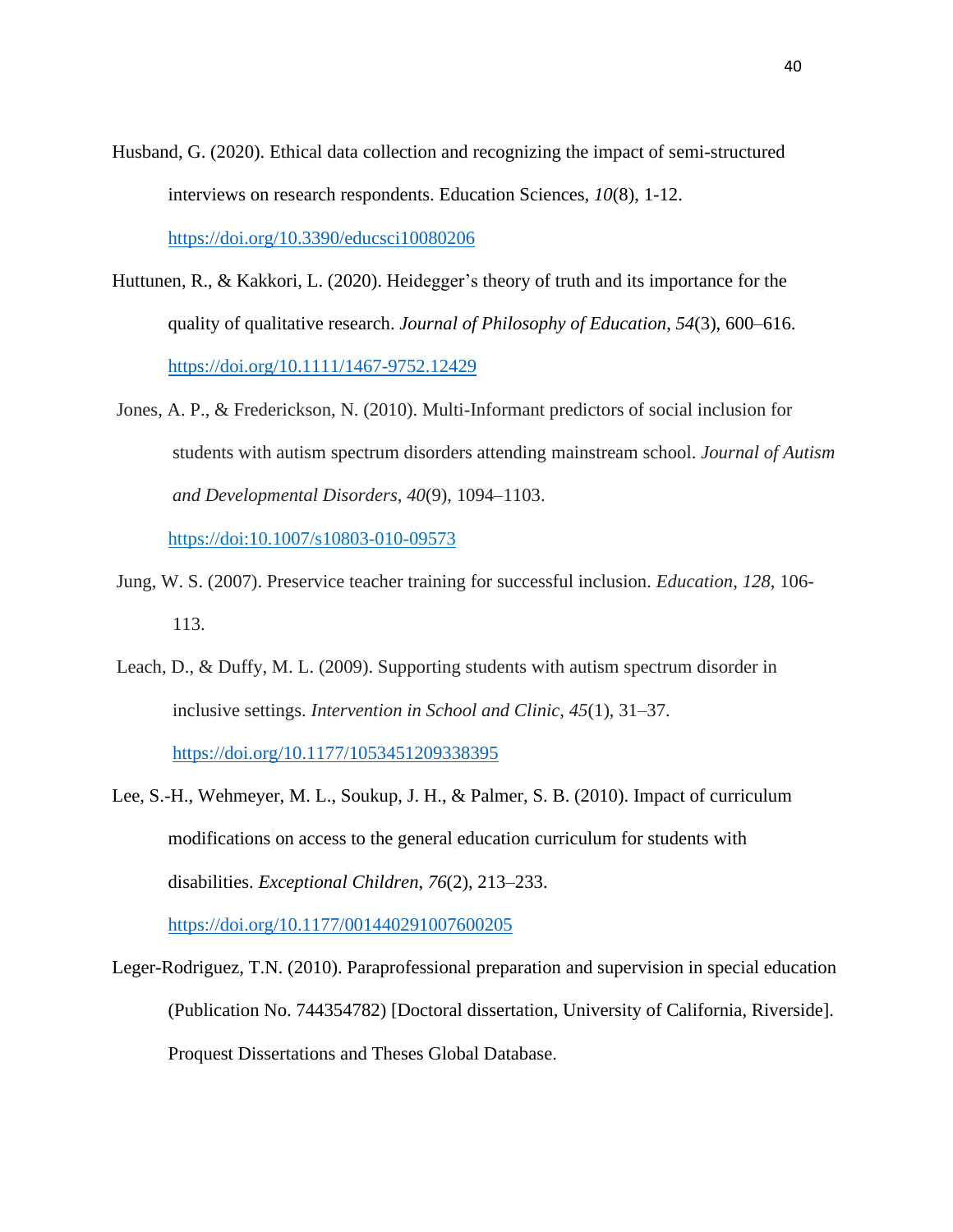Lindsay, S., Proulx, M., Thomson, N., & Scott, H. (2013). Educators' challenges of including children with autism spectrum disorder in mainstream classrooms. *International Journal of Disability, Development & Education*, *60*(4), 347–362.

<https://doi.org/10.1080/1034912x.2013.846470>

- Lovanne, R., Dunlap, G., Huber, H., & Kincaid, D. (2003). Effective educational practices for students with autism spectrum disorders. Focus on Autism and Other Developmental Disabilities*, 18*(3), 150-165.<https://doi.org/10.1177/10883576030180030301>
- Majoko, T. (2018). Inclusion of children with autism spectrum disorders in mainstream primary school classrooms: Zimbabwean teachers' experiences. *International Journal of Special Education*, *33*(3), 630–656.
- McDuffie, K. A. (2010). The co-teaching guide for special education directors: From guesswork to what really works*.* LRP Publications.

National Center for Education Statistics. (n.d.). Fast facts.<https://nces.ed.gov/FastFacts/>

- Patterson, K. (2005, Winter). What classroom teachers need to know about IDEA'97. *Kappa Delta Pi Record, 41*(2) 62–67.
- Reed, V. (1995, November 30). High functioning autism [ERIC Number ED408765]. 1st Annual School Social Work Association of America Conference, 1-13.

<https://files.eric.ed.gov/fulltext/ED408765.pdf>

Richard, G.J. (1997) The source of autism. LinguiSystems.

Ruble, L. A., & Robson, D. M. (2007). Individual and environmental determinants of engagement in autism. *Journal of Autism and Related Disabilities, 37*, 1457-1468. <https://doi.org/10.1007/s10803-006-0222-y>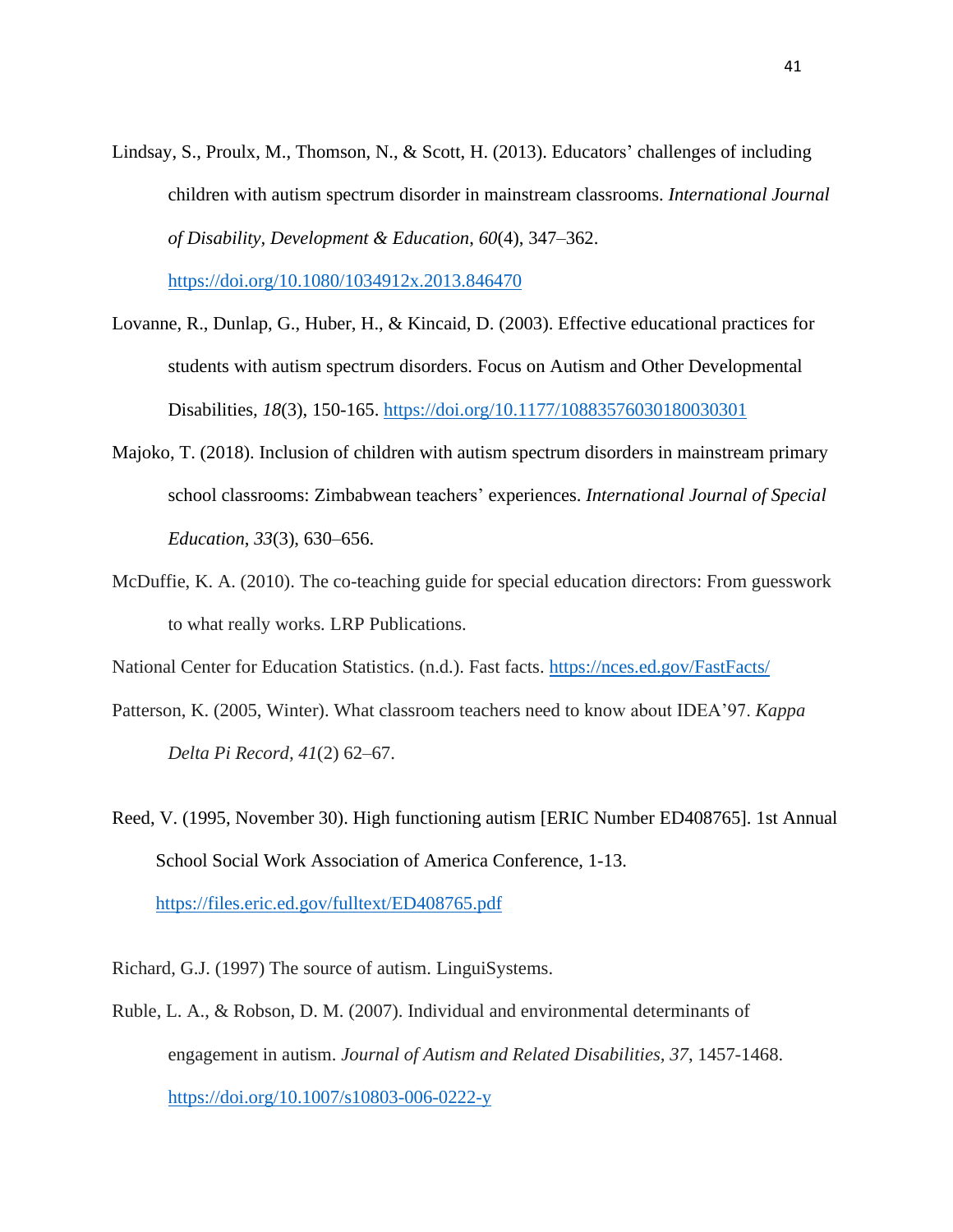- Sears, R. W. (2010). The autism book: *What every parent needs to know about early detection, treatment, recovery, and prevention*. Little Brown
- Teitelbaum O., & Teitelbaum P. (2008). Does your baby have autism? *Detecting the Earliest Signs of Autism.* Square One Publishers.
- Toth, K., & Stobbe, G. (2011). Diagnosis of autism spectrum disorders. *Pediatric Annals*, *40*(10), 488–492.
- Van Der Steen, S., Geveke, C. H., Steenbakkers, A. T., & amp & Steenbeek, H. W. (2020). Teaching students with Autism Spectrum Disorders: What are the needs of educational professionals? *Teaching and Teacher Education*, *90*, 1-9.

<https://doi.org/10.1016/j.tate.2020.103036>

Wagner, C., Kawulich, B., & Garner, M. (2019). A mixed research synthesis of literature on teaching qualitative research methods. *SAGE Open*, *9*(3), 1-18.

<https://doi.org/10.1177/2158244019861488>

- Westling, D. L. (2010). Teachers and challenging behavior: Knowledge, views, and practices. *Remedial and Special Education, 31*, 48-63. <https://doi.org/10.1177/0741932508327466>
- White, D. (2005). Superintendent's commentary: The challenges for general education administration in supporting students with disabilities under No Child Left Behind and the Individuals with Disabilities Improvement Act. *Journal of Special Education Leadership, 18*(2), 43–44.
- Williams, S., Johnson, C., & Sukhodolsky. (2005). The role of the school psychologist in the inclusive education of school-age children with autism spectrum disorders. *Journal of School Psychology, 43*(2), 117–136. <https://doi.org/10.1016/j.jsp.2005.01.002>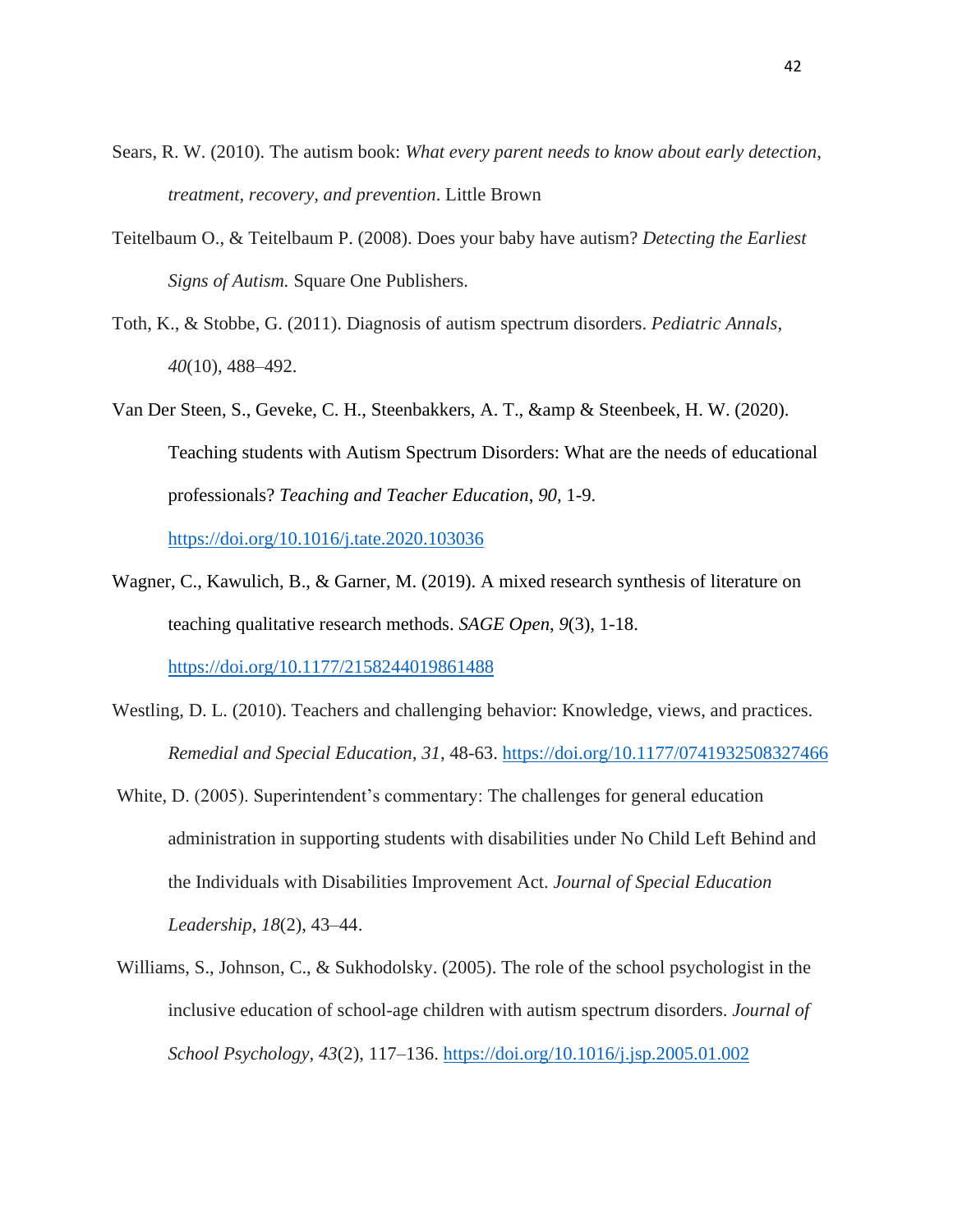Yell, M. L., Shriner, J. G., & Katsiyannis, A. (2006). Individuals with disabilities Education Improvement Act of 2004 and IDEA regulations of 2006: Implications for educators, administrators, and teacher trainers. *Focus on Exceptional Children*, *39*(1), 1–24. <https://doi.org/10.17161/fec.v39i1.6824>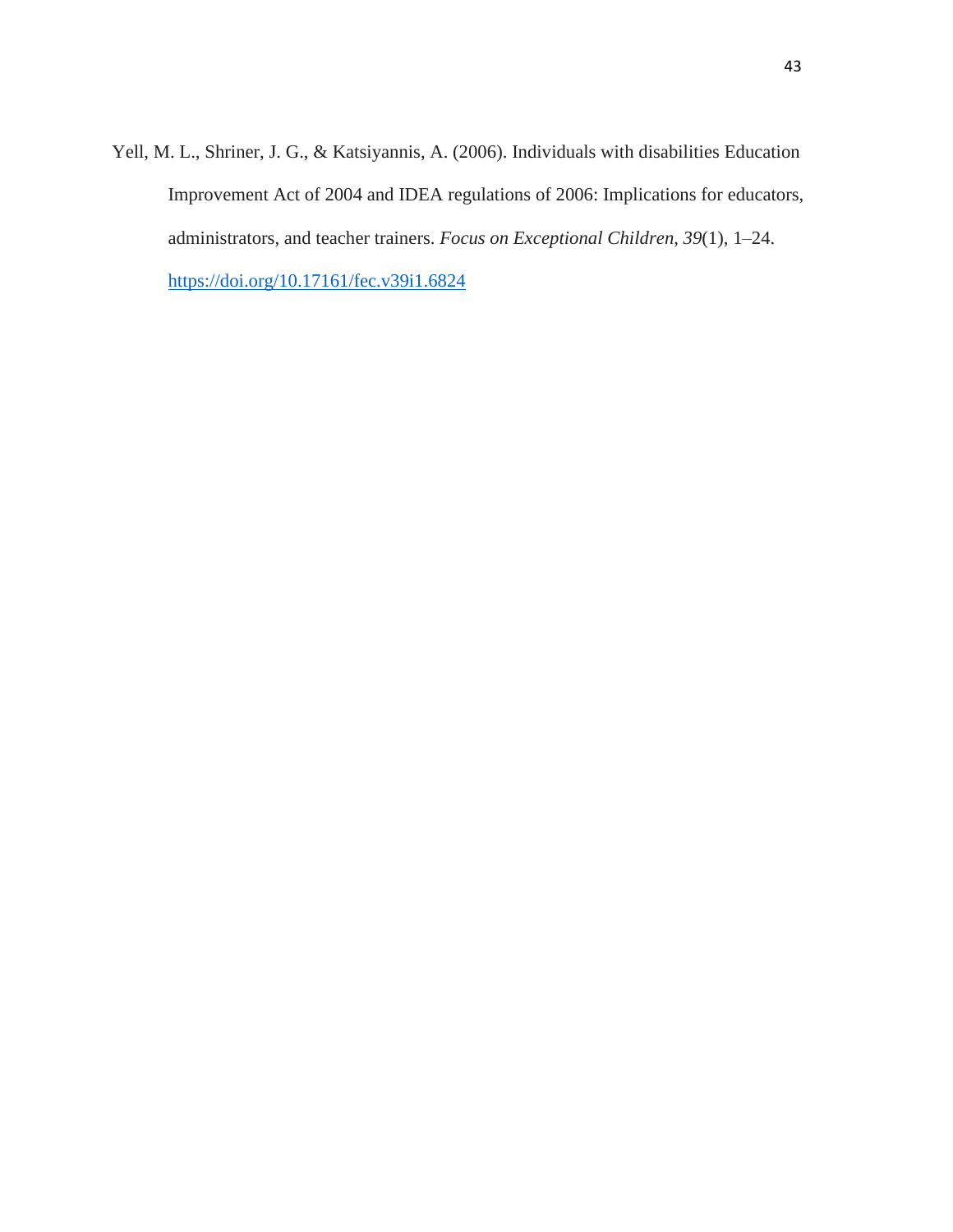## **Appendix A**

## <span id="page-49-1"></span><span id="page-49-0"></span>**Transcriptions**

Participant #1:

Research question one: What do general education teacher need to feel prepared to teach individuals with autism in the classroom?

Objective question one:

Interviewer: How are students IEP's beneficial before the student comes into the classroom? Participant #1: Teachers give you a snapshot of what the students need. Hopefully there case manager has IEP meetings and have an outline of details and what tools will lead the student to be successful. And that allows the teacher to automatically know what accommodations and modifications will be needed to make the student feel comfortable and succeed Objective question two:

Interviewer: What information do special education teachers give you before a student is placed in your classroom?

Participant #1: Yep, usually give us a snapshot of what modifications and accommodations they need. And that's really what they give and sometimes they will give you a heads-up email and have the student reach out as well.

Research question two: How does your school support you in teaching individuals with autism? Interviewer: How does your school support inclusive classrooms?

Participant #1: You know they provide para support through it. Which allows more and more students in general education classrooms knowing that you have all hands-on deck. They also just give you access to you know the special education teacher and stuff like that.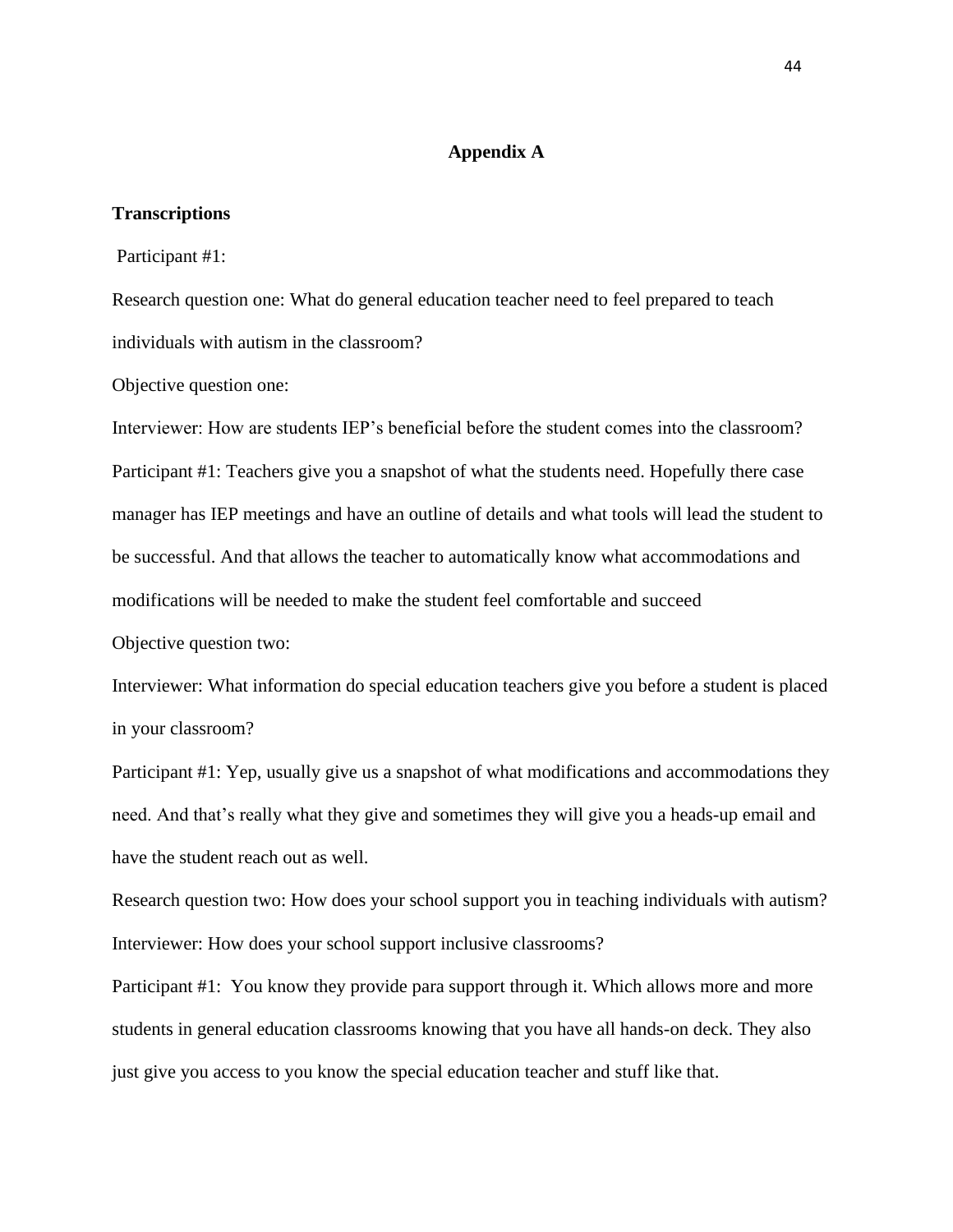Interviewer: What programs does your school have that help the transition for students into the general education classroom?

Participant #1: No I wouldn't say any formal training aside of your professional developments on how to make inclusive classrooms which our school district is constantly providing. Research question three: How well did your college courses prepare you to teach individuals with autism in the classroom?

Interviewer: What college courses were the most beneficial in preparing you to teach individuals with autism?

Participant #1: You know this might not be the answer you are looking for but its really, has to be hands on experience to get you prepared. So any of those classes that gives you fields experience with students with autism is what is going to prepare you. Its not necessarily what you talk about.

Interviewer: How did your college professors prepare you for inclusive classrooms?

Participant #1: Yep, it's the same thing. Hands on, anytime you are getting out in the field working with kids and seeing how other teachers do it.

Interviewer: What ways have classrooms changed since graduation?

Participant #1: Ah, hasn't been to long so really it hasn't changed a whole lot. Just keeping kids active and engaged and finding things they like to do.

Interviewer: Thank you sir.

Participant #1: Happy to help.

Participant #2

Research question one: What do general education teacher need to feel prepared to teach individuals with autism in the classroom?

45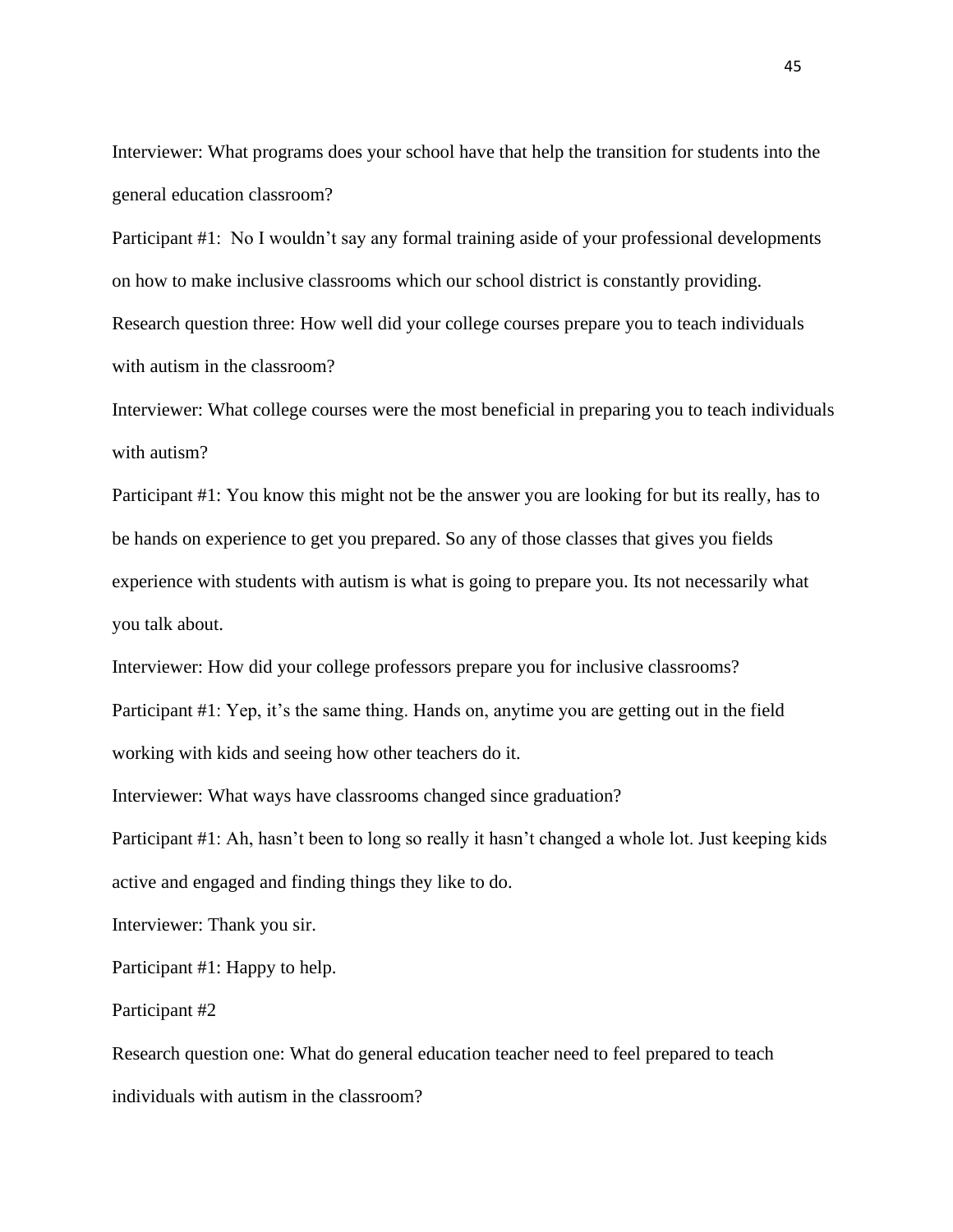Objective question one:

Interviewer: How are students IEP's beneficial before the student comes into the classroom? Participant #2: Fortunately for me, I know all the special ed teachers and have had personal relationships over the years. I believe that our, maybe a little biased here, but I believe that our special education department does a very good job of letting us know weeks ahead of time and so then I can read through their IEP's and if I have any questions I can personally go down and talk to them or now a days google meet. Just get to know that young man or women better. Helps me prepare for the classroom when I have that student. The information we get to me is invaluable and if I have questions for myself or questions for them, that helps me get to know that student a little better.

Objective question two:

Interviewer: What information do special education teachers give you before a student is placed in your classroom?

Interviewer: Assuming it will be close to the first question?

Participant #2: Pretty close, but sometimes I have the special ed teacher come right down to my classroom and let me know here's what's going on. Maybe they have had this student before, freshman or sophomore year or maybe all three years because I predominantly keep seniors. So they have already built up that relationship and trust with that student. I am just going to use one of our teachers and how they are really close. Teacher and students' relationships. You are going to really like this student because he will really like your hands-on teaching style. Or this one you have to pull teeth a little bit. Again, that is not written in the IEP, that is just firsthand knowledge of working hands on like they do from 10th, 11th. That helps me prepare for that senior male or female that I am working with.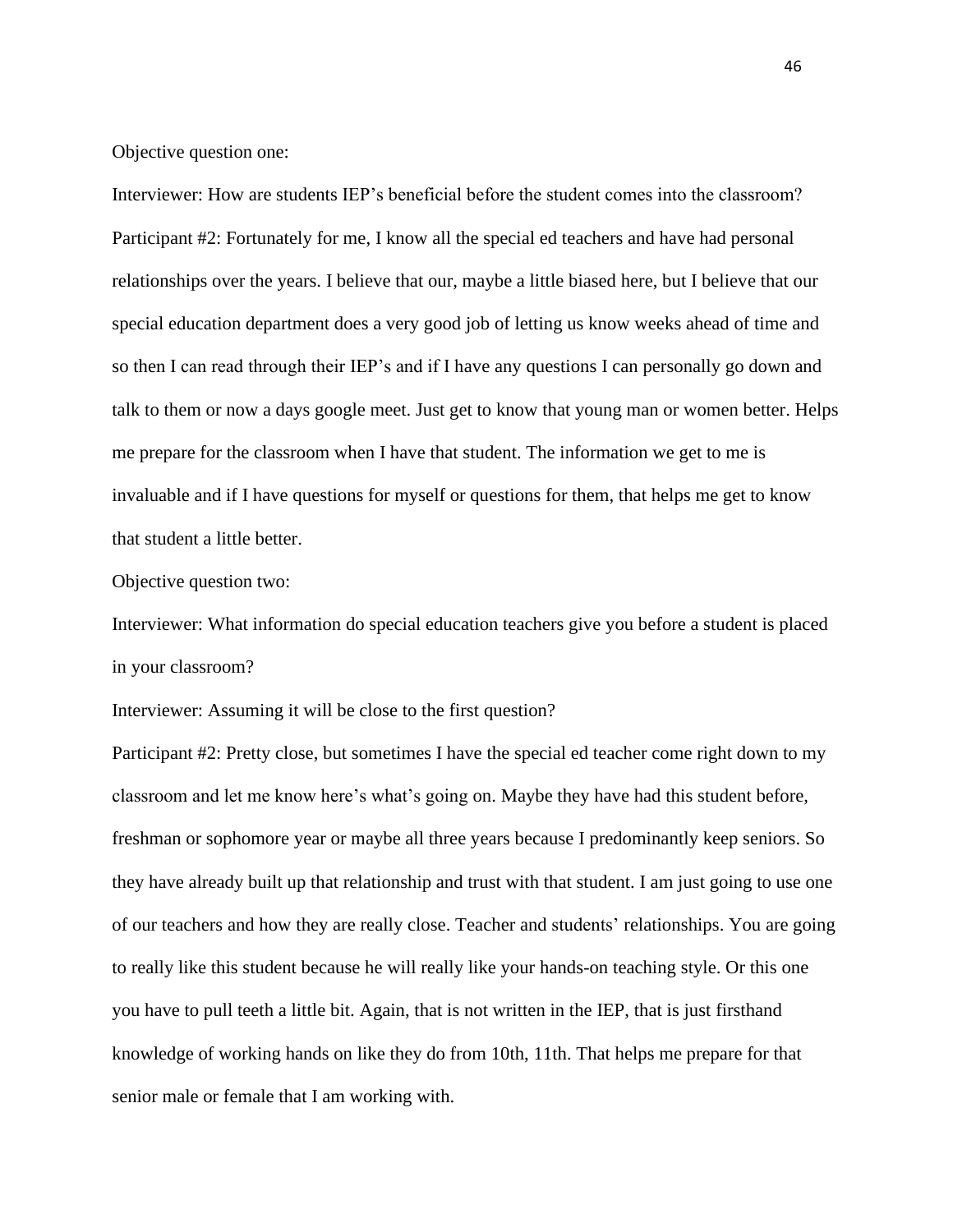Research question two: How does your school support you in teaching individuals with autism? Interviewer: How does your school support inclusive classrooms?

Participant #2: Yeah but the one thing I really enjoy again. I am just going to back up here, I have a deaf son. A mentally handicapped brother, a physically handicapped brother, a physically handicapped sister. And I am not going to lie about that, I have a soft spot for students with disabilities and I will say all teachers do. But I will say I have a lot more patients to. Saying hey we are going to make this work for you and so when they come into my classroom the talking I do with that special ed teachers, plus we can always go online and research what the student has whether its autism, deaf or hard of hearing, bipolar disorder whatever. We have a great bank of resources that we can look at online. And that helps too because again not all of us are perfect teachers and we need to use that information to help build a better game plan for each specific student.

Interviewer: What programs does your school have that help the transition for students into the general education classroom?

Participant #2: I know of, by just working with another coach and teacher, the strive program does a lot for students who are on the bubble. We used to also have our academy school. That has gone to the wayside a little bit, but we still have pockets of that where we can still help students reach their goals and think again how teachers reach out. They know these young people need help. And there's nothing wrong with that. Again, I said I have a soft spot in my heart and if you are not into teaching to help people obviously you shouldn't be in teaching. That's the number one goal. Whether they have autistic students, deaf and hard of hearing, find the right path for them and let's work on it. I think our staff has done a great job over the last twenty- two years that I have been here and helping students get their needs met.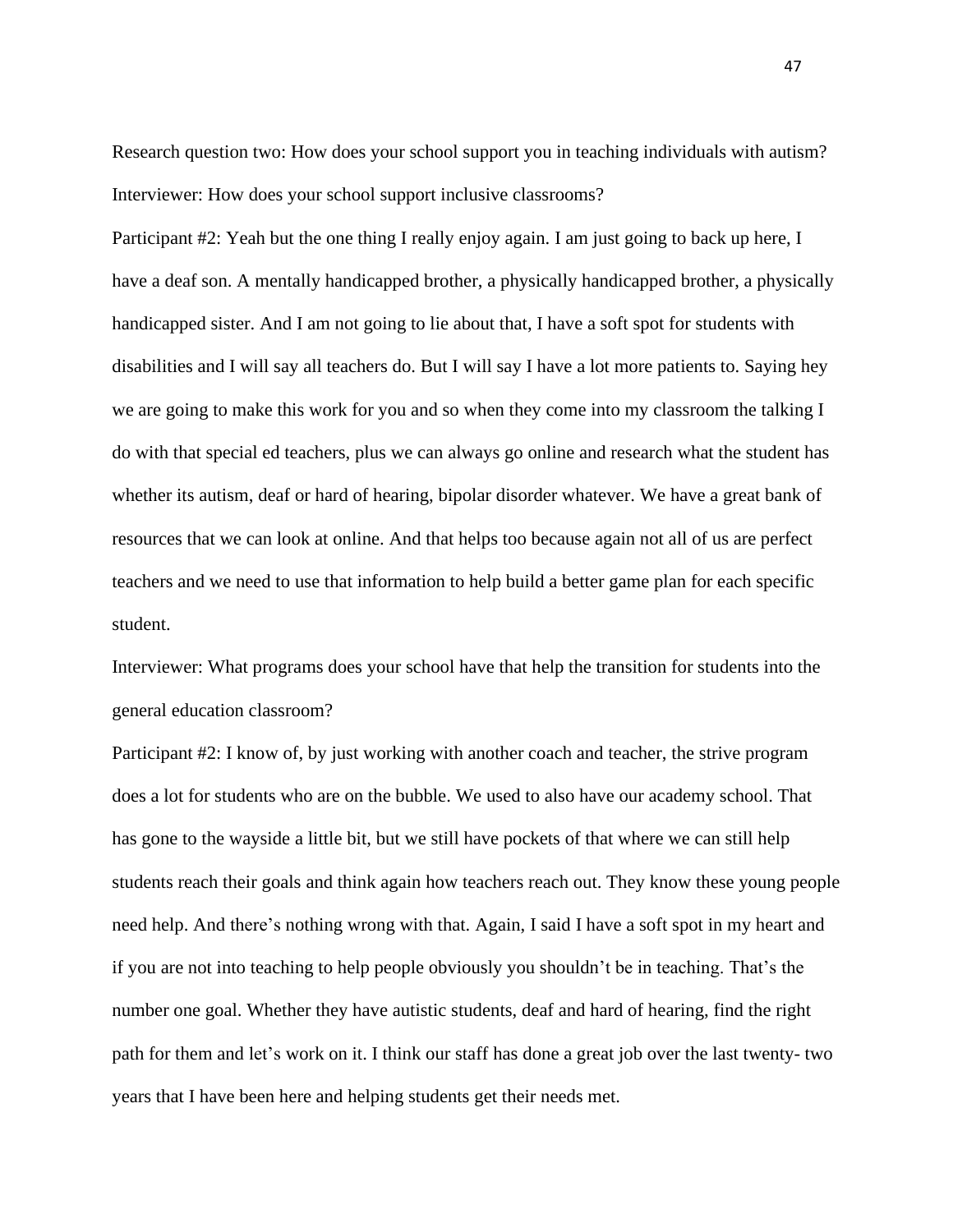Research question three: How well did your college courses prepare you to teach individuals with autism in the classroom?

Interviewer: What college courses were the most beneficial in preparing you to teach individuals with autism?

Participant #2: Nothing. When I was in college nothing. In all honesty we never discussed in great detail how to help students with disabilities. I can go back to my high school days and we didn't even have a special education teacher in the early 80's. Again, we discussed a little bit. It was a teacher from Alexandria MN that came and talked to us at the University but again that was once a week and that was nothing hands on. But we would bring that up because everyone knows not every student is the exact same but even our teachers in college the professors again they aren't teaching in the classroom but the teacher from Alexander I remember was like you are going to run into these students that are going to need extra help. But autism that was never brought up. I never remember anything about autistic students. And other the years I would go to a conference or go to other teachers and remembered that was my very first time I was working with and talking about autistic students. And that was early 90's, 93ish. It's good to see that we are tackling these issues.

Interviewer: How did your college professors prepare you for inclusive classrooms? Participant #2: Nothing. Virtually nothing. Just touching base but virtually nothing. Interviewer: What ways have classrooms changed since graduation?

Participant #2: Smartboard, chrome book, hands on. I am going to be honest I text some of my student's homework assignments. Texting isn't the right word, but I take pictures and send it to them. Some of them still like the old-fashioned paper and print it off themselves and look at schoology. There are students who aren't real tech savvy either and you have to try to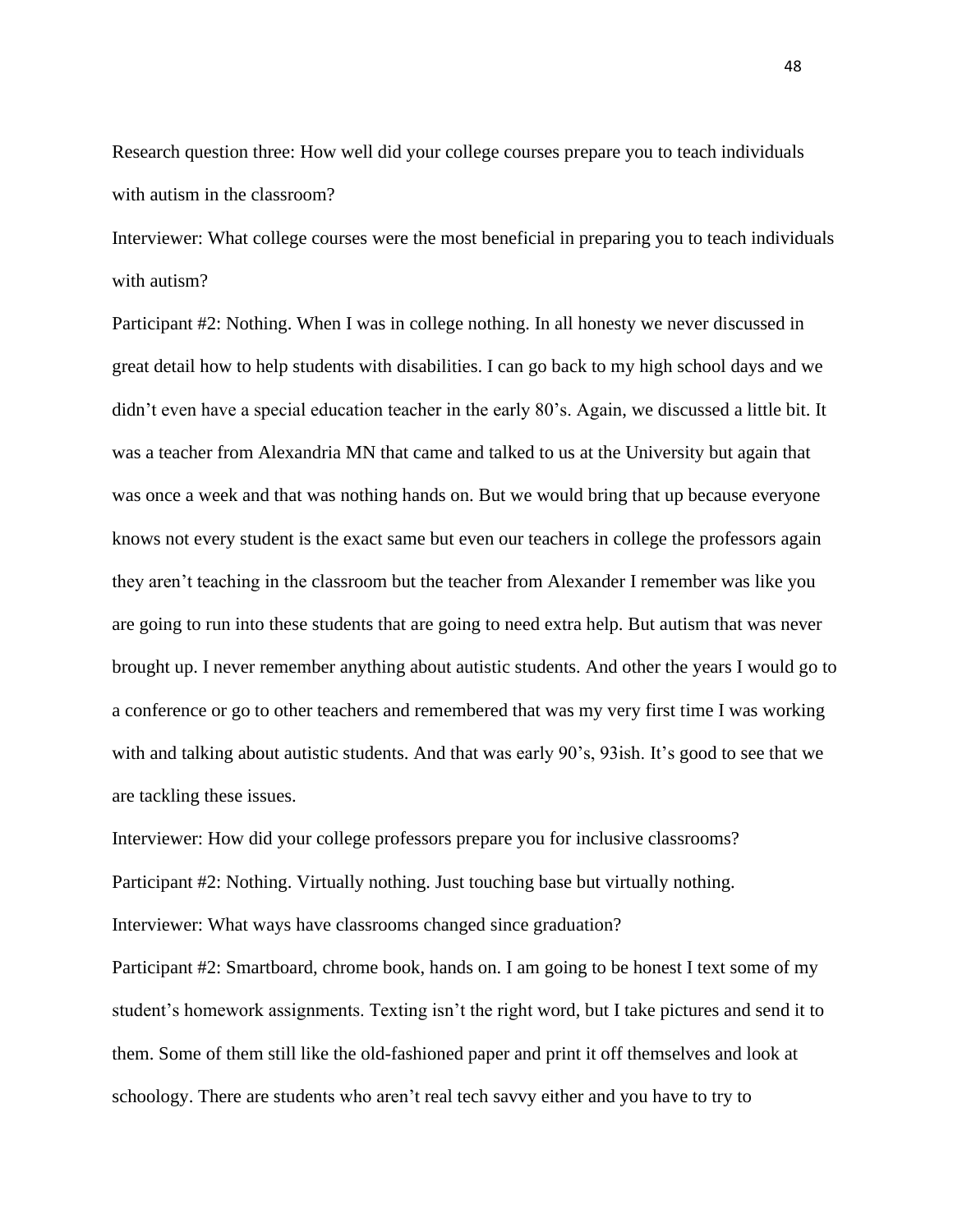accommodate. They could be an A student, special ed student, I don't really care. You still have to find ways to accommodate for all different types of students that you are working with every single day. And I think that's very important in the high school setting.

Interviewer: Concluded the interview, thank you participant #2.

Participant #3

Research question one: What do general education teacher need to feel prepared to teach individuals with autism in the classroom?

Objective question one:

Interviewer: How are students IEP's beneficial before the student comes into the classroom? Participant #3: The IEP allows me to understand certain accommodations that the students need in order for students to be successful in the general education classroom.

Objective question two:

Interviewer: What information do special education teachers give you before a student is placed in your classroom?

Participant #3: Most special education teachers just email me a snapshot of the IEP. Every once in a while, a teacher will come and have an actual conversation with me.

Research question two: How does your school support you in teaching individuals with autism? Interviewer: How does your school support inclusive classrooms?

Participant #3: Our school tries to push in some students into my regular world history class. I feel like we could be doing a lot more to be inclusive.

Interviewer: What programs does your school have that help the transition for students into the general education classroom?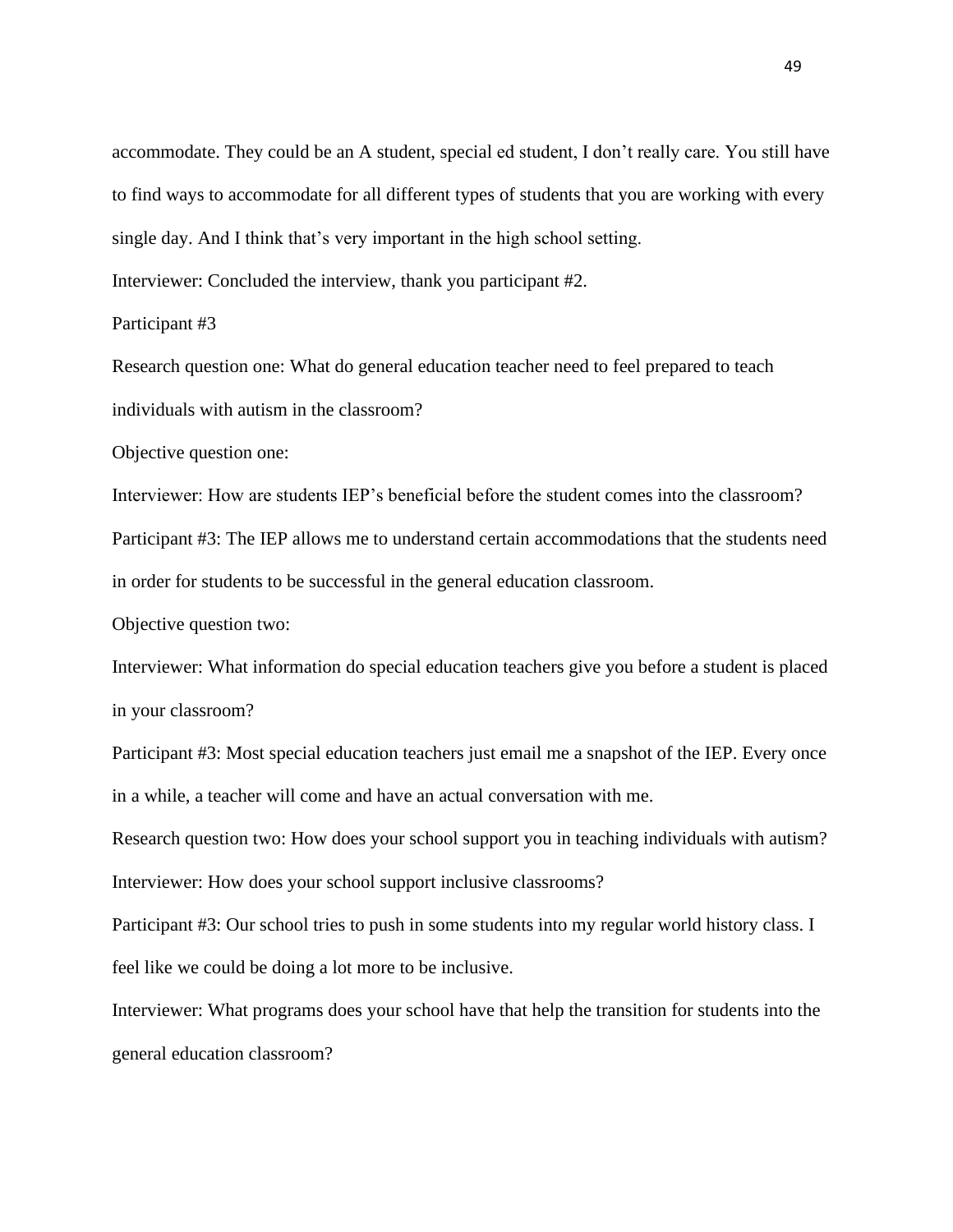Participant #3: We do not have the academy anymore. I feel like we do not transition students well into general education classrooms. It feels very segregated.

Research question three: How well did your college courses prepare you to teach individuals with autism in the classroom?

Interviewer: What college courses were the most beneficial in preparing you to teach individuals with autism?

Participant #3: I took a collection of inclusive teaching courses at UW Madison through my master's program.

Interviewer: How did your college professors prepare you for inclusive classrooms?

Participant #3: One of my professors for my inclusive ed class. We did a lot of relevant reading and then focused a lot on actually trying to carry out these practices in our student teaching placements.

Interviewer: What ways have classrooms changed since graduation?

Participant #3: A lot this year due to the pandemic. A lot more online. How do you support students when you physically don't see them every day.

Participant #4

Research question one: What do general education teacher need to feel prepared to teach individuals with autism in the classroom?

Objective question one:

Interviewer: How are students IEP's beneficial before the student comes into the classroom? Participant #4: Before a student enters the classroom a teacher really needs to know what modifications and accommodations that student needs. So, having the snapshot it very beneficial. General education teachers usually do not want the whole IEP so we have a good system to send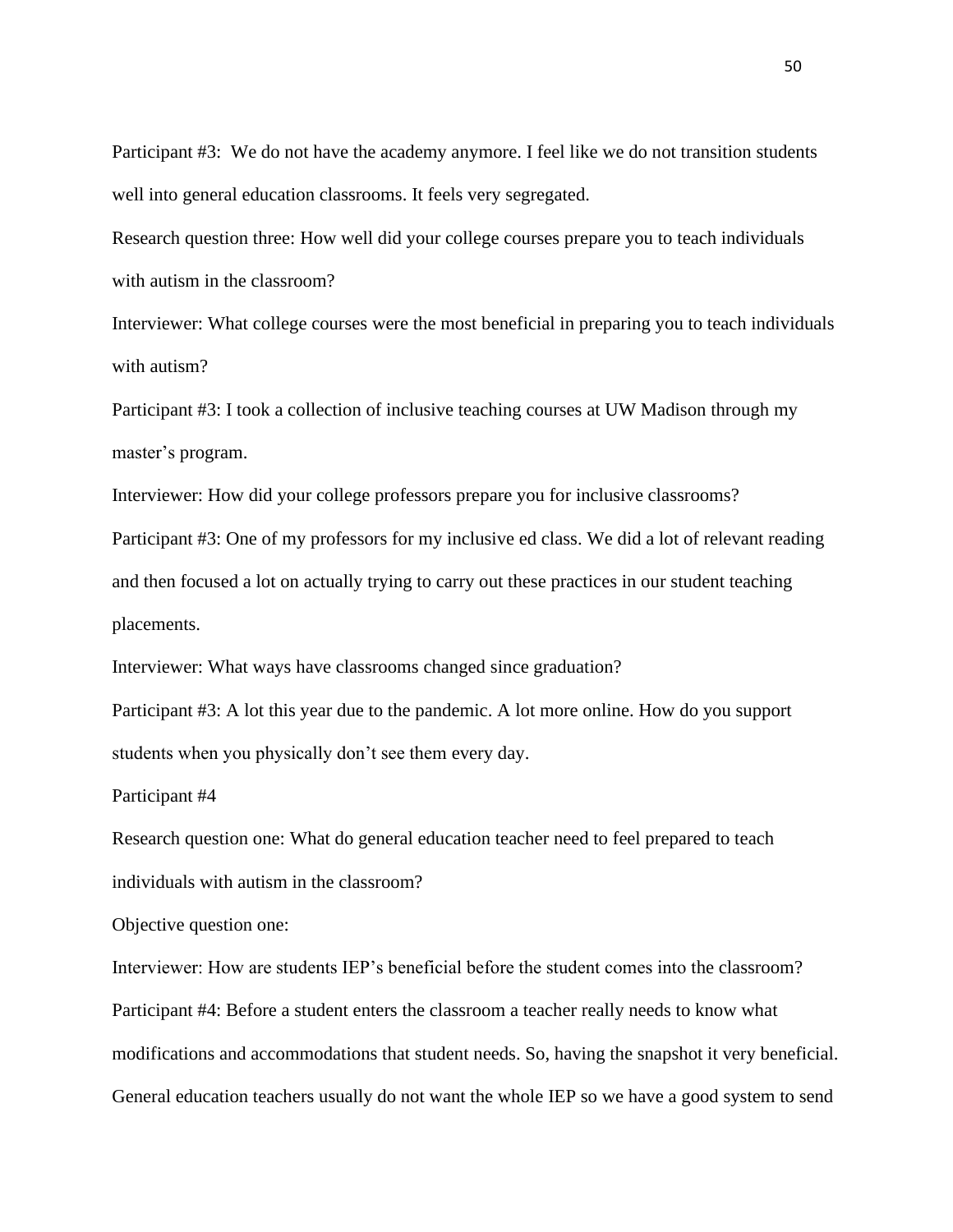it to them if they ask for it but that is usually too much information. Just knowing things like the student needs to sit in the back corner because they get anxious or the student needs to sit in the front because they don't pay attention. Also, things like the student may need more time or guided notes. Things like that are really beneficial to have when getting started. Can be hard to add later.

#### Objective question two:

Interviewer: What information do special education teachers give you before a student is placed in your classroom?

Participant #4: Just send out the snapshot. Also, certain things that are specific to the student that the teacher should know that are not in their IEP snapshot. The student needs break when they get fidgety. Things the special education teacher sends out.

Research question two: How does your school support you in teaching individuals with autism? Interviewer: How does your school support inclusive classrooms?

Participant #4: So, we have expanded out coteaching program this year. Cotaught classes for every required class in English and math. Our students with autism specifically are generally eligible for those due to social skills and or content even organization. But yes, that is one way. Interviewer: What programs does your school have that help the transition for students into the general education classroom?

Participant #4: I would not call either of the programs we have transitional programs. The programs we have are more to help 9th graders who are struggling to transition into High School more than students with disabilities. Any student can join academy or stride, just had to be in the bottom 3rd of their class. Was often used that almost all students in the 9th grade were in the programs due to having two case managers in the program. Was a welcoming environment.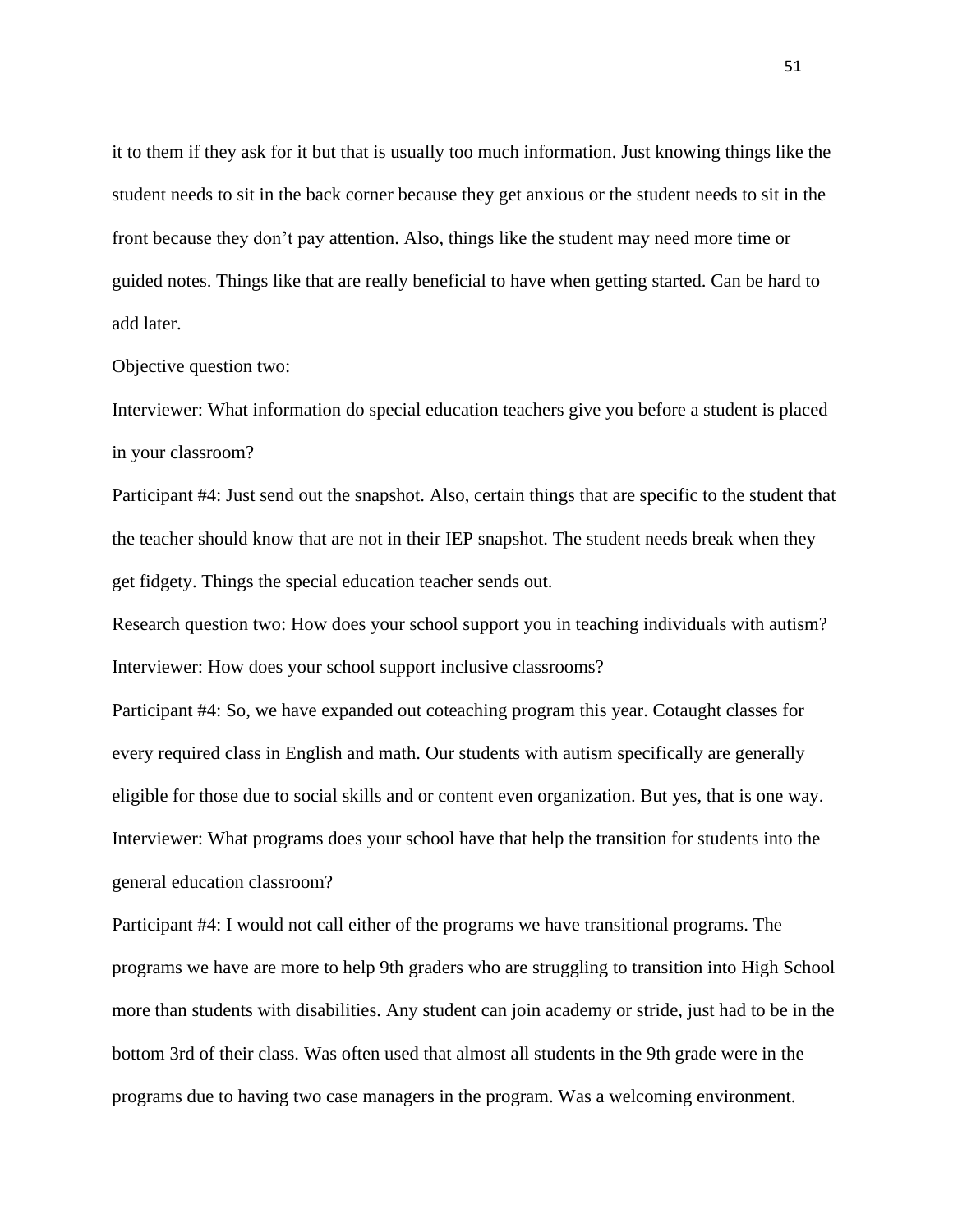Strive is more of a DCD program so I wouldn't call that a transition program either. I feel like we do not really have anything, the cotaught classes help but generally our students who are more in a self-containing setting, setting two of setting three are not going to be in those cotaught classes. One of the things we are starting to do more of is get these students into setting one and setting two environments.

Research question three: How well did your college courses prepare you to teach individuals with autism in the classroom?

Interviewer: What college courses were the most beneficial in preparing you to teach individuals with autism?

Participant #4: So, I don't feel like college courses really did anything to teach students with autism. Um so my licensure is general ed k-6, literacy k-8, and now Specific learning disabilities. Even in my master's program we did not talk about autism at all. I had one class that was about all disability categories and had one chapter on autism. I've actually learned more from tiktoc than I have from my college classes. I don't feel like they really did anything for me besides the stereotypes.

Interviewer: How did your college professors prepare you for inclusive classrooms? Participant #4: Um we did, not really in my undergrad that was just in general ed. I had three total credits combine for disability and English language. Was not very helpful at all. In my masters we did have a full class on collaboration and co-teaching which was nice because I was already co-teaching at the time but would have been better if I had it before I started co-teaching. And before I got my masters, because that is basic information.

Interviewer: What ways have classrooms changed since graduation?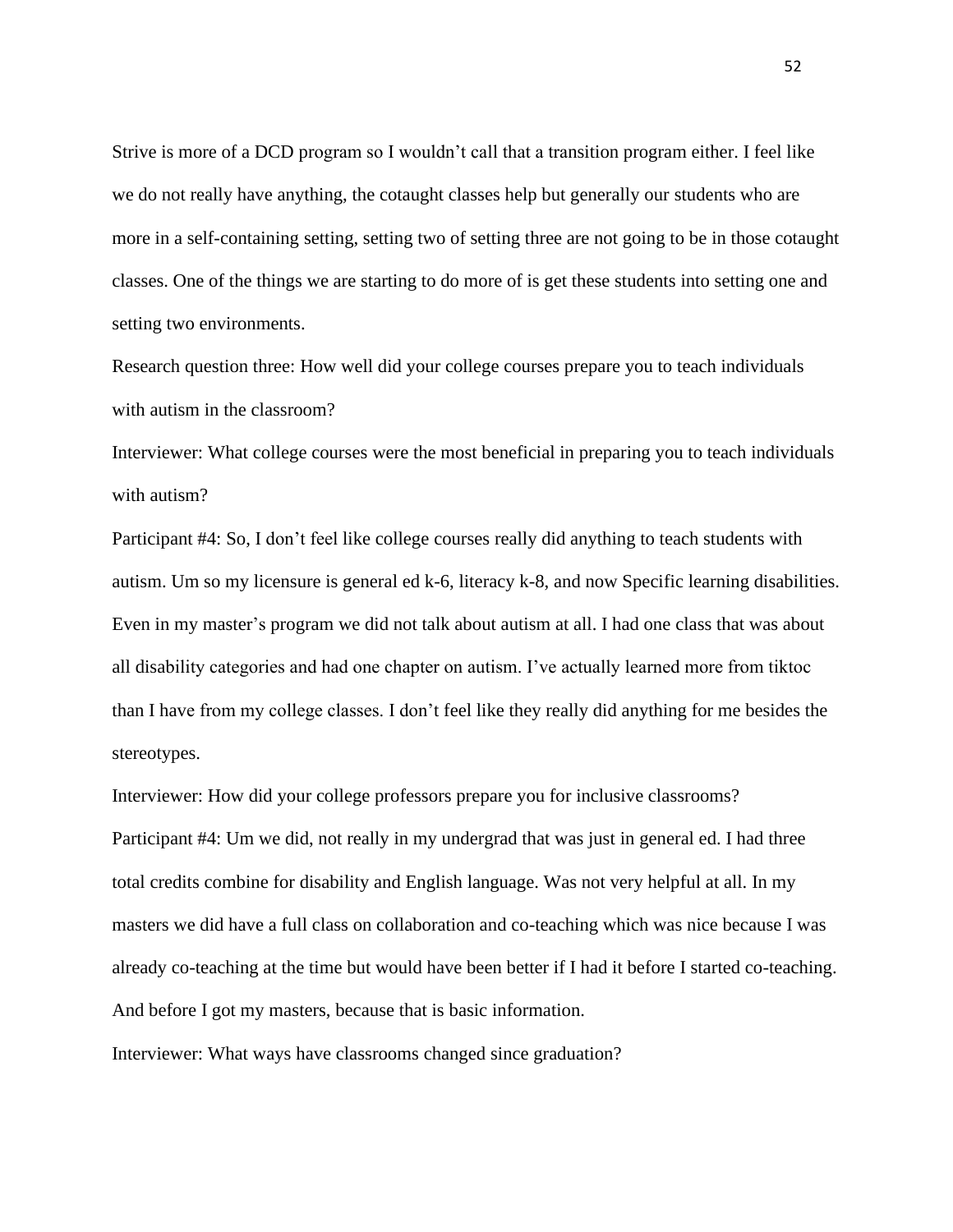Participant #4: Have not really changed no. I graduated with my undergrad in 2017, so there hasn't been a whole lot of change since then. I mean it has changed quite a bit in just our building moving towards a more co-taught model and things like that but overall, not at all. Interviewer: Perfect.

## Participant #5

Research question one: What do general education teacher need to feel prepared to teach individuals with autism in the classroom?

#### Objective question one:

Interviewer: How are students IEP's beneficial before the student comes into the classroom? Participant #5: Not only is it important to have a student's IEP before a student comes, but it is also important to be a part of the students IEP team. In our district, the IEP team consists of administration, special education teachers, mainstream teachers, the social worker, the student, and their guardians. Both of these opportunities allow for the teacher and student to make connections, but also be a part of the plan to best meet the student's educational needs. Teachers who have IEP's before the student comes, allows them time to ask questions, familiarize themselves with the accommodations, and set up a working environment that will allow for the most success. It also puts into perspective how lessons might need a different approach for different students, all while keeping IEP goals in mind.

Objective question two:

Interviewer: What information do special education teachers give you before a student is placed in your classroom?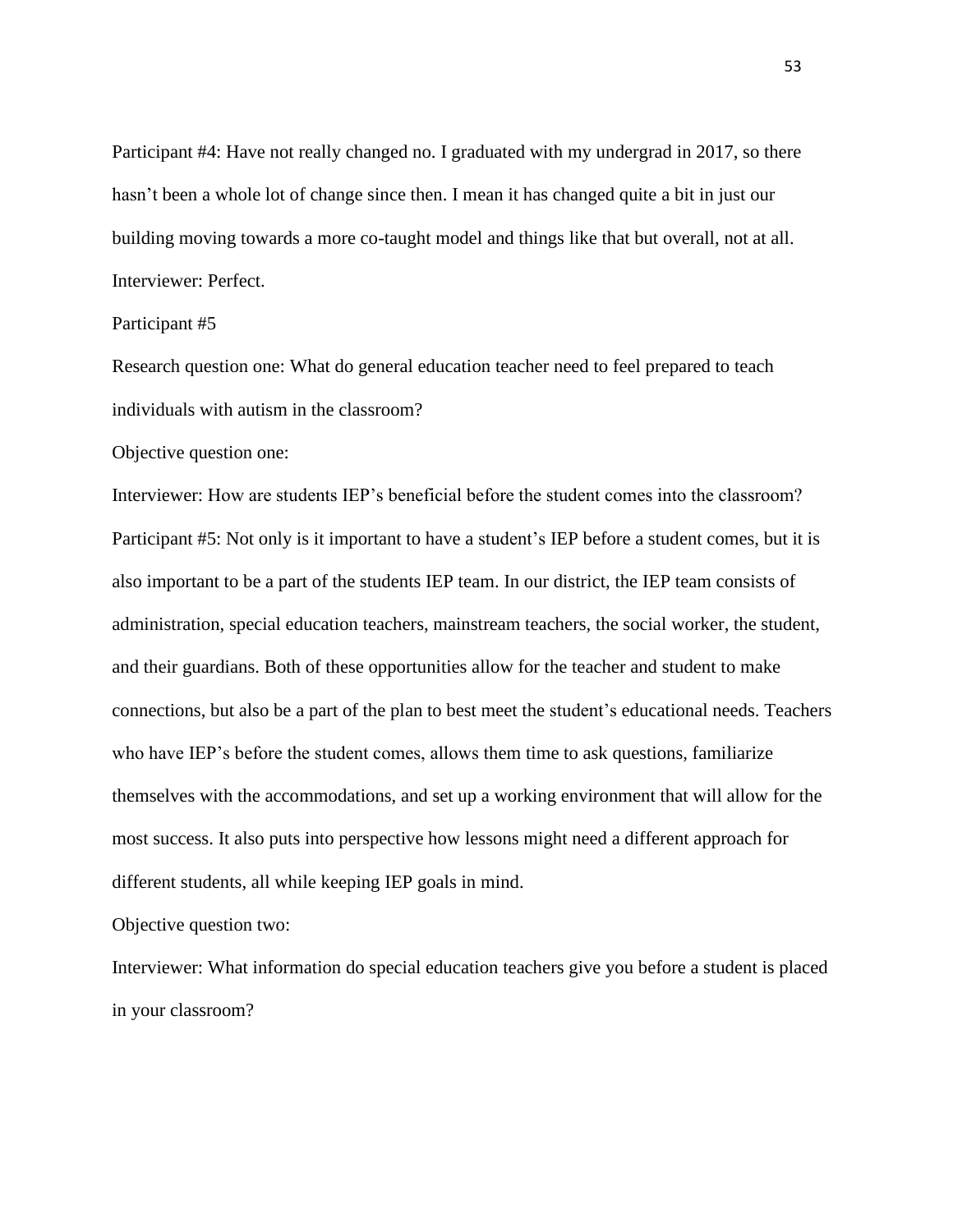Participant #5: I am given the snapshot from the IEP. If a student has a positive behavior support plan that is given to me. Lastly, if there is an IEP goal that pertains to my specific class, then that is also shared.

Research question two: How does your school support you in teaching individuals with autism? Interviewer: How does your school support inclusive classrooms?

Participant #5: Our district supports inclusive classrooms by using video- assisted learning, hybrid learning, assistive technology, promoting collaboration between students, co- teaching, team meetings for students and interactive teaching.

Interviewer: What programs does your school have that help the transition for students into the general education classroom?

Participant #5: Co- teaching models, first students transition to co-taught classes and gradually move to more classes that general education teachers teach. We also have weekly teaming's for students. Innovation to teachers in which the student will be transferring to or moving to. Research question three: How well did your college courses prepare you to teach individuals with autism in the classroom?

Interviewer: What college courses were the most beneficial in preparing you to teach individuals with autism?

Participant #5: The classes that were the most beneficial discussed teaching strategies on ways to engage students.

Interviewer: How did your college professors prepare you for inclusive classrooms? Participant #5: Unfortunately, the best way for preparation was through practice withing the field. There were conversations and some lessons on inclusive classrooms, but not nearly enough to feel prepared.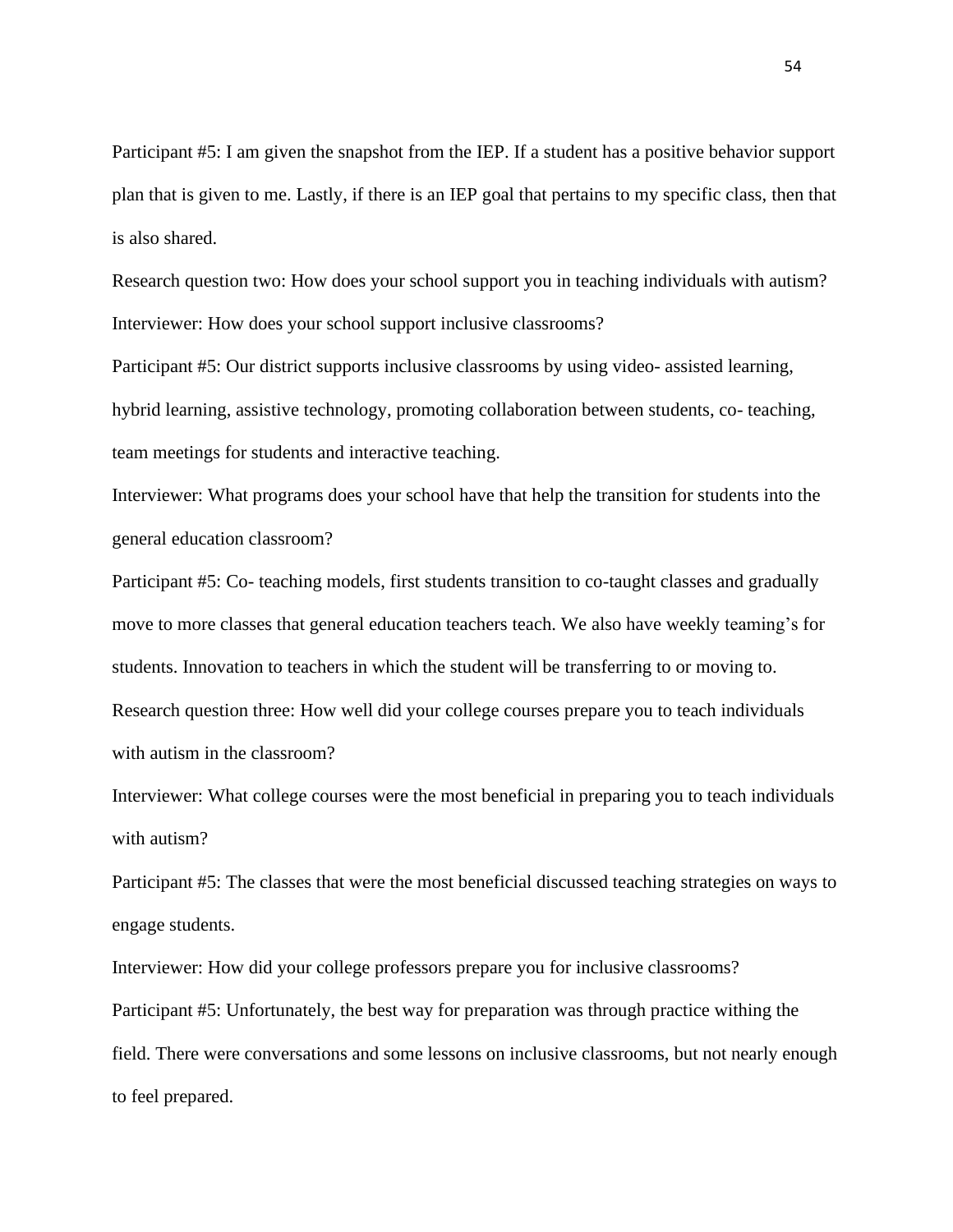Interviewer: What ways have classrooms changed since graduation?

#### Participant #6

What do general education teacher need to feel prepared to teach individuals with autism in the classroom?

Interviewer: How are student's IEP's beneficial before the student comes into the classroom? Participant 6: It is nice to know what students might need a little extra help in the classroom. Knowing the students with IEPs helps me make my seating chart. This makes classroom management easier. I will put the student either by my desk or by the students who excel. Interviewer: What information do special education teachers give you before a student is placed in your classroom?

Participant 6: I wish I got more information but usually I just get an email at the beginning of the year. The information I get is obviously the disability the student has. I also get the areas that the student struggles with, for example math. This helps me create my schedule, so I know if the student needs extra support or needs to go to another room for silent work time.

## Research Question 2

Interviewer: How does your school support you in teaching individuals with autism?

How does your school support inclusive classrooms?

Participant 6: We try to have the students in the classroom as much as possible. We think it is important for both the students with IEPs and also the rest of the classroom students. A paraprofessional is usually with the student with the IEP, depending on what learning plan the student is on.

Interviewer: What programs does your school have that help the transition for students into the general education classroom?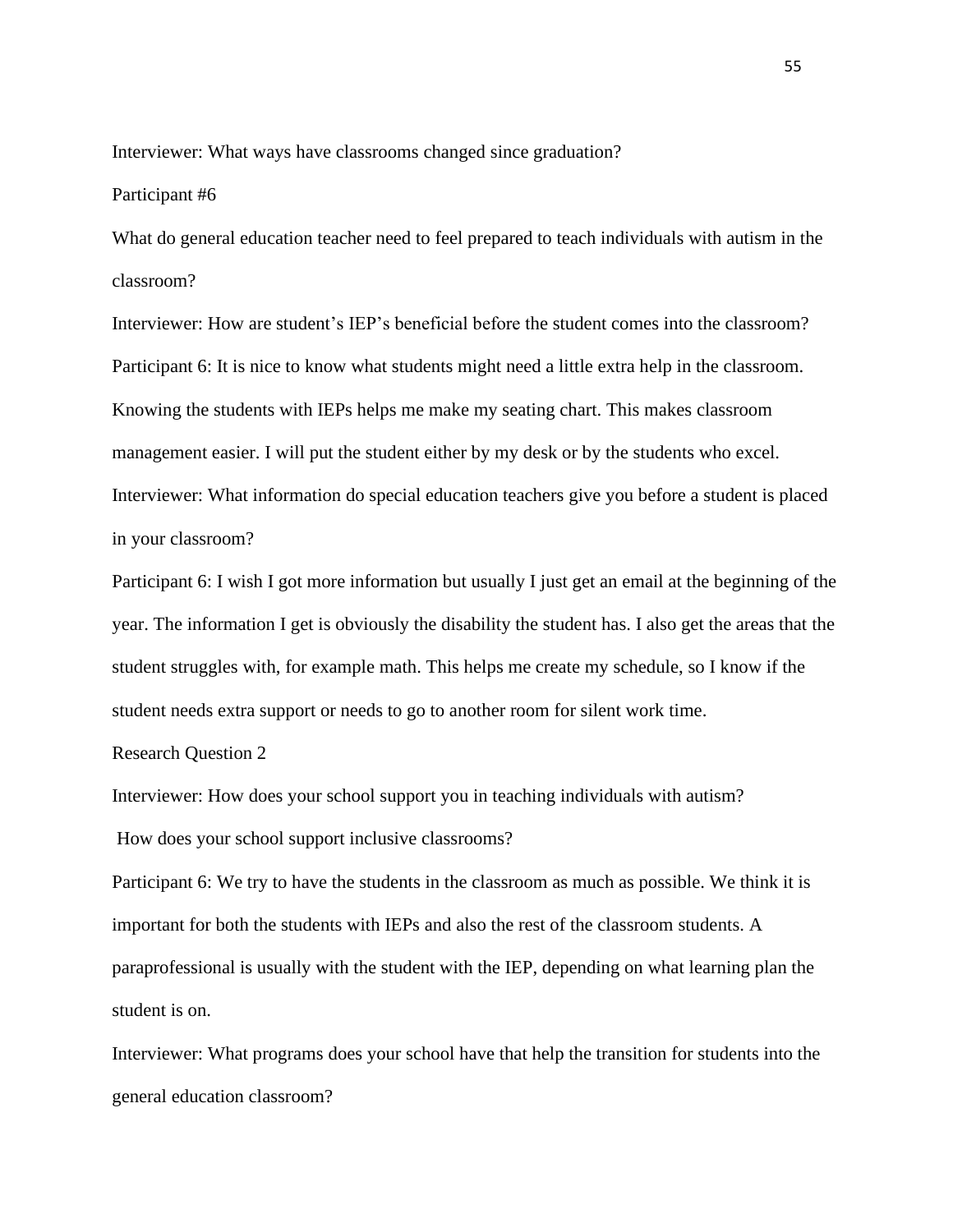Participant 6: We filter the students in a little at a time with para support. If the student is having success, we have them be in the classroom more and more. If the student struggles, we take away time and have them go back to the SPED room.

Research Question 3

How well did your college courses prepare you to teach individuals with autism in the classroom?

Interviewer: What college courses were the most beneficial in preparing you to teach individuals with autism?

Participant 6: We only had one class about SPED from what I remember. We might have had to. In the class we really only learned about the disabilities. As a general classroom teacher, we did not learn much about actually teaching individuals with autism. Looking back, I wish we were taught more about the best strategies to help these students.

Interviewer: How did your college professors prepare you for inclusive classrooms?

Participant 6: The biggest thing our professors taught us was to make a "connection" with the students. This helps it make it easier for students with IEPS to transition into the classroom. I do wish that we would have learned more about the best practices to help students with IEPs in the classroom.

Interviewer: What ways have classrooms changed since graduation?

Participant 6: We have "neighborhoods" instead of classrooms. There are three classes in the neighborhoods and the students rotate for different subject areas. The students also spend more time in groups. This allows the students to help each other and the teach to rotate within the groups to help the students who might be struggling.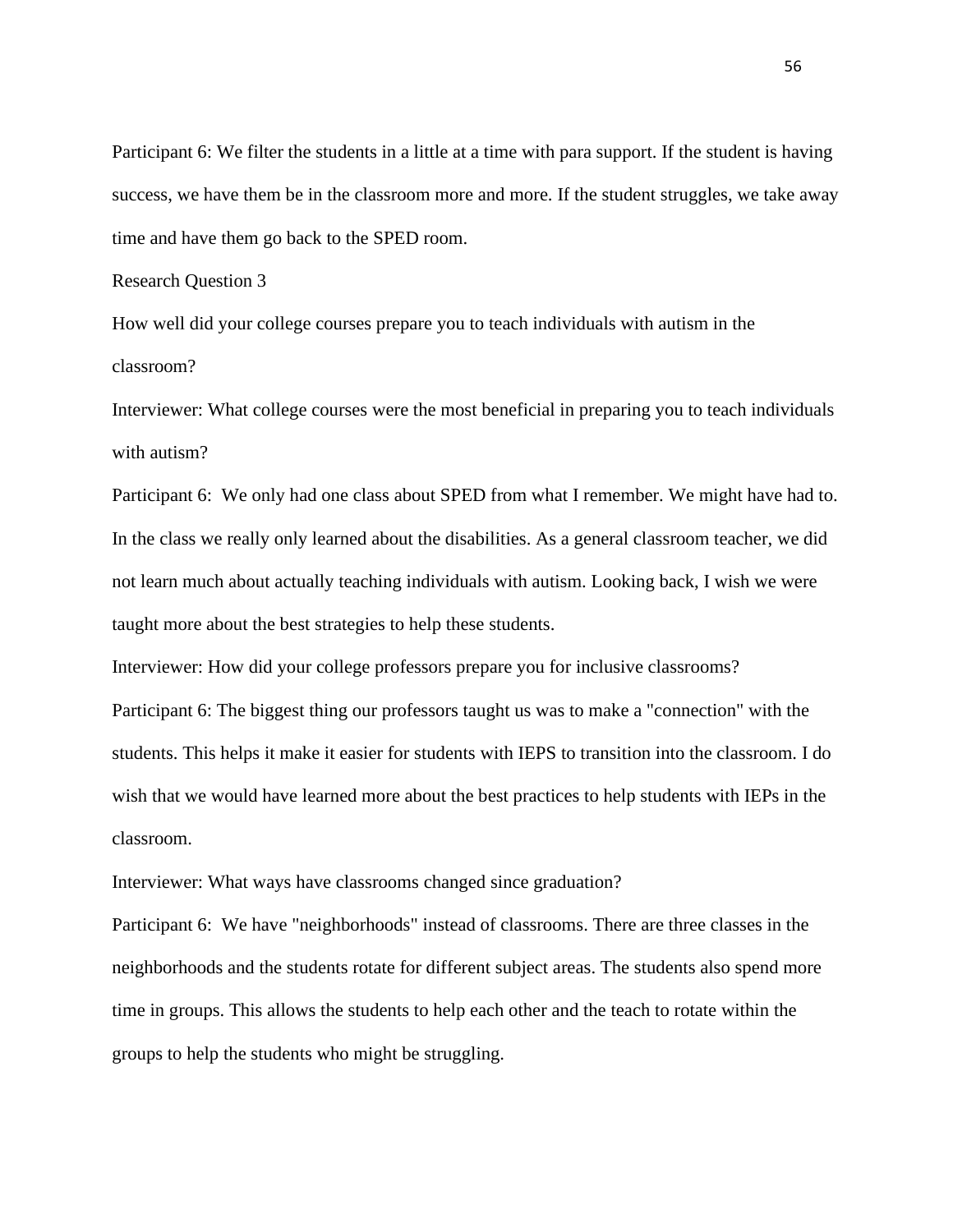## **Appendix B**

### <span id="page-62-1"></span><span id="page-62-0"></span>**Communication with Participants**

Dear Participants,

My name is Colin Valley and I am currently a special education teacher in the Owatonna School District. I am currently conducting research for my master thesis and looking for general education teachers grades k-12 in the Owatonna School District. My research question is, how do general education teachers feel prepared to teach individuals with autism in their classroom? Participating in this research study is voluntary and non- participating will not affect your relationship with the Owatonna School District. I will be collecting my research data by conducting interviews. The interview will last twenty to twenty-five minutes. The interview will be recorded and stored in a secure file on a computer that requires a passcode. Each participant will be given a number in replace of their name to sustain confidential throughout the research process. The data will be destroyed one year after the interview. Throughout the research process, participants are able to withdraw at any time. Withdrawing from the research will not affect your relationship with Owatonna School District. I look forward to working with you and using the qualitive information you provide to build positive tactics for current and future general education teachers working with individuals with autism in their classroom.

Sincerely,

Colin Valley